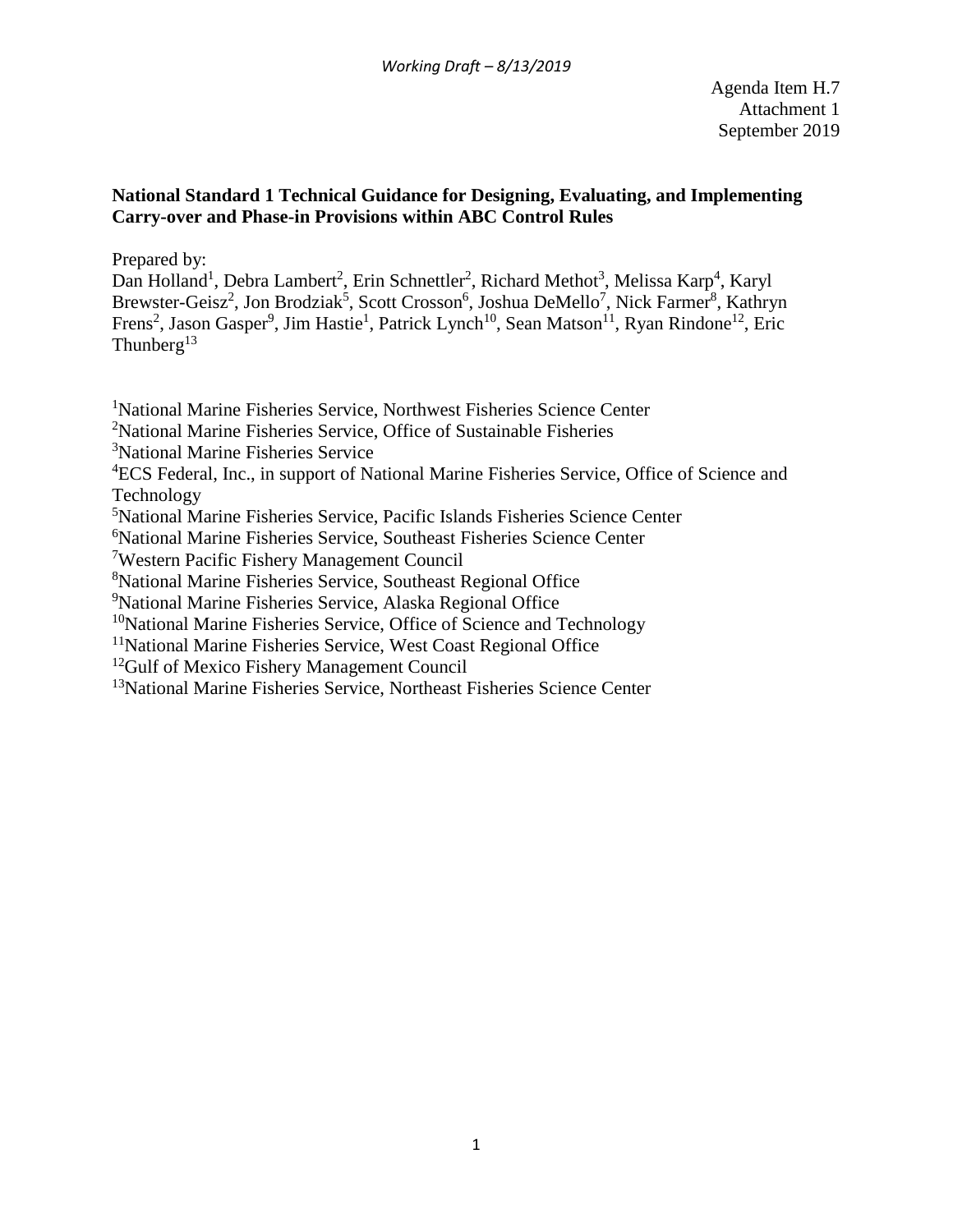# **Table of Contents**

List of Acronyms

Abstract

- 1. Introduction
- 1.1 Carry-over provisions: description, benefits and risks
- 1.2 Phase-in provisions: description, benefits and risks
- 1.3 Summary of core principles
- 2. Examples of how carry-over and phase-in have been used in U.S. fisheries and in other countries
- 2.1 Carry-over examples
- 2.1.1 U.S. experience
- 2.1.2 International experience
- 2.1.3 Summary of carry-over design features
- 2.2 Phase-in examples
- 2.2.1. U.S. experience
- 2.2.2 International experience
- 2.2.3 Summary of phase-in design characteristics
- 3. Implementing and evaluating carry-over and phase-in provisions
- 3.1 Carry-over and phase-in without changes to the ABC
- 3.2 Carry-over requiring ABC adjustments
- 3.3 Phase-in of ABC changes in response to update assessments
- 4. Characteristics of fish stocks, fisheries, and management approaches that impact both the
- benefits and risks of carry-over and phase-in
- 4.1 Life history characteristics
- 4.2 Stock structure and spatial dynamics of fish and fisheries
- 4.3 Jointly targeted and bycatch species
- 4.4 Assessment availability and frequency
- 4.5 ACL overages and catch uncertainty
- 4.6 The broader fishery management context
- 4.7 Limitations on ABC adjustments
- 5. Conclusions and recommendations
- 6. Acknowledgements
- 7. References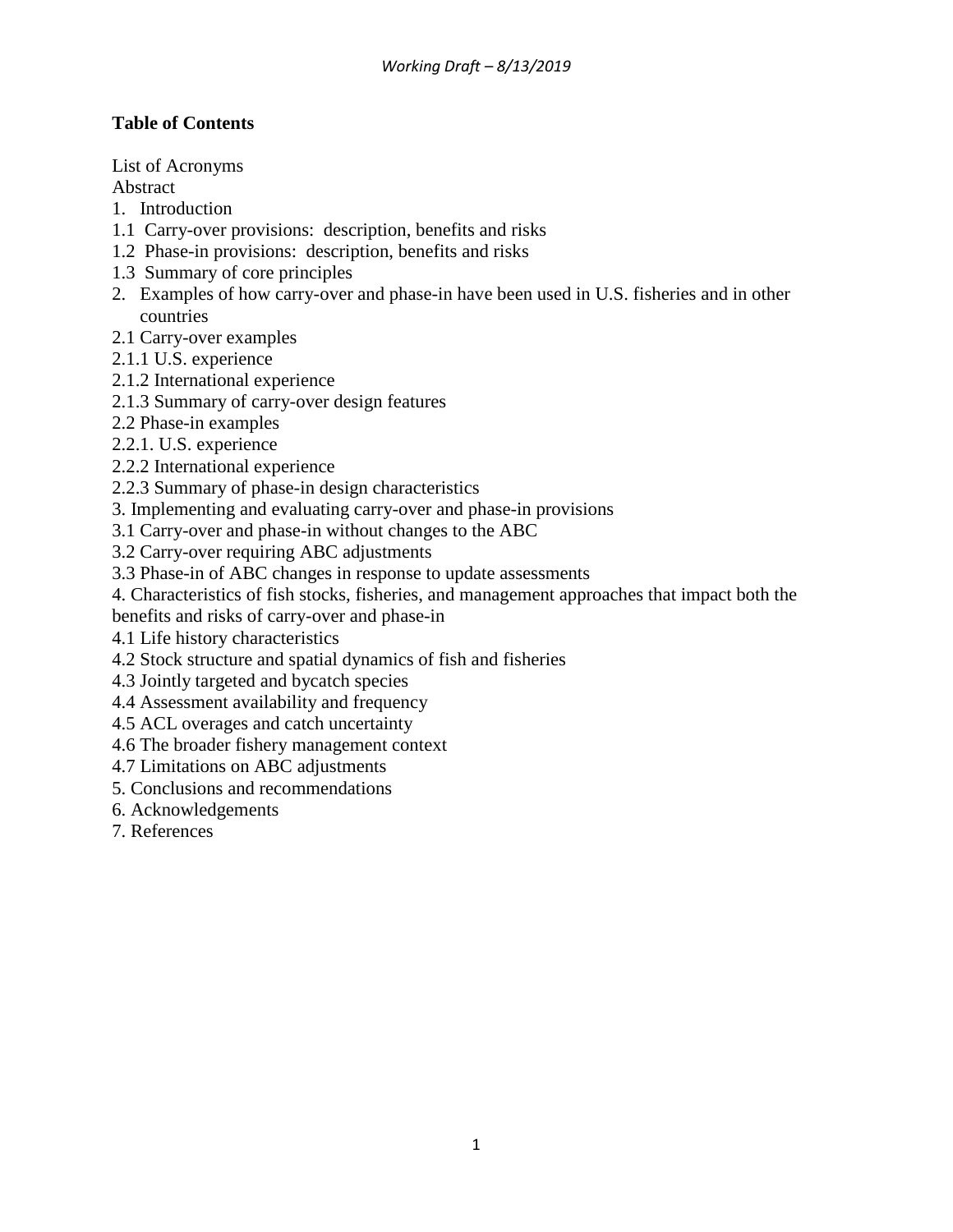## **List of Acronyms**

ABC – acceptable biological catch

ACE – annual catch entitlement

ACL – annual catch limit

ACT – annual catch target

AMs – accountability measures

 $B_{\text{lim}} - \text{biomass limit}$ 

 $B_{pa}$  – precautionary biomass levels

CCSBT - Commission for the Conservation of Southern Bluefin Tuna

CFR – Code of Federal Regulations

CPUE – catch per unit effort

CV – coefficient of variation

DAS – days at sea

FMP – fishery management plan

 $F_{\text{lim}}$  – fishing mortality limit

FR – Federal Register

GoM – Gulf of Mexico

HMS – highly migratory species

ICCAT – International Commission for the Conservation of Atlantic Tunas

IFQ – individual fishing quota

IPHC – International Pacific Halibut Commission

LAGC – limited access general category

MSA – Magnuson-Stevens Fishery Conservation and Management Act

MSE – management strategy evaluation

MSY – maximum sustainable yield

NE – Northeast

NMFS – National Marine Fisheries Service

NS1 – National Standard 1

OFL – overfishing limit

 $P^*$  – probability of overfishing

QS – quota share

QP – quota pounds

SSB – spawning stock biomass

SSC – Scientific and Statistical Committee

TAC – total allowable catch

U.S. – United States

WBFT – Western Atlantic bluefin tuna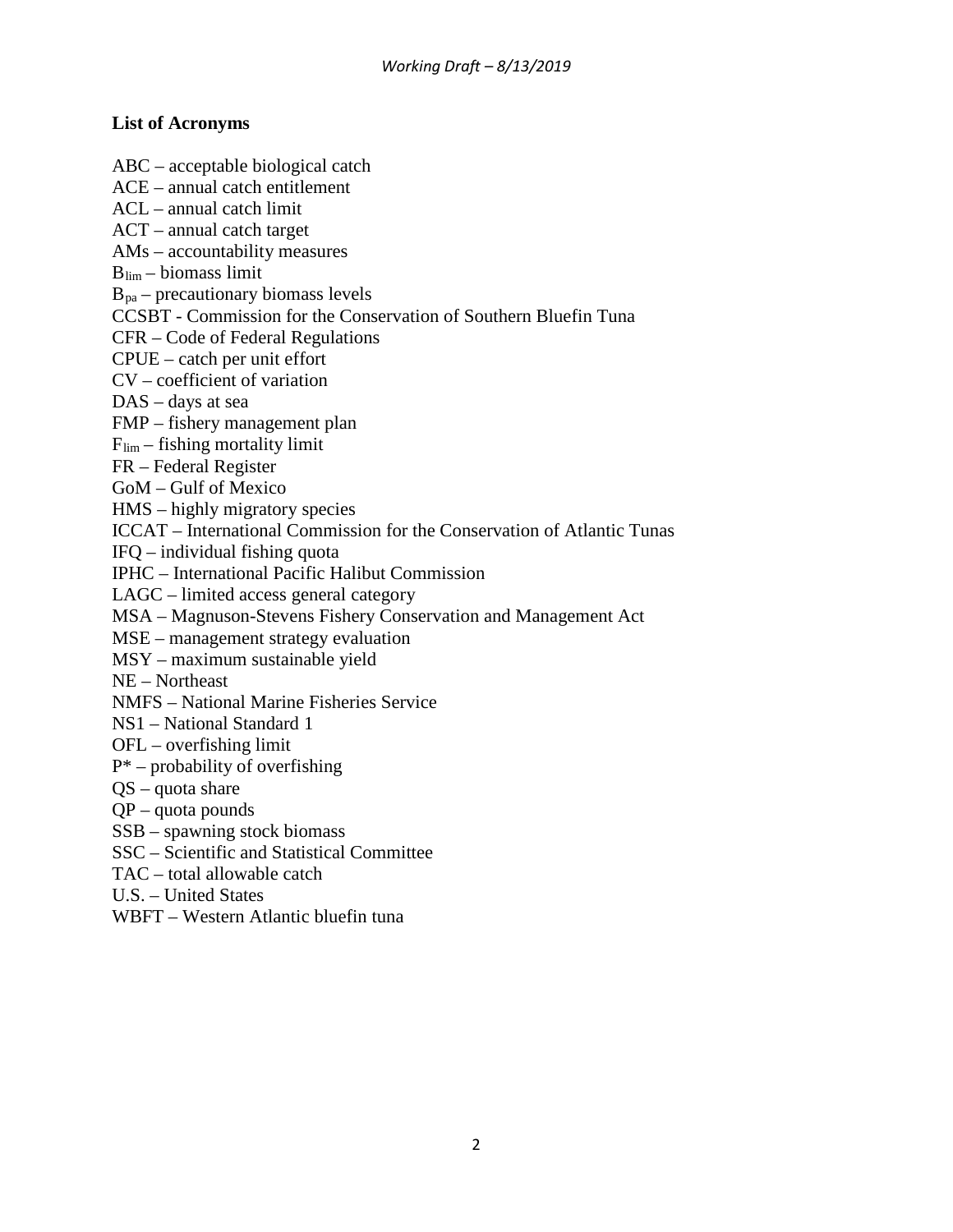#### **Abstract**

Revisions to the National Standard 1 (NS1) guidelines published in 2016 included two provisions that added flexibility in the process of specifying annual catch limits (ACLs). One provision allowed the unused portion of an ACL to be carried over to the following year. A second provision allowed changes in catch limits to be phased in over a period of time not to exceed 3 years. Both provisions required that overfishing is still prevented. This added flexibility may have a number of benefits including increasing safety and economic performance and reducing social disruptions by creating stability in harvests over time. However, policies that allow acceptable biological catch (ABC) to be set closer to the overfishing limit (OFL) also have the potential to increase biological risk and should be properly analyzed and adopted with caution. This technical memo is meant to support the implementation of the carry-over and phase-in provisions as described within the NS1 guidelines. It provides examples of how carryover and phase-in provisions have been implemented in fisheries so that we can learn from past experiences, describes acceptable approaches to design and implement carry-over and phase-in provisions, and identifies characteristics of fish stocks, fisheries, and management approaches that may impact the benefits and risks of applying carry-over and phase-in provisions.

### **1. Introduction**

The NS1 guidelines recommend that each Fishery Management Council (Council) establish an acceptable biological catch (ABC) control rule for each managed stock or stock complex. An ABC control rule is an established policy set by the Council in consultation with its Scientific and Statistical Committee (SSC), or by the Secretary of Commerce for Secretarial managed stocks such as Atlantic highly migratory species (HMS). It articulates how the ABC is set compared to the overfishing limit (OFL). ABC control rules take into account scientific uncertainty and each Council's risk policy (e.g., the acceptable probability that catch equal to the ABC would result in overfishing). Because the ABC cannot exceed the OFL estimate, ABC control rules generally specify the amount by which the ABC should be reduced from the  $OFL<sup>1</sup>$  $OFL<sup>1</sup>$  $OFL<sup>1</sup>$ , based on the level of scientific uncertainty and the probability that such a catch level could result in overfishing. For Council-managed fisheries, the SSC generally applies the Council's ABC control rule when making its ABC recommendation.

In October 2016, the National Marine Fisheries Service (NMFS) published a final rule to revise the National Standard 1 (NS1) guidelines (81 FR 71858; October 18, 2016). One of the objectives of the 2016 revisions was to provide additional flexibility within current statutory limits to address fishery management issues. For example, the revised NS1 guidelines allow for changes in catch limits to be phased in over time, and for some of the unused portion of an acceptable catch limit (ACL) to be carried over from one year to the next. A summary of those provisions, requirements related to them, and the benefits and risks associated with them, is provided in section 1.1 below.

Councils, regions, and stakeholders have expressed considerable interest in using the carry-over and phase-in provisions in ABC control rules. For example, at the time of this writing, the South Atlantic Council is working on a fishery management plan (FMP) amendment to incorporate phase-in and carry-over provisions within their ABC control rule, the Gulf of Mexico Council is working on an FMP amendment to incorporate carry-over provisions within their ABC control rule, and the Pacific Council is starting scoping for the development of phase-in

<span id="page-3-0"></span><sup>&</sup>lt;sup>1</sup> For some data limited stocks, an OFL proxy is specified or OFL may not specified.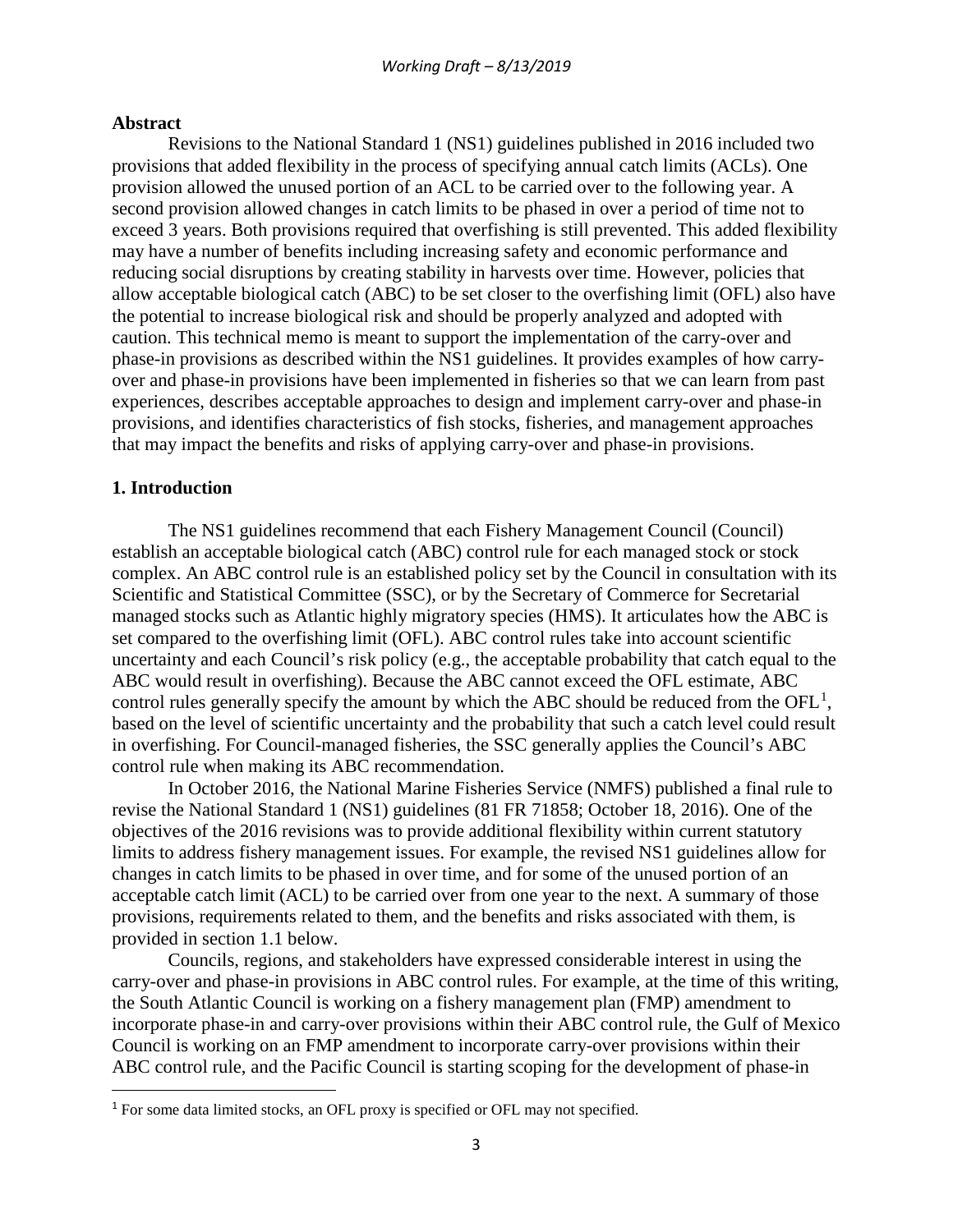provisions. Recommendations and best practices on how to develop and apply these provisions are lacking. For these reasons, technical guidance on the application of those provisions is provided in this document. This is only technical advice and is nonbinding.

The goal of this technical memo is to: 1) provide examples of how carry-over and phasein provisions have been implemented in fisheries so that we can learn from past experiences; 2) describe some possible approaches to design and implement carry-over and phase-in provisions; and 3) identify characteristics of fish stocks, fisheries, and management approaches that may impact the benefits and risks of applying carry-over and phase-in provisions. This technical memo is meant to support the implementation of the carry-over and phase-in provisions as described within the NS1 guidelines. We recognize that the collective scientific understanding about these concepts with continue to evolve over time. Councils should consult with their SSCs and NMFS Fisheries Science Center and Regional Office counterparts, and use the best scientific information available to design carry-over and phase-in provisions that are appropriate for their fisheries.

## **1.1 Carry-over Provisions: Description, Benefits and Risks**

#### Description

The NS1 guidelines include a provision to allow Councils to carry over a portion of the unused ACL in a following year if an underage occurs (i.e., catch is below ACL) in the current year. This provision was added because some fisheries do not catch each stock's full ACL every year. Carrying over unused catch can relieve pressure on fishermen to catch the entire catch limit within a particular year when it may not be practical or economical to do so. This pressure can result in fishing in unsafe situations or harvesting fish during poor market conditions. Further, carry-over provisions can also be used to address situations when fisheries are prematurely closed in season and some amount of ACL remains unused. Prior to the 2016 NS1 revisions, managers had implemented carry-over provisions in several U.S. fisheries, but specific guidance on carry-over did not exist in the NS1 guidelines. Some Councils had expressed interest in carrying over significant levels of catch that could result in the previously specified ACL, and in some cases the ABC, being exceeded. In *Conservation Law Foundation* v. *Pritzker,* the U.S. District Court for the District of Columbia found that Framework 50 of the Northeast Multispecies FMP violated the Magnuson-Stevens Act (MSA) by allowing sectors to carry over unused catch in an amount that would exceed the SSC's recommendation of ABC for several stocks. The court held that MSA section 302(h)(6) requires that carry-over plus ACLs cannot exceed a stock's specified ABC. Consistent with this court decision, NMFS proposed and finalized guidance on carry-over.

Specifically, the NS1 guidelines state at 50 CFR 600.310(f)(2)(ii):

"… Councils can develop ABC control rules that allow for changes in catch limits to be phased in over time or to account for the carry-over of some of the unused portion of the ACL from one year to the next. The Council must articulate within its FMP when the phase-in and/or carry-over provisions of the control rule can and cannot be used and how each provision prevents overfishing, based on a comprehensive analysis.

(A) …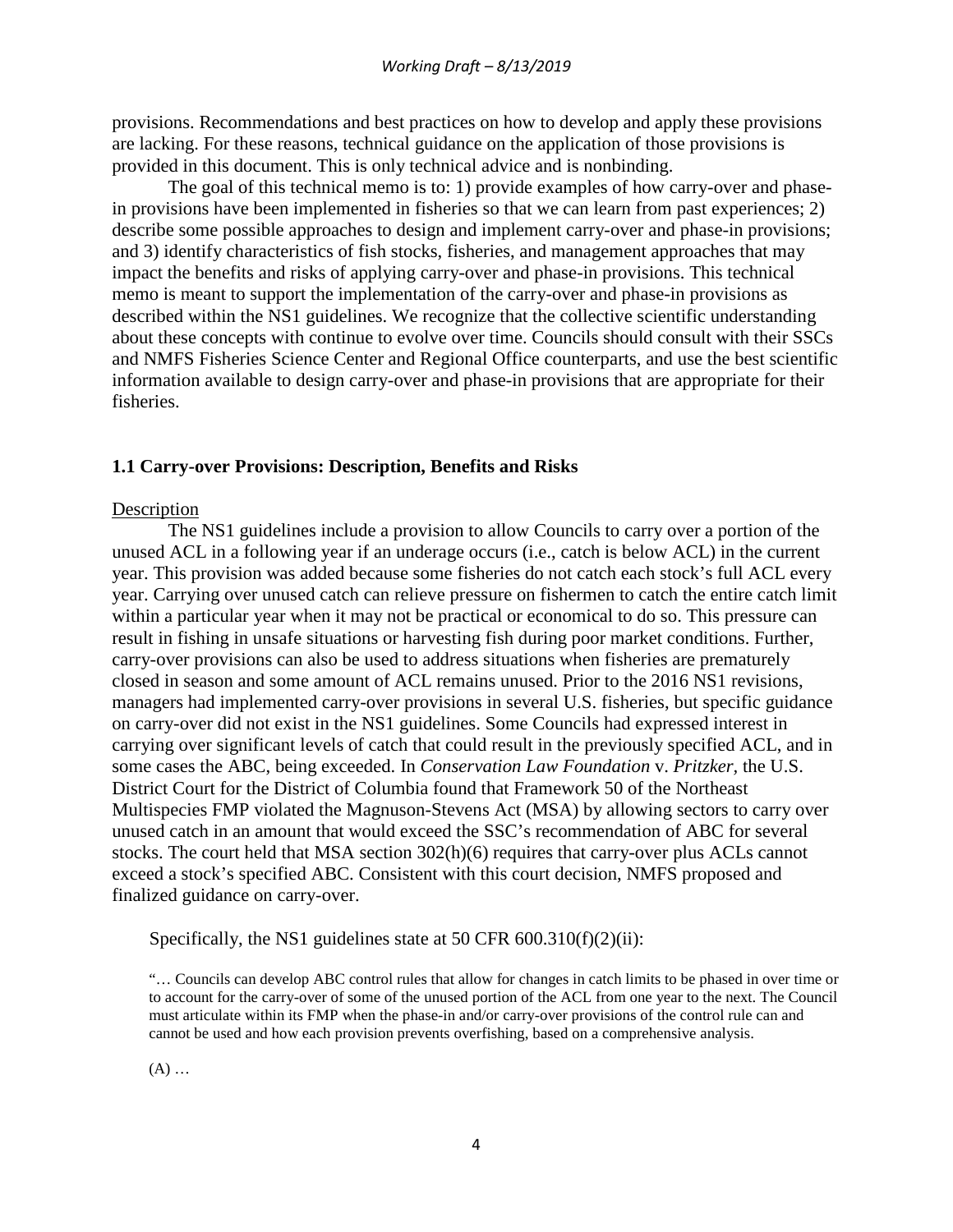(B) *Carry-over ABC control rules.* An ABC control rule may include provisions for the carry-over of some of the unused portion of an ACL (*i.e.,* an ACL underage) from one year to increase the ABC for the next year, based on the increased stock abundance resulting from the fishery harvesting less than the full ACL. The resulting ABC recommended by the SSC must prevent overfishing and must consider scientific uncertainty consistent with the Council's risk policy. Carry-over provisions could also allow an ACL to be adjusted upwards as long as the revised ACL does not exceed the specified ABC. When considering whether to use a carry-over provision, Councils should consider the likely reason for the ACL underage. ACL underages that result from management uncertainty (*e.g.,* premature fishery closure) may be appropriate circumstances for considering a carry-over provision. ACL underages that occur as a result of poor or unknown stock status may not be appropriate to consider in a carry-over provision. In addition, the Councils should evaluate the appropriateness of carry-over provisions for stocks that are overfished and/or rebuilding, as the overriding goal for such stocks is to rebuild them in as short a time as possible."

It is important to note that the NS1 guidelines describe two approaches that Councils, or the Secretary in the case of Secretarial managed species, may use to carry over some portion of the ACL underage into the next fishing year. This technical guidance document will address both approaches. These two approaches are:

- *Utilizing ACL buffer*: If the ACL is lower than the ABC and there is an underage, a Council may account for it by adjusting the next years ACL upwards (by some part of the underage) as long as the new ACL with the underage added does not exceed the prespecified ABC for the next year. See section 3.1 for more information on this approach.
- *Utilizing a carry-over ABC control rule*: A carry-over ABC control rule establishes a policy that allows Councils to carry over some portion of an ACL underage into the next year by adjusting the ABC upwards to account for the increased stock biomass that results from an ACL underage. The revised ABC cannot exceed the OFL; therefore the degree to which ABC can be adjusted is limited by the OFL. See section 3.2 for more information on this approach.

## Benefits of allowing carry-over

Carry-over provisions provide flexibility for fishermen to delay catching the full ACL if weather or economic conditions would allow them to catch the fish more safely or profitably at a later time (Sanchirico et al. 2006).

- *Safety*: One of the motivations to use carry-over provisions is safety. The rationale is that fishermen (or sectors) with unused quota at the end of the year will not face a choice of whether to go fishing in poor conditions or with excessive haste in order to avoid losing access to that catch. Carry-over provisions can also mitigate unforeseen circumstances (e.g., fishing vessel or equipment damage, natural disasters) that prevent safely obtaining the full ACL.
- *Economic stability*: Carry-over provisions can also relieve the pressure to harvest during poor fishery and/or market conditions or avoid creating a market glut by landing a large amount of catch at the end of the fishing year/season.
- *Management stability*: Carry-over provisions could also increase stability in fisheries management measures for both commercial and recreational fisheries. For example, more consistent, multi-year season lengths and ACLs can be set, knowing that some portion of the uncaught ACL can be carried over into the next fishing year or season. Carry-over provisions also can be administratively easier to implement, rather than making fine scale in-season adjustments to season length or possession limits (which could be based on uncertain inseason harvest data) to achieve the full ACL in a fishing year or season.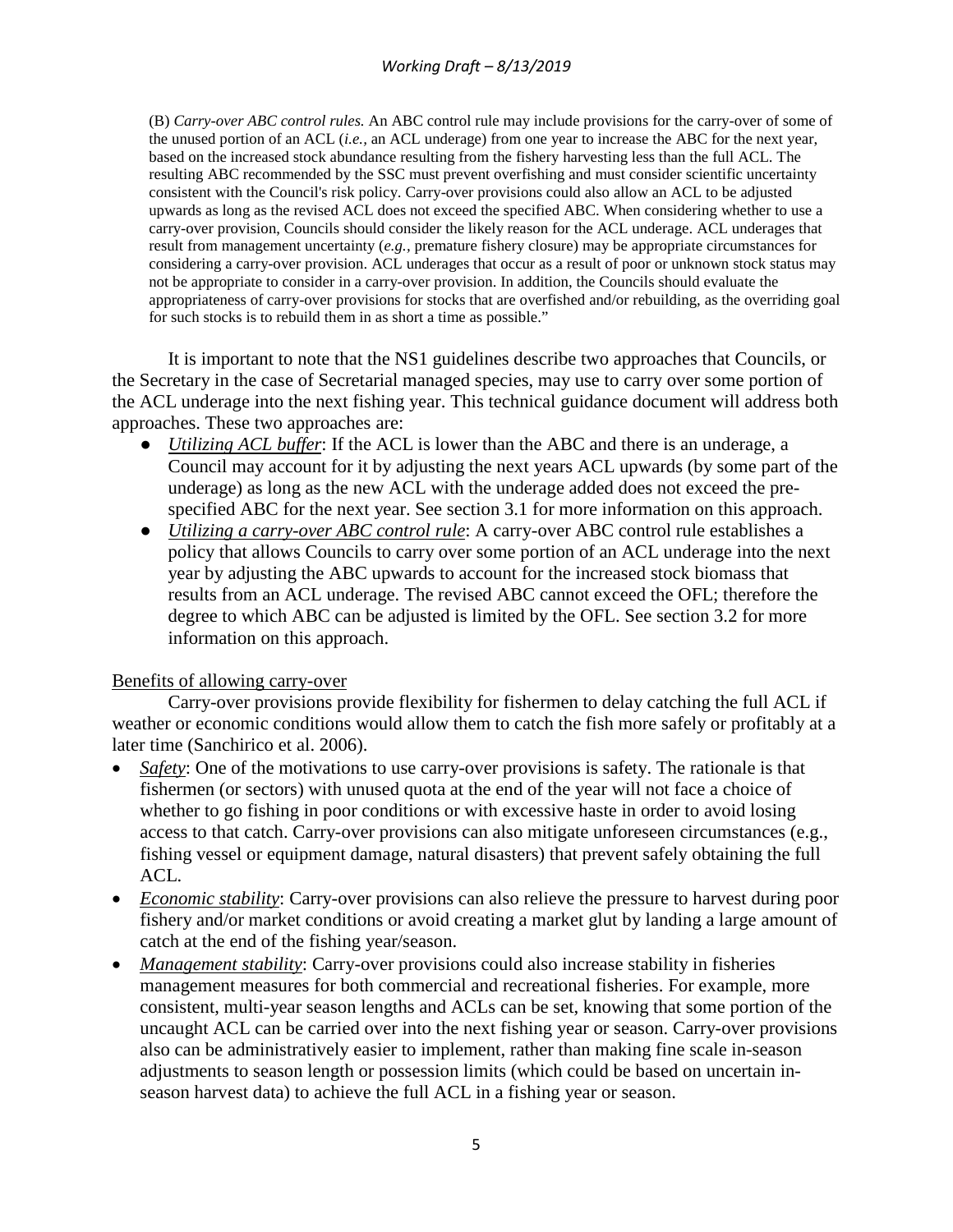• *Catch share fisheries*: The ability to carry over quota reduces incentives to fish right up to the maximum allowed, which can lead to overages and discards (Sanchirico et al. 2006). Carryover may be particularly important in multi-species catch share fisheries since fishermen may have incomplete control over the mix of species they catch, leading to imbalance between their catch and quota. (Sanchirico et al. 2006).

# Risks of allowing carry-over

Allowing carry-over has the potential to increase biological risk by allowing overfishing to occur inadvertently, which could lead to depletion or slow rebuilding of stocks. Risks of overfishing may be higher for some species or fisheries based on life-history characteristics, assessment frequency, data quality, and characteristics of the management system. We discuss these risks in more detail in Section 4.

- *Life history characteristics*: Carry-over could significantly impact short-lived stocks with high rates of natural mortality. For such stocks, the rationale of increasing the ABC based on the increased stock biomass that results from an ACL underage may not hold.
- *Jointly targeted and bycatch species*: Carry-over polices that shift harvest of one species over time may coincidentally do the same for other species. If fact, constraints on quota of an incidentally-caught species may be the primary reason for underages and potential carry-over of another species. Further, for stock complexes that have one ABC for the complex as a whole, the application of carry-over could further enhance challenges with ensuring that none of the stocks within the complex experience overfishing.
- *ACL overages and catch uncertainty*: Allowing carry-over provisions to be applied to ACL underages while not requiring corresponding pay-back provisions for ACL overages could lead to catches exceeding the ACL on average, risking overexploitation of the stock over the long term (Powers and Brooks 2008). Further, for stocks with substantial uncertainty in catch estimates, an underage of the ACL may be due to imprecision in the estimate of catch. An underreporting bias undermines the viability of carry-over management.

## **1.2 Phase-in Provisions: Description, Benefits and Risks**

## Description

The 2016 revisions to the NS1 guidelines also included a provision to allow changes in catch limits to be phased in over a period of time not to exceed 3 years, as long as overfishing is prevented. NMFS recognized that the previous version of the NS1 guidelines had led managers to adjust ABCs and ACLs in lock-step with assessment results through the use of control rules. Large changes in catch limits due to new scientific information about the status of a stock may have negative effects on the fishing industry and fishing communities. Phasing in changes to catch limits reduces the immediate magnitude of the change, and should help the fishing industry adapt to and plan for the future by creating more stable fisheries over the short term.

Specifically, the NS1 guidelines state at 50 CFR 600.310(f)(2)(ii):

<sup>&</sup>quot;… Councils can develop ABC control rules that allow for changes in catch limits to be phased in over time or to account for the carry-over of some of the unused portion of the ACL from one year to the next. The Council must articulate within its FMP when the phase-in and/or carry-over provisions of the control rule can and cannot be used and how each provision prevents overfishing, based on a comprehensive analysis.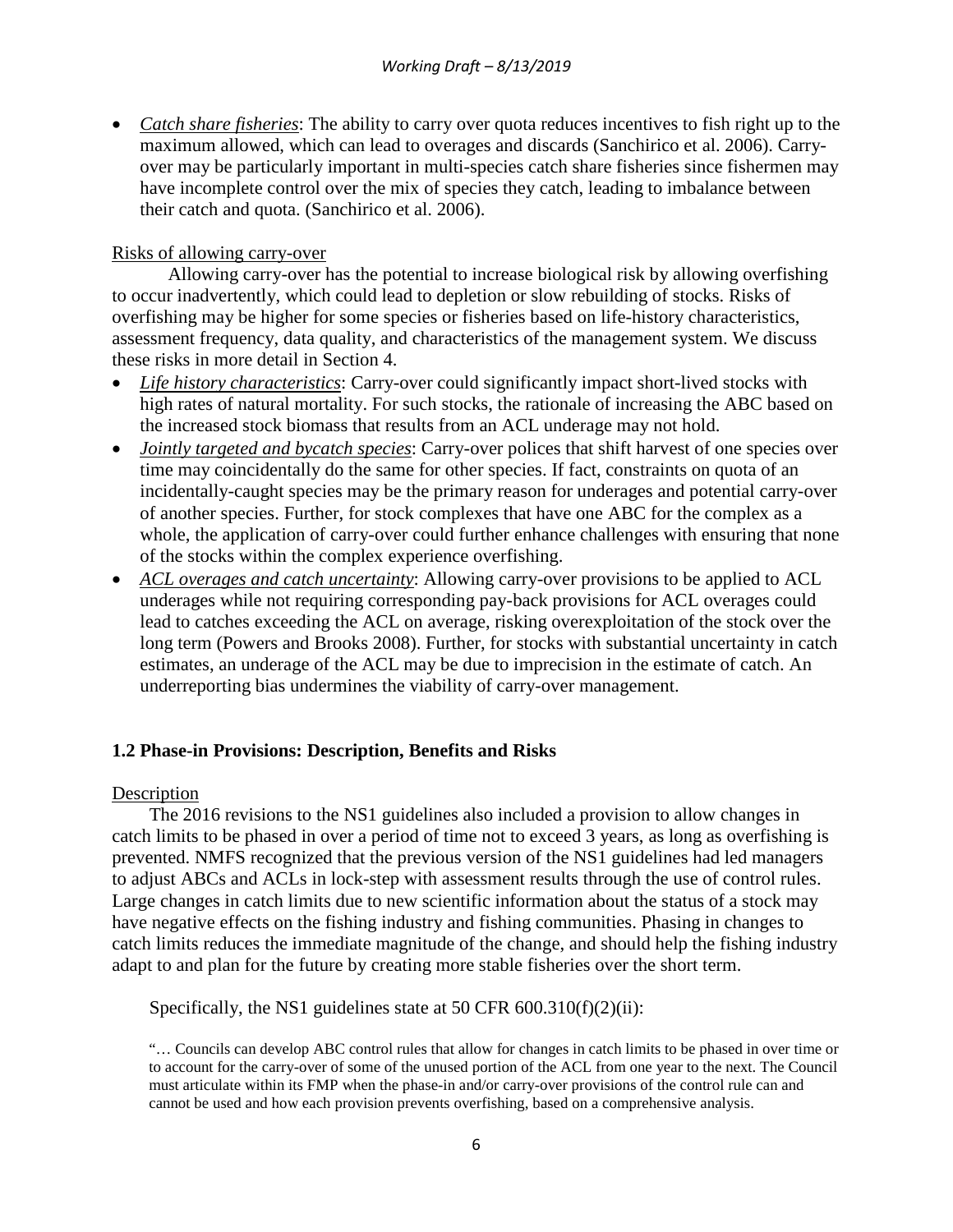(A) *Phase-in ABC control rules.* Large changes in catch limits due to new scientific information about the status of the stock can have negative short-term effects on a fishing industry. To help stabilize catch levels as stock assessments are updated, a Council may choose to develop a control rule that phases in changes to ABC over a period of time, not to exceed 3 years, as long as overfishing is prevented each year (*i.e.,* the phased-in catch level cannot exceed the OFL in any year). In addition, the Councils should evaluate the appropriateness of phase-in provisions for stocks that are overfished and/or rebuilding, as the overriding goal for such stocks is to rebuild them in as short a time as possible."

### Benefits of allowing phase-in

- *Stability*: Phasing in changes to a new ACL helps create more stable fisheries. Implementing large changes in ACLs due to new scientific information about the status of a stock may have greater negative effects on a fishing industry than spreading the change out over time. Spreading out the change provides some stability by allowing the fishing industry time to plan for the best ways to adapt to the change.
- *Management uncertainty*: Management uncertainty (which is a function of the ability of managers to control catch) decreases when quotas vary less from year to year (Patrick et al. 2013).

## Risks of allowing phase-in:

Allowing phase-in has the potential to increase biological risk by allowing overfishing to occur inadvertently, which could lead to depletion or slow rebuilding of stocks. Risks of overfishing may be higher for some species or fisheries based on life-history characteristics, assessment frequency, data quality, and characteristics of the management system. We discuss these risks in more detail in Section 4.

- *Life history characteristics*: Phase-in could be more risky for short-lived stocks with high rates of natural mortality.
- *Stock structure and spatial dynamics of fish and fisheries*: For species that school or contract their distribution as biomass declines (allowing CPUE to remain high as the stock is depleted), phase-in provisions could increase the risk of overfishing.
- *Assessment variability and frequency*: If stock assessments are infrequent or subject to high uncertainty phasing in decreases in catch may increase risk.
- *Phasing in decreases without phasing in increases*: Phasing in decreases without phasing in increase could increase the risk of inadvertent overfishing and depletion.

## **1.3 Summary of Core Principles**

The core principles of phase-in and carry-over laid out in the NS1 guidelines are:

- *Must prevent overfishing*: When applying either a phase-in or carry-over ABC control rule, the resulting ABC must prevent overfishing (i.e., ABC cannot exceed OFL).
- *Comprehensive analysis:* ABC control rules should be based on a comprehensive analysis that shows how the control rule prevents overfishing  $(50 \text{ CFR } 600.310 \text{ (f)}(2)(i))$ . Further, if developed, Councils must articulate in their FMPs when phase-in and/or carryover provisions of ABC control rules can and cannot be used and how each provision prevents overfishing, based on a comprehensive analysis.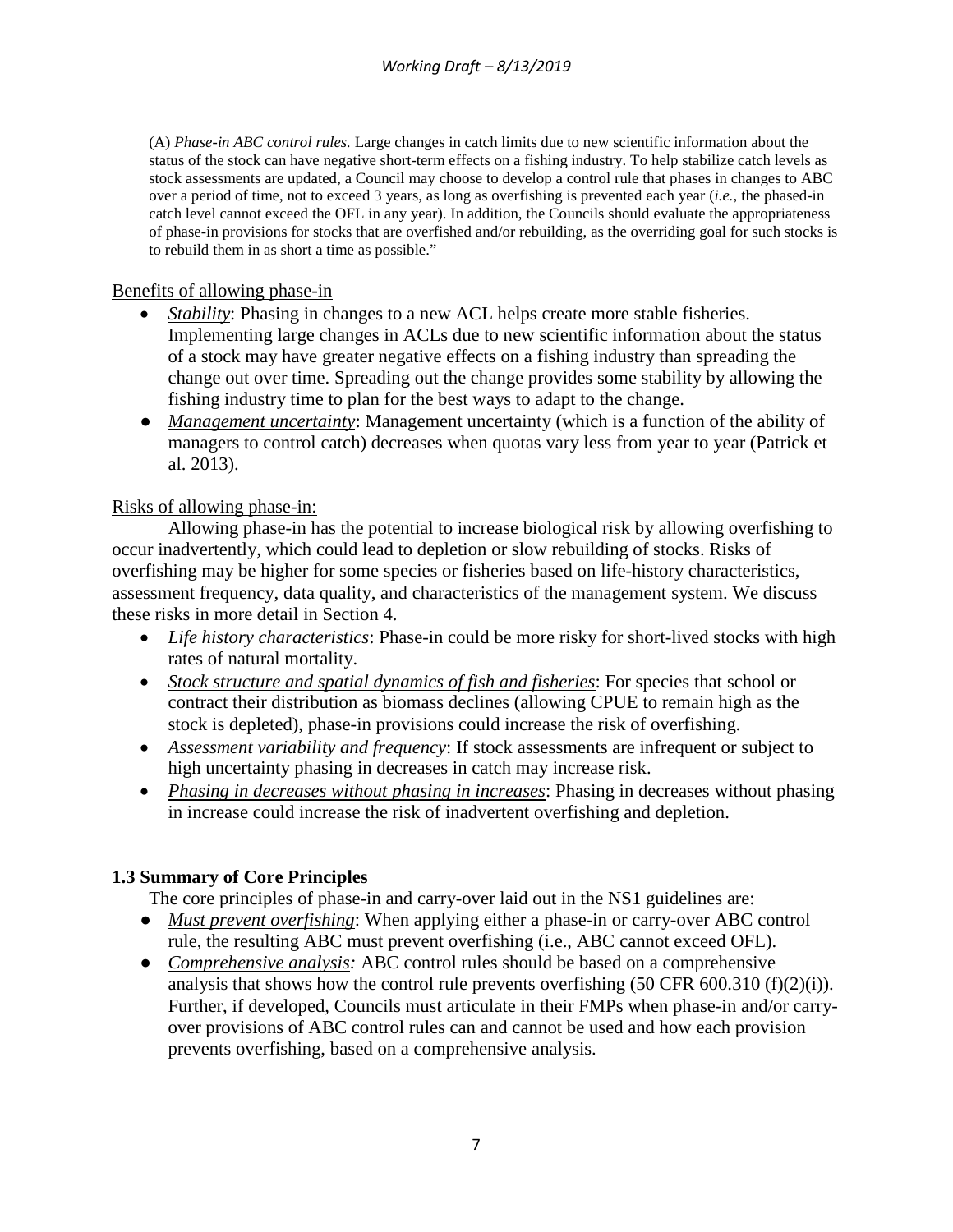● *Overfished and rebuilding stocks*: The impact of phase-in and/or carry-over on a stock's rebuilding progress should be considered, as the overriding management goal for stocks in a rebuilding plan is to rebuild them in as short a time as possible.

### **2. Example Applications of Carry-over and Phase-in**

This section presents a number of short descriptions of carry-over and phase-in policies applied within fisheries in the U.S. and in other countries and illustrates lessons learned from these experiences. Most of the U.S. examples were implemented prior to the 2016 NS1 guideline revisions, which have created additional flexibility. For example, in some U.S. fisheries, carryover is limited to the difference between the ABC and ACL. The 2016 NS1 guidelines, properly applied and evaluated, could potentially allow for a less restrictive carry-over program where the ABC in year 2 could be adjusted upward to accommodate carry-over as long as the revised ABC is less than the OFL.

Note that, in some of the examples below, different terminology is used to describe carryover in the event of a catch underage. For example, in some examples, a catch underage is referred to as a "quota surplus," "underharvest," or "unused quota." Also, several of the carryover examples presented below also include a discussion of polices that address the overharvest of quota (also referred to as: "pay-back" of quota overages, or "quota deficit"). Often times, when a policy regarding carry-over exists for a specific fishery, there is a related policy that addresses overharvest or pay-back. In those cases, we have provided a summary of the overharvest or pay-back policy.

Many of the international examples have characteristics that could make them infeasible under U.S. law. For example, some carry-over programs in other countries allow high percentages of uncaught quota to be carried over. If, when added to the quota for the next year, the combined quota would result in an allowable catch that would exceed the OFL for a stock. Such a policy would not be allowed under the NS1 Guidelines. Similarly, some phase-in programs in other countries that restrict the percentage or frequency of decreases in ACLs in a single year might be in conflict with MSA requirements if they fail to set an ACL at or below the ABC each year. In most cases, these programs could likely be modified or applied in such a way to be consistent with U.S. fisheries law and policy, so these programs still serve as instructive examples.

### **2.1 Carry-over Examples**

### **2.1.1 U.S. Experience** (see also Table 1)

#### North Pacific Fishery Management Council

The Pacific Halibut and Sablefish Individual Fishing Quota (IFQ) Program includes both carry-over and pay-back provisions. This IFQ program was implemented in 1995 with the primary objectives of eliminating gear conflicts, addressing safety concerns, and improving product quality. Note that Pacific halibut is managed under a treaty between the United States and Canada. The International Pacific Halibut Commission establishes catch limits annually for Pacific halibut fisheries in U.S. and Canadian waters. In Alaska, the North Pacific Council is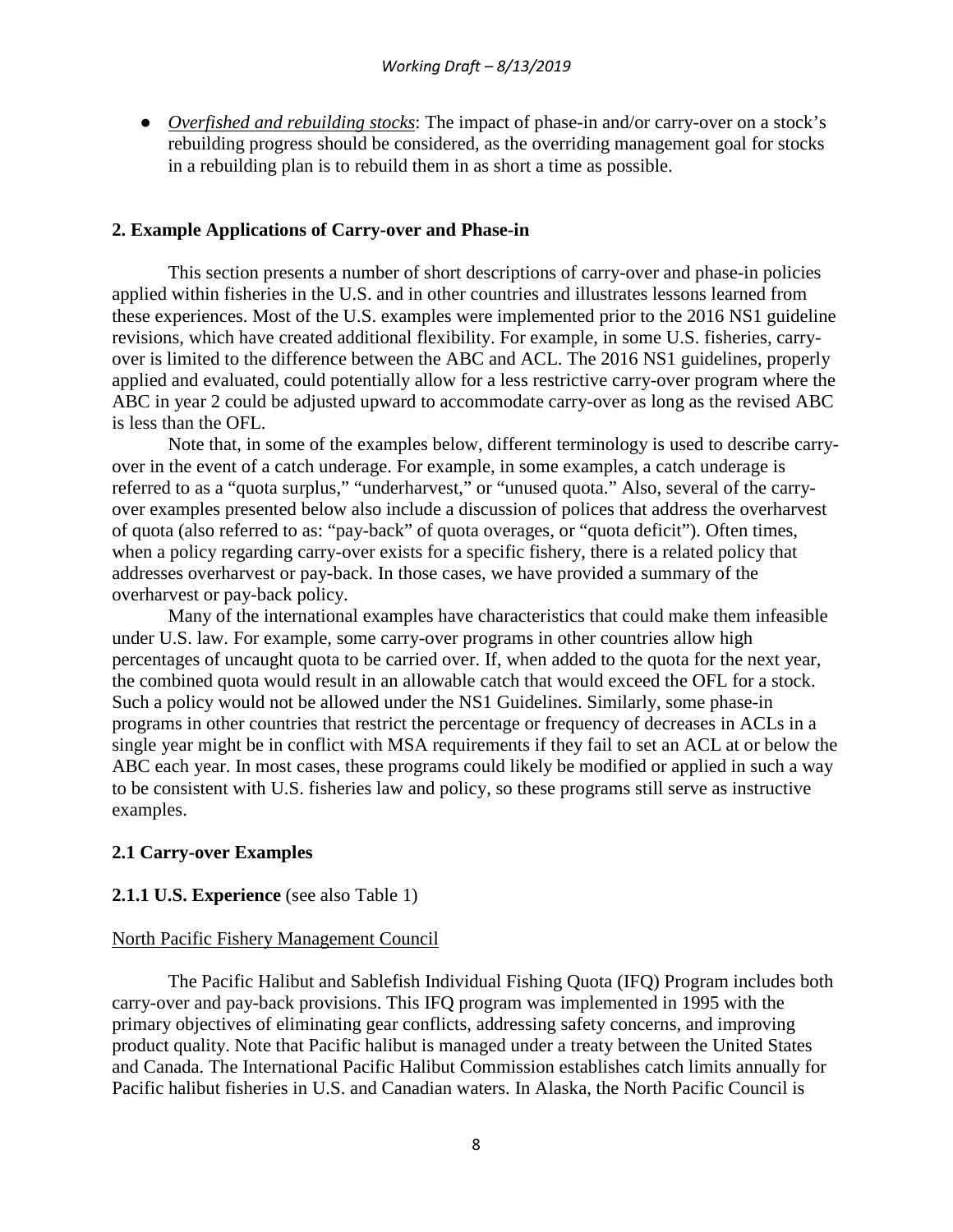responsible for allocating the catch limits among users and user groups fishing off Alaska, and NMFS implements the IFQ program for halibut and sablefish. Within this program, IFQ for Pacific halibut and sablefish is issued to persons that hold quota shares (QS). Holders of QS may harvest their allocation at any time during the eight plus-month season. Regulations related to addressing overages and underages are contained in 50 CFR 679.40(d)-(e). In general, NMFS issues IFQ to individuals based on their QS for halibut and sablefish, and the assigned IFQ are specific to an IFQ regulatory area and vessel category. Individuals are allowed to exceed what is available in their IFQ account at the time of landing by up to 10 percent. That overage will be subtracted the next year, and applied to any person to whom the IFQ is allocated that next year. This small amount of permissible overage is intended to cover the last set or trip in the season, in the event the harvest exceeds remaining IFQ. Similarly, if an individual catches less than their IFQ, up to 10 percent can be carried over to the next fishing year, and will be applied to any person to whom the IFQ is allocated that next year. NMFS applies administrative adjustments at the beginning of each fishing year when annual IFQ accounts are created and IFQ pounds are allocated to QS holders.

The tracking of carry-over and pay-back provisions in the IFQ Program is partially automated through the annual IFQ issuance process. The primary administrative costs related to underage or overage provisions are in reviewing the IFQ permit data to ensure the overage/underage adjustments are calculated correctly, are attributed to the current QS holder and to correct any data errors, and to review IFQ allocations on a case by case basis as requested by permit holders. IFQ holders are subject to a maximum 2 percent cost recovery fee to cover some of the administrative costs of managing the program.

#### Pacific Fishery Management Council

The Pacific Coast Groundfish Catch Share Program includes a carry-over provision within the shore-based IFQ program. Within this program, the overall quota for non-whiting groundfish stocks is divided into shares controlled by individual fishermen. At the start of each year, NMFS issues the annual form of quota denominated by weight, called quota pounds (QP), to entities based on their QS. A vessel's catch (including discards) must be balanced with an equal amount of QP. If a vessel's catch exceeds its QP, that deficit can be covered by up to 10 percent of the following year's QP, but it must then cease fishing for the year unless it can acquire QP from another QP account. Similarly, if a vessel's catch is less than its QP (i.e., it has a surplus of QP), up to 10 percent of its total cumulative QP can be carried over from that year to the next. The surplus QP may not be carried over for more than one year. If there is a decline in the ACL for a stock in the year in which the carry-over would be applied, the amount of carryover would be reduced in proportion to the reduction in the ACL. Similar carry-over provisions apply to Pacific halibut individual bycatch quota pounds. NMFS has not allowed carry-over for an IFQ stock when the sum of surplus from year 1 and the ACL in year 2 would exceed the ABC in year 2. Effectively, this does not allow carry-over unless the ACL is set lower than the ABC.

#### New England Fishery Management Council

The New England Council has carry-over provisions within both the multispecies sector program and the scallop fishery. The Northeast (NE) Multispecies FMP contains a process for forming sectors within the NE multispecies (groundfish) fishery. In general, a "sector" is defined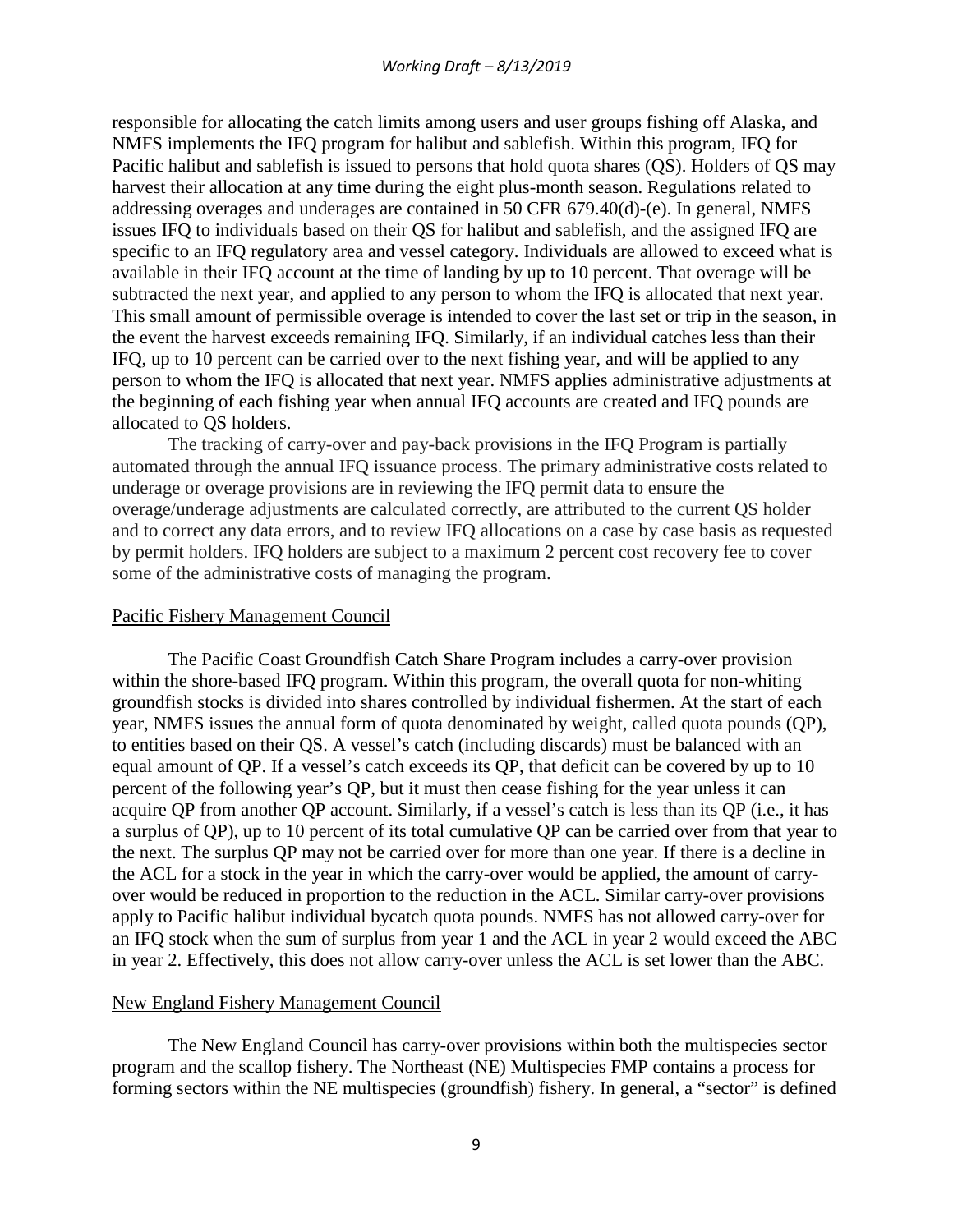as a group of three or more distinct persons that hold limited access vessel permits who have voluntarily entered into a contract and agree to certain fishing restrictions for a specified period of time, and have been granted a quota. Sectors in the NE multispecies fishery are intended to provide fishermen with more flexibility and more direct responsibility for managing the resource. In general, the ACL for a groundfish stock is divided into commercial and recreational components, and the commercial ACL is split further into a common pool (vessels not participating in the sector program and fishing under days-at-sea) ACL and sector ACL. Within the sector management system, each sector is allocated a portion of the sector ACL. These sector allocations, known as annual catch entitlements (ACE), are based on the collective fishing history of a sector's members. A sector determines how to harvest its ACEs and may decide to limit operations to fewer vessels. Sectors are allowed to carry over up to 10 percent of their unused ACE for each stock, as long as this amount, plus the total ACL for the upcoming fishing year, does not exceed the ABC of the stock when carry-over from all sectors is considered. If the full 10 percent carry-over would exceed the ABC, then NMFS will limit the available carry-over for each sector to ensure that the ABC is not exceeded for a stock. Carry-over is not allowed for the Georges Bank yellowtail flounder stock, because this stock is jointly managed with Canada. At the start of each fishing year, NMFS typically withholds 20 percent of each sector's ACE until all the catch data from the previous year are finalized. Once catch data are finalized, NMFS accounts for any overages and underages and publishes final ACE allocations.

The Atlantic scallop fishery, managed by the New England Council under the Atlantic Sea Scallop FMP, has carry-over provisions in both the limited access and limited access general category (LAGC) IFQ components of the fishery. The limited access fishery is issued 94.5 percent of the ACL, and the LAGC IFQ fishery is issued 5.5 percent of the ACL. Limited access vessels are assigned days-at-sea (DAS) to use in open areas as well as an allocation of scallops (in pounds) that can be caught in specific controlled access areas. If they have unused open area DAS at the end of a fishing year, they may carry over a maximum of 10 DAS, not to exceed the total open area DAS allocation by permit category, into the next year. The allowance of carryover DAS is accounted for in setting a sub-annual catch target (ACT) that is less than the sub-ACL for the limited access fleet. LAGC IFQ vessels that have unused IFQ at the end of a fishing year may carry over up to 15 percent of the vessel's IFQ into the next fishing year. For accounting purposes, the combined total of all vessels' IFQ carry-over is added to the LAGC IFQ sub-ACL for the carry-over year. These carry-over provisions allow vessel owners to avoid fishing in bad weather at the end of the fishing year, while retaining some of their unused quota or DAS.

#### NMFS - Atlantic Highly Migratory Species (HMS)

NMFS, in coordination with international bodies such as the International Commission for the Conservation of Atlantic Tunas (ICCAT), directly manages domestic fisheries for Atlantic highly migratory species, including Atlantic tunas, swordfish, sharks, and billfish, through the Atlantic HMS FMP (MSA 302(a)(3)). In addition, the United States negotiates international fishery management measures for these species through ICCAT. The domestic management measures for sharks can be found at 50 CFR part 635, and include provisions to adjust the base annual commercial quotas for sharks based on overharvests and underharvests. An underharvest of shark stocks that are not overfished or not subject to overfishing may be carried over to the following year, up to 50 percent of the base annual quota. Carry-over is not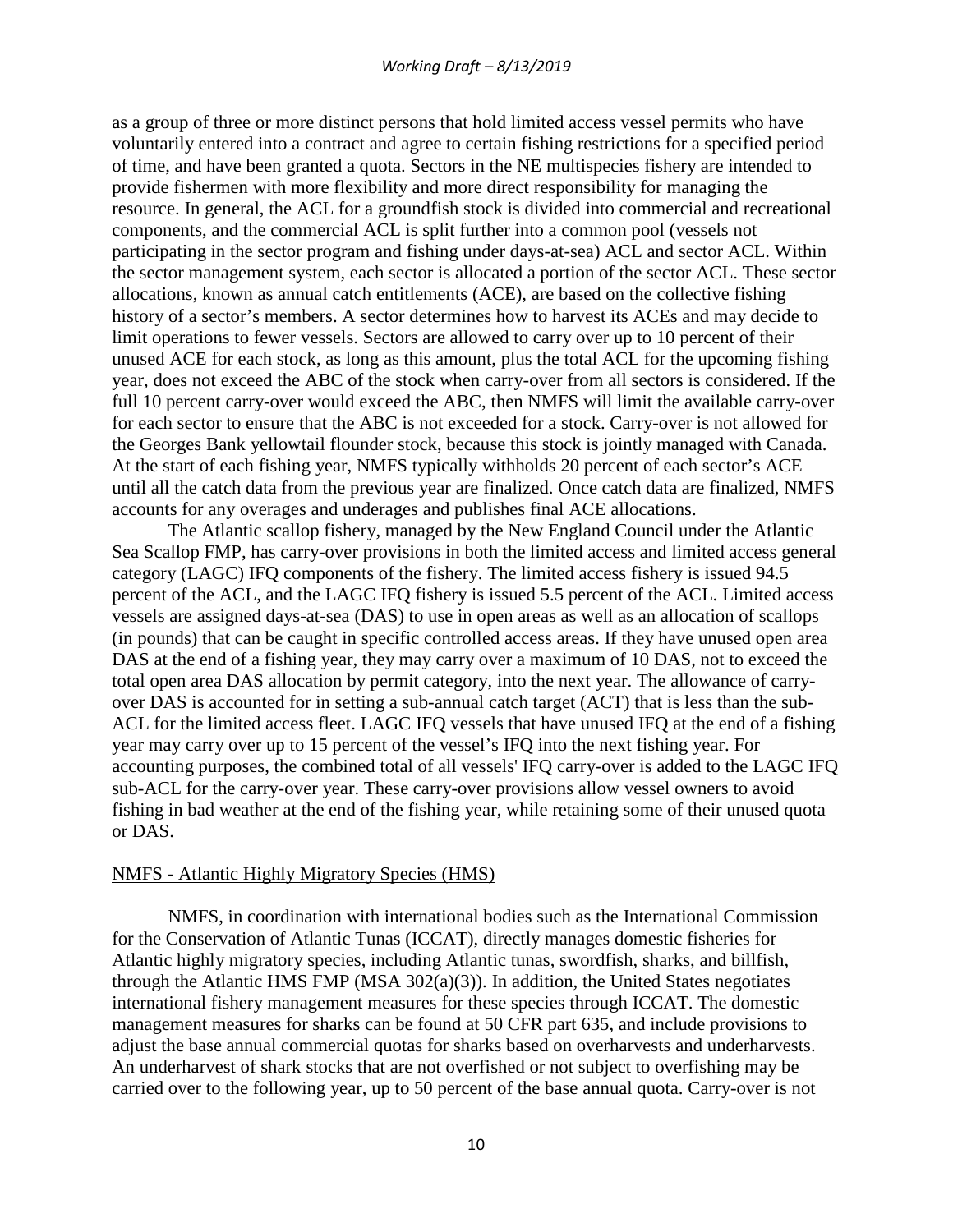allowed if a shark stock or a shark stock within a multi-species shark complex is overfished, subject to overfishing, or has an unknown stock status. If a shark quota is exceeded in a fishing year, NMFS will deduct from the base quota in the following year an amount equivalent to the overharvest. Alternatively, depending on the level of overharvest, NMFS may deduct from the base quota an amount equivalent to the overharvest spread over a number of subsequent fishing years to a maximum of five years. The NMFS Office of Sustainable Fisheries HMS Management Division is reconsidering these and other measures (e.g., ABC control rule and phase-in) as a result of the 2016 NS1 guidelines in Amendment 14 to the 2006 Consolidated HMS FMP.

## Gulf of Mexico Fishery Management Council

The Gulf of Mexico Council's Red Snapper and Grouper-Tilefish IFQ programs both have a landing overage provision allowing IFQ shareholders to land 10 percent over their remaining allocation on the last fishing trip of the year as long as the amount does not exceed the amount of catch held in the account. Any overage will be subtracted from the shareholder's allocation at the start of the next fishing year. For example, if 100 pounds of red snapper are in an IFQ vessel's account on the last fishing trip of the year, the shareholder may land 110 pounds of red snapper. However, 10 pounds will be subtracted from the shareholder's allocation on January 1, the following year. Because overages need to be subtracted from the shareholder's allocation at the start of the following year, share transfers will not be allowed that would reduce the shareholder's IFQ shares to less than the amount needed to pay back the overage.

The Gulf Council is currently developing a draft generic amendment on ACL carry-over provisions and framework modifications. If approved, this amendment would change the FMPs for reef fish and coastal migratory pelagics to allow for carry-over under specified circumstances. A January 2019 version of a draft public hearing amendment is available on the Council's website<sup>[2](#page-11-0)</sup>. As stated in the draft amendment, "The purpose of this action is to incorporate provisions to allow carry-over of portions of ACLs that were uncaught due to landings uncertainty<sup>[3](#page-11-1)</sup> and management limitations, and to modify the framework procedure to allow carry-over and other changes to operate in a timely manner." The January 2019 draft amendment has three independent but related proposed actions:

- Action 1 Eligibility for a Carry-over Provision for Managed Reef Fish and Coastal Migratory Pelagic Stocks in the Gulf of Mexico
- Action 2 Adjustment in the Carry-over Provision Accounting for Management **Uncertainty**
- Action 3 Modify the Framework Procedures for Gulf Council FMPs

## South Atlantic Fishery Management Council

 $\overline{\phantom{a}}$ 

The South Atlantic Council is developing a Comprehensive ABC Control Rule Amendment that would modify the FMPs for snapper-grouper, dolphin, wahoo, golden crab, sargassum, and coral. A January 2019 version of an options paper is available on the Council's

<span id="page-11-0"></span><sup>2</sup> [http://gulfcouncil.org/wp-content/uploads/E-8-Draft-Public-Hearing-Generic-Amendment-for-Quota-Carry-over](http://gulfcouncil.org/wp-content/uploads/E-8-Draft-Public-Hearing-Generic-Amendment-for-Quota-Carryover-and-Framework-Modification-011619_508.pdf)[and-Framework-Modification-011619\\_508.pdf](http://gulfcouncil.org/wp-content/uploads/E-8-Draft-Public-Hearing-Generic-Amendment-for-Quota-Carryover-and-Framework-Modification-011619_508.pdf)

<span id="page-11-1"></span><sup>&</sup>lt;sup>3</sup>In this case, the term "landings uncertainty" includes examples such as when inseason fishery closures are implemented based on preliminary landings data and effort estimates, and subsequently some amount of the ACT or ACL may ultimately not be harvested in the given fishing year.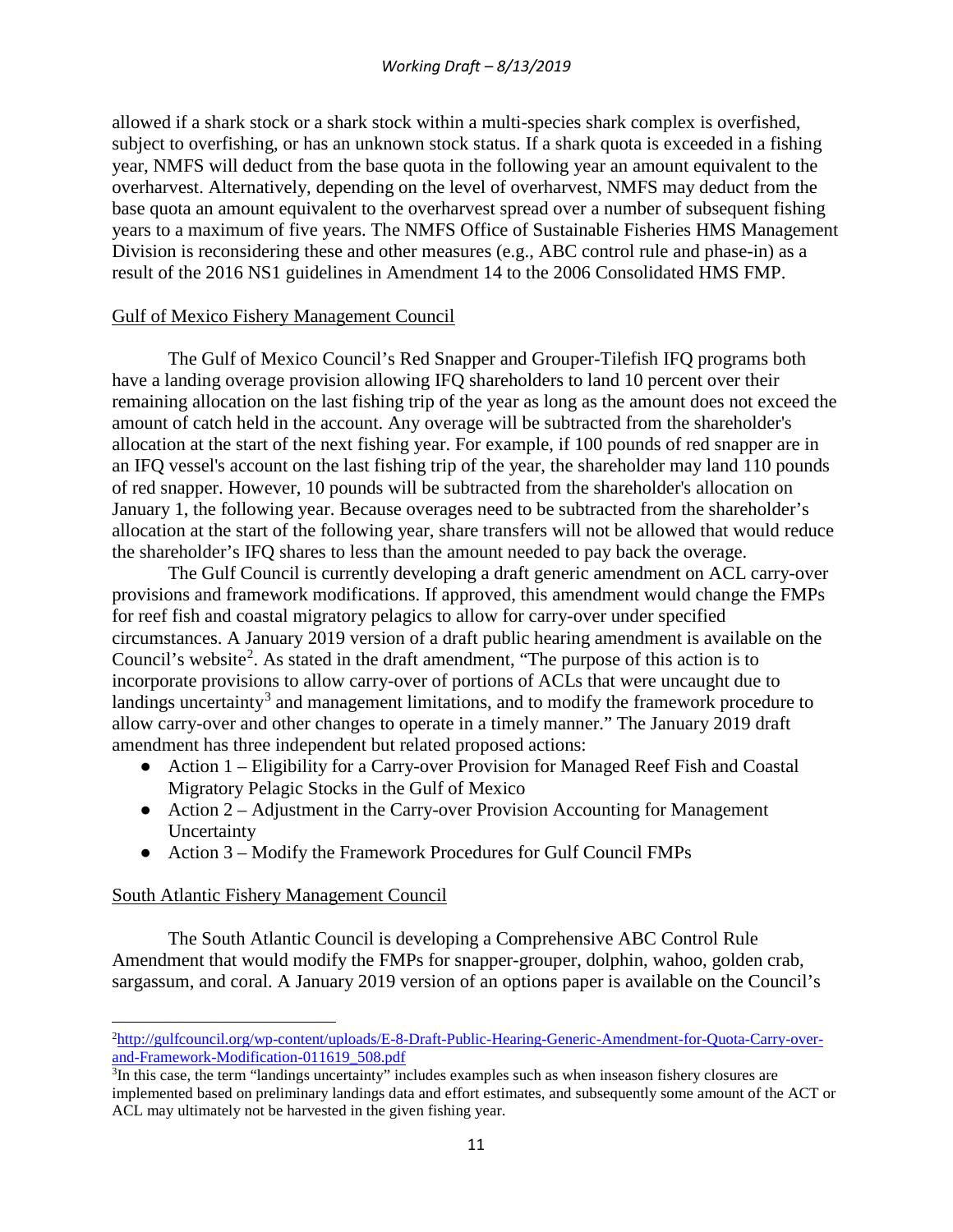website for scoping.<sup>[4](#page-12-0)</sup> As stated in the paper: "The purpose of this amendment is to revise the acceptable biological catch control rule; simplify incorporation of scientific uncertainty; modify the approach used to determine the acceptable risk of overfishing; and address flexibility in specifying catch levels." The paper has 5 proposed actions:

- $\bullet$  Action 1 Modify the ABC control rules
- $\bullet$  Action 2 Specify an approach for determining the acceptable risk of overfishing.
- $\bullet$  Action 3 Specify an approach for determining the probability of rebuilding success for overfished stocks
- $\bullet$  Action 4 Allow phase-in of acceptable biological catch changes
- $\bullet$  Action 5 Allow carry-over of unharvested catch

The South Atlantic Council conducted scoping for this amendment on January 23 and 24, 2019. Six comments were submitted by the public and can be viewed on the Council's website.<sup>[5](#page-12-1)</sup>

# **2.1.2 International Experience**

## International Commission for the Conservation of Atlantic Tunas (ICCAT)

In 1993, ICCAT introduced a carry-over provision for Western Atlantic Bluefin Tuna (WBFT). This early provision simply stated that "unused quota in 1994 can be carried over to the 1995 quota" (Recommendation 93-05), and did not specify any restrictions on the amount of underharvest which could be carried over from one year to the next. However, in 1998, it became increasingly clear that the WBFT stock was declining, and a 20-year rebuilding plan was established (Rec. 98-07). In 2006, the carry-over of quota underharvest was limited and could not exceed 50 percent of the total allowable catch (TAC) for the year in which the underage occurred. If an overage occurred, the next year's quota would be reduced by 100 percent of that overage. In 2008, the carry-over amount was further limited and was not to exceed 10 percent of the original TAC allocation<sup>[6](#page-12-2)</sup>. The 10 percent carry-over limit remains in place today; however, it is unclear what effect this carry-over allowance has had on the rebuilding trajectory of the WBFT stock.

## Commission for the Conservation of Southern Bluefin Tuna (CCSBT)

In 2011, CCSBT adopted a limited carry-over provision for the Southern Bluefin Tuna stock<sup>[7](#page-12-3)</sup>. This provision enabled member nations to carry over<sup>[8](#page-12-4)</sup> an underage in an amount not to exceed 20 percent of the TAC from the year in which the underage occurred. The provision was established after considering how the additional flexibility provided by the carry-over provision would benefit the fishery with no negative effect on the operation of the current management procedure for setting global TACs. An interesting and unusual aspect of this provision is that it is voluntary, in recognition of the potentially burdensome administrative complexities that carryover may present for some member nations. For example, member nations would need to have a

l

<span id="page-12-0"></span><sup>4</sup> <http://safmc.net/download/ABCCR-Jan2019-ScopingReview.pdf>

<span id="page-12-1"></span><sup>5</sup> <https://safmc.wufoo.com/reports/abc-control-rule-report/>

<span id="page-12-2"></span> $6$  Note: this language was added in 2008, but went into effect in the 2010 fishing season

<span id="page-12-3"></span><sup>&</sup>lt;sup>7</sup> Report of the Eighteenth Annual Meeting of the Commission, Attachment 13

<span id="page-12-4"></span><sup>(</sup>https://www.ccsbt.org/userfiles/file/docs\_english/meetings/meeting\_reports/ccsbt\_18/report\_of\_CCSBT18.pdf) <sup>8</sup> Note: The CCSBT uses the term "carry forward," but we used to term "carry over" here to be consistent with the terminology used throughout this paper.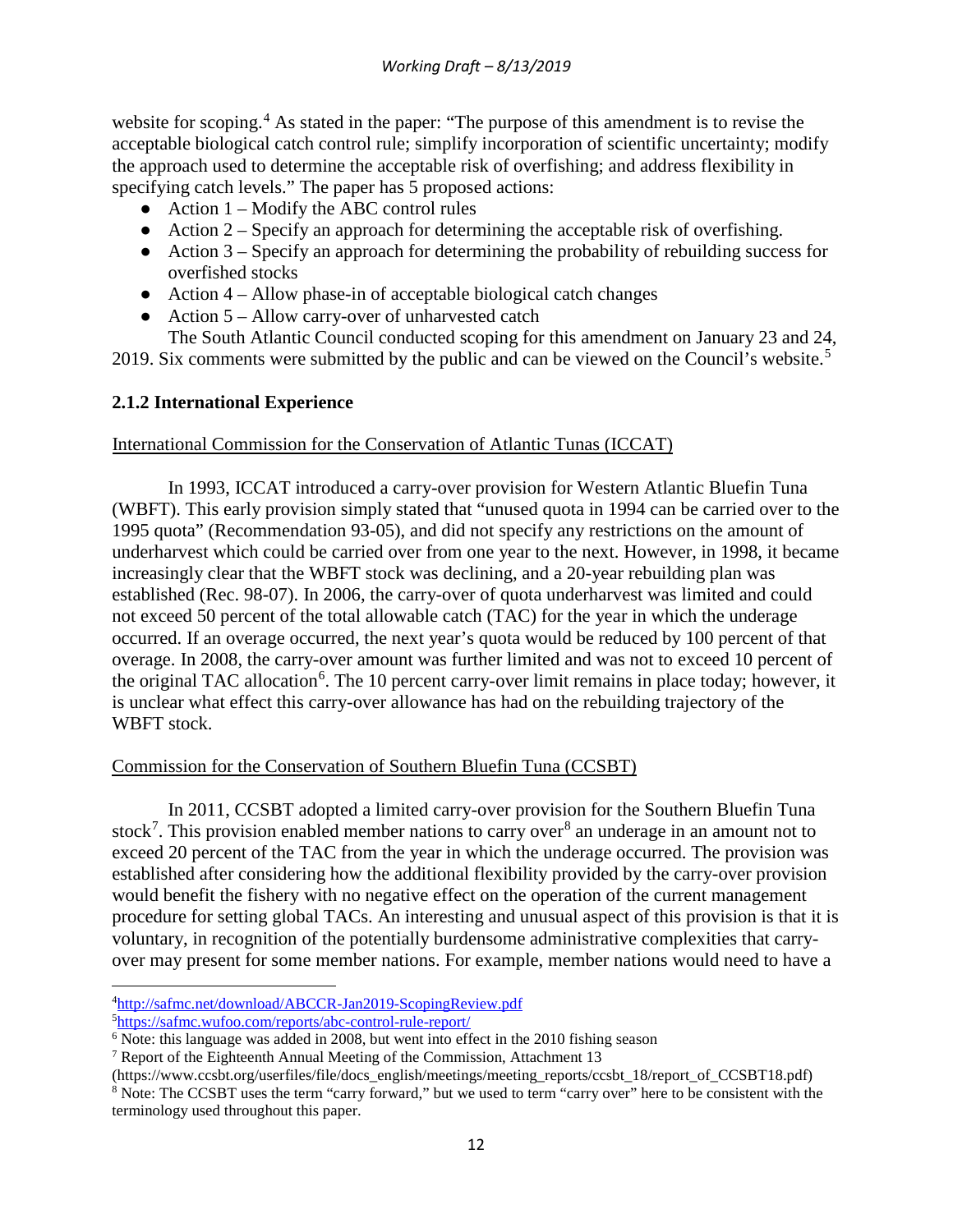system in place which can accurately quantify total catches, document how carry-over is to be accrued and distributed, limit any incentives or opportunities for mis-reporting of catch, report catch against allocations, and establish the circumstances under which carry-over would not be allowed. Members must inform the Secretariat at the end of each fishing year whether they intend to carry over an underage of the TAC to the following year  $(CCSBT 2017)^9$  $(CCSBT 2017)^9$ . The provision also lays out four circumstances when carry-over shall not be permitted: (1) if the Extended Scientific Committee provides advice that exceptional circumstances exist and additional management actions are necessary, and the CCSBT reduces global TAC within a three-year quota block, (2) if the Commission reduces the three-year quota block for one or more members, (3) if the Global TAC is reduced, and (4) if a member exceeds its TAC in the 2017 season or later seasons without paying back its excess catch for those seasons, then carry-over shall not be applied until those catches have been paid back (CCSBT 2017).

#### New Zealand

Most of New Zealand's fisheries have been managed under an IFQ system since 1986. In 1998 and 1999 the New Zealand Fisheries Act of 1996 was amended to include mechanisms to increase flexibility through a catch-quota balancing system that included provisions for underages or overages in a given year. New Zealand requires fishermen to pay a 'deemed value,' which is a fee per kilogram of catch above their allotted ACE. This can allow catches to exceed the TAC without payback, but deemed values are ramped up on the individual within the year and may be increased over time for all fishermen to strengthen incentives to stay within the TAC. To account for underage, a provision was added in a 1999 amendment to the Fisheries Act (clause 67A) to enable IFQ holders to carry over uncaught quota not to exceed 10 percent of their quota, or ACE, for the year in which the underage occurred. The carry-over provision does not apply to stocks whose TAC is reduced in the following year. When disallowing carry-over was being considered for Southern Bluefin tuna (SBT), fishermen argued that not allowing for carry-over would actually increase the risk of overfishing. Without the carry-over allowance, fishermen would rush to catch their full ACE early in the season fearing conditions would worsen later on. Consequently, any fish caught later in the season as bycatch may lead to overshooting the TAC for the year, payment of deemed values, which could be quite high, and dumping or underreporting catches.

### Australia

 $\overline{\phantom{a}}$ 

Australia first introduced the carry-over provision in the south east trawl fishery in 1994- 1995 to help smooth the transition to the individual vessel quota system. The provision was later extended to most fisheries up to a level of 20 percent. In 2003, after consultation with key stakeholders, a policy<sup>[10](#page-13-1)</sup> was established for managing carry-over and overharvests of quota. The policy describes five principles to reinforce economic efficiency, including: (1) correctly set a

<span id="page-13-0"></span><sup>9</sup> Resolution on Limited Carry-forward of Unfished Annual Total Available Catch of Southern Bluefin Tuna (https://www.ccsbt.org/sites/default/files/userfiles/file/docs\_english/operational\_resolutions/Resolution\_Limited\_Ca rry\_forward.pdf)

<span id="page-13-1"></span> $10$  The policy is referred to as Fisheries Management Paper 10. This policy uses the terms "undercatch" and "overcatch," while we use the terms carry-over and overharvest here. [https://www.afma.gov.au/about/fisheries](https://www.afma.gov.au/about/fisheries-management-policies/managing-undercatch-overcatch-quota)[management-policies/managing-undercatch-overcatch-quota](https://www.afma.gov.au/about/fisheries-management-policies/managing-undercatch-overcatch-quota)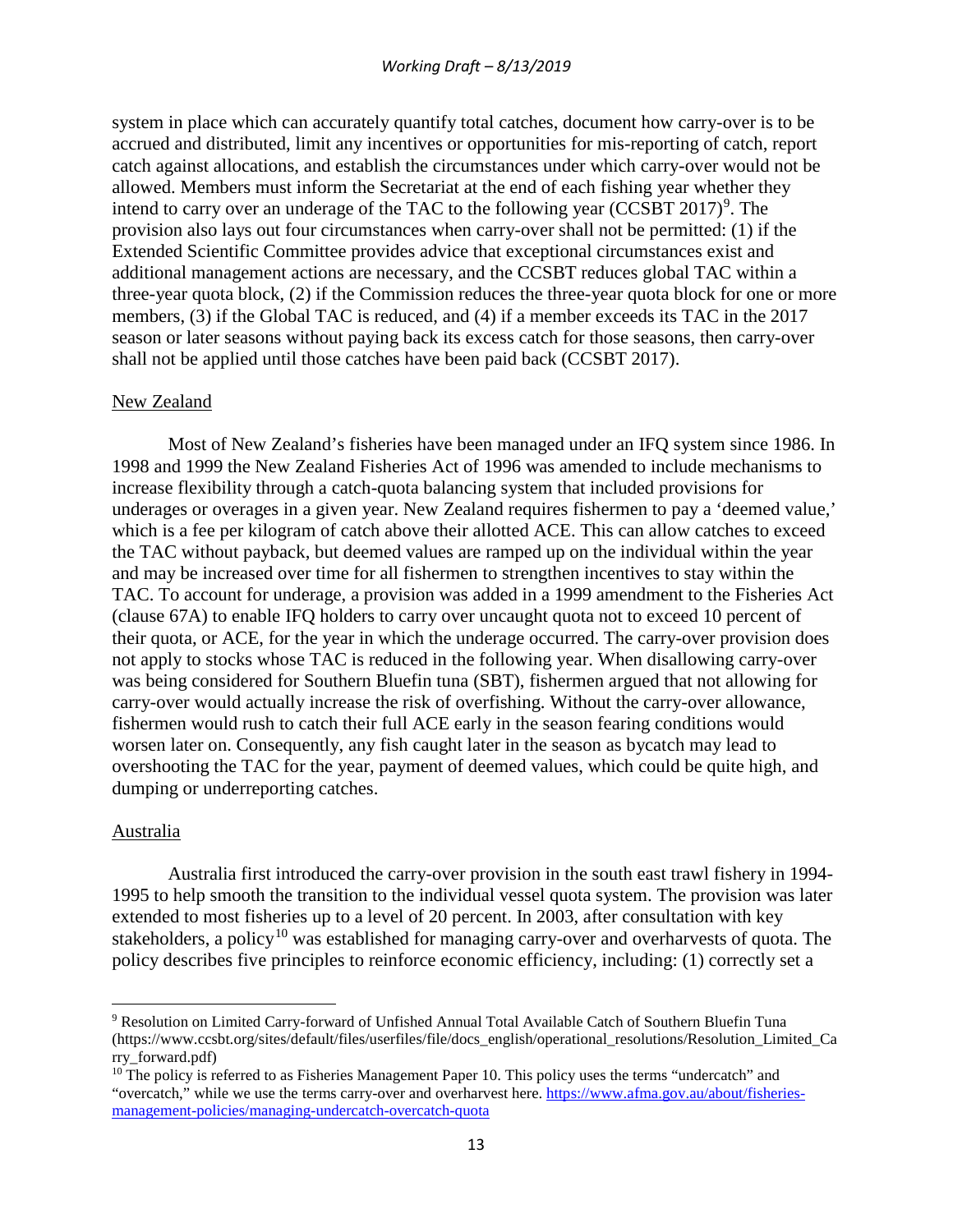sufficiently precautionary TAC as the primary management tool for pursuing sustainability and economic efficiency; (2) recognize that carry-over/pay-back arrangements may provide flexibility in the fishery, but are also likely to constrain the efficient operations of the quota market and may impact negatively on sustainability; (3) reflect the characteristics of the species/fishery when setting the parameters for carry-over and overharvests, but generally allow for minimal or zero levels of carry-over and overharvests to minimize quota market distortions; (4) take into account the level of carry-over/overharvest when setting a TAC; and (5) set carry over/overharvest arrangements in conjunction with TACs for a fishing year and not vary these arrangements once in place. Several reviews of the carry-over/overharvest system have been carried out since the establishment of the 2003 principles, the most recent conducted in  $2015^{11}$ . The review identified the main challenge or issue facing the carry-over provision as the potential distortion of the quota market. The carry-over/overharvest system removes the incentives for quota to be bought and sold within or between seasons, which reduces market efficiency and the ability of more efficient fishermen to obtain quota from less efficient fishermen. This, along with conservation concerns, is one of the main motivations for setting low levels for the allowable percentage of quota (less than 10 percent) that can be transferred between years.

### Canada

The ability to carry over uncaught quota from one year to the next was first introduced in Canadian fisheries management in 1996, around the time that many Canadian fisheries moved to an ITQ system. However, in 1997, Canada decided that carry-over could not be implemented until there was 100 percent observer coverage and the accuracy of catch data could be assured (Proceedings of the Fisheries Management Subcommittee Meeting, July 1997). This was achieved for the British Columbia groundfish trawl fishery, and the carry-over provision was implemented as a 'catch-quota balancing' mechanism in the ITQ system. The ITQ system was implemented due to concerns with overages, discards, and stock management challenges under the previous system for managing the multi-species groundfish fishery. The carry-over provision was established to develop a flexible, innovative system that accounts for different species and different fishing business models (Bonzon et al. 2010). The carry-over amount allowed differs by species, ranging from 10 to 30 percent, and can be eliminated or reduced in a given year due to conservation concerns (Sanchirico et al. 2006). When setting limits for specific species in the fishery, the risk of overrun in the next year, the increased or decreased risk of discards or underreporting of catches, and administrative burdens were important considerations.

### Iceland

l

Iceland first introduced the carry-over/pay-back provision as a way to improve the success of the total discard ban established in 1989 (Clucas 1997). These provisions were intended to provide incentives to fishermen to retain and land all fish caught and reduce the incidence of discards. Currently, Iceland allows for carry-over of uncaught quota up to 20 percent of an individual's quota holdings for that year. The carry-over provision does not allow the accumulation of carried-over quota for more than one year, reducing the risk, as any overage would only be temporary.

<span id="page-14-0"></span><sup>11</sup> <https://www.afma.gov.au/undercatch-and-overcatch-provisions-fishing-quota-continue>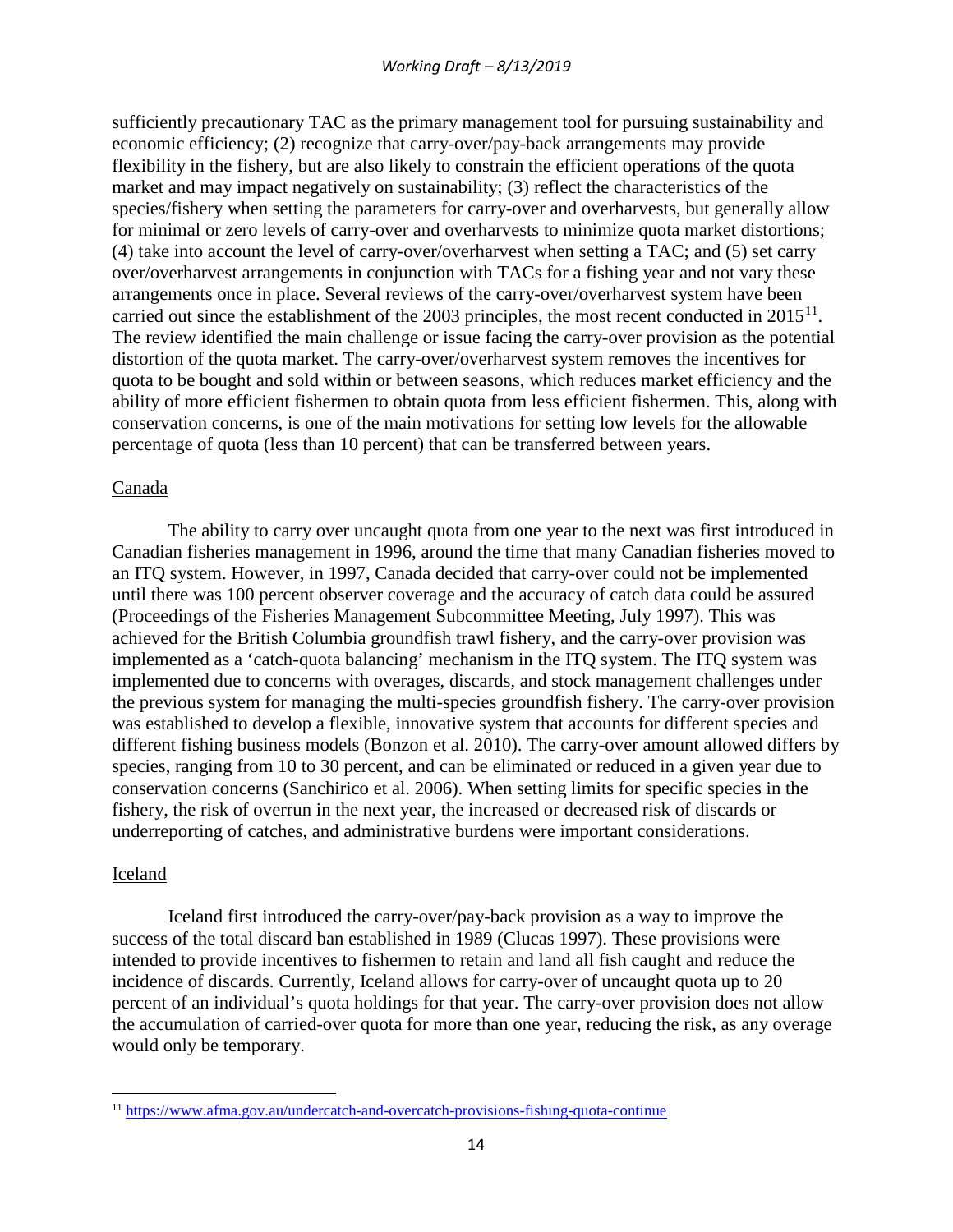### **2.1.3 Summary of carry-over design features**

For the examples above, when carry-over is allowed, there are typically limits to the percentage of total quota that can be carried over or back (i.e., borrowed from next year's quota). This limit is imposed as a means of reducing the risk of overfishing in the following season. The majority of catch share fisheries with carry-over provisions limit carry-over to a maximum of 10 percent of a fisherman's quota (e.g., New England sector system, U.S. Pacific Coast groundfish trawl IFQ, New Zealand quota management system). The groundfish ITQ in British Columbia has the most liberal carry-over policy, allowing carry-over or carry-back of up to 30 percent of an individual's annual quota allocation. An important difference between U.S. fisheries and these international examples is that, in general, other countries are not required to keep catch below a predetermined OFL. For U.S. fisheries managed under the MSA, consistent with the Act and NS1 guidelines, the carry-over percentages or amounts would have to be restricted to ensure that overfishing is prevented, ABC does not exceed OFL, and ACL does not exceed ABC. In most of the examples above, the carry-over of a catch underage or unused quota is applied in the next fishing year. In IFQ systems, unused quota carried over is typically used first and expires at the end of the year.

Several countries that had allowed both carry-over of a quota underage and overharvest of quota later eliminated the ability to overharvest quota (Sanchirico et al. 2006). These provisions were not used frequently in fisheries where they had been allowed and removing them was noncontroversial. When these provisions were used, some of them were somewhat punitive, requiring multiple units of quota for each unit of overharvest.

Managers in New Zealand and British Columbia can reduce or eliminate carry-over if they have conservation concerns (Marchal et al. 2016; Sanchirico et al. 2006). In New Zealand, quota carried over is automatically forfeited if the TAC is reduced. This reduces the possibility of catches exceeding the new TAC when the stock has declined. In U.S. fisheries to date, carryover has been restricted to ensure that it could not allow total catch to exceed the ABC for a given year. For example, in the New England multispecies fishery sector program, the aggregate unused sector ACE plus the overall ACL for the following fishing year cannot exceed the ABC for the fishing year in which the carry-over may be harvested. If this total exceeds the ABC, NMFS adjusts the maximum amount of unused ACE that a sector may carry over (down from 10 percent) to an amount equal to the ABC of the following fishing year. Any adjustments made are applied to each sector based on its total unused ACE.

### **2.2 Phase-in Examples**

In federally managed U.S. fisheries to date, phasing in changes in ABCs and ACLs has been done on an ad hoc basis in response to particular situations. This generally required an analysis of the phase-in plan for each specific situation to ensure that the OFL would not be exceeded, and, in cases where stocks had been declared overfished, that rebuilding timeline requirements would be met. We provide examples below, though there are many other cases where Councils have phased in changes to ABC in rebuilding plans. The new NS1 guidelines provide more flexibility to create ABC control rules that are designed in advance to phase in changes in ABC over a period of up to three years rather than adjusting an ABC immediately based on the results of a new stock assessment. Control rules of this type are widely used outside the United States, and generally are evaluated with management strategy evaluation (MSE) in advance to assess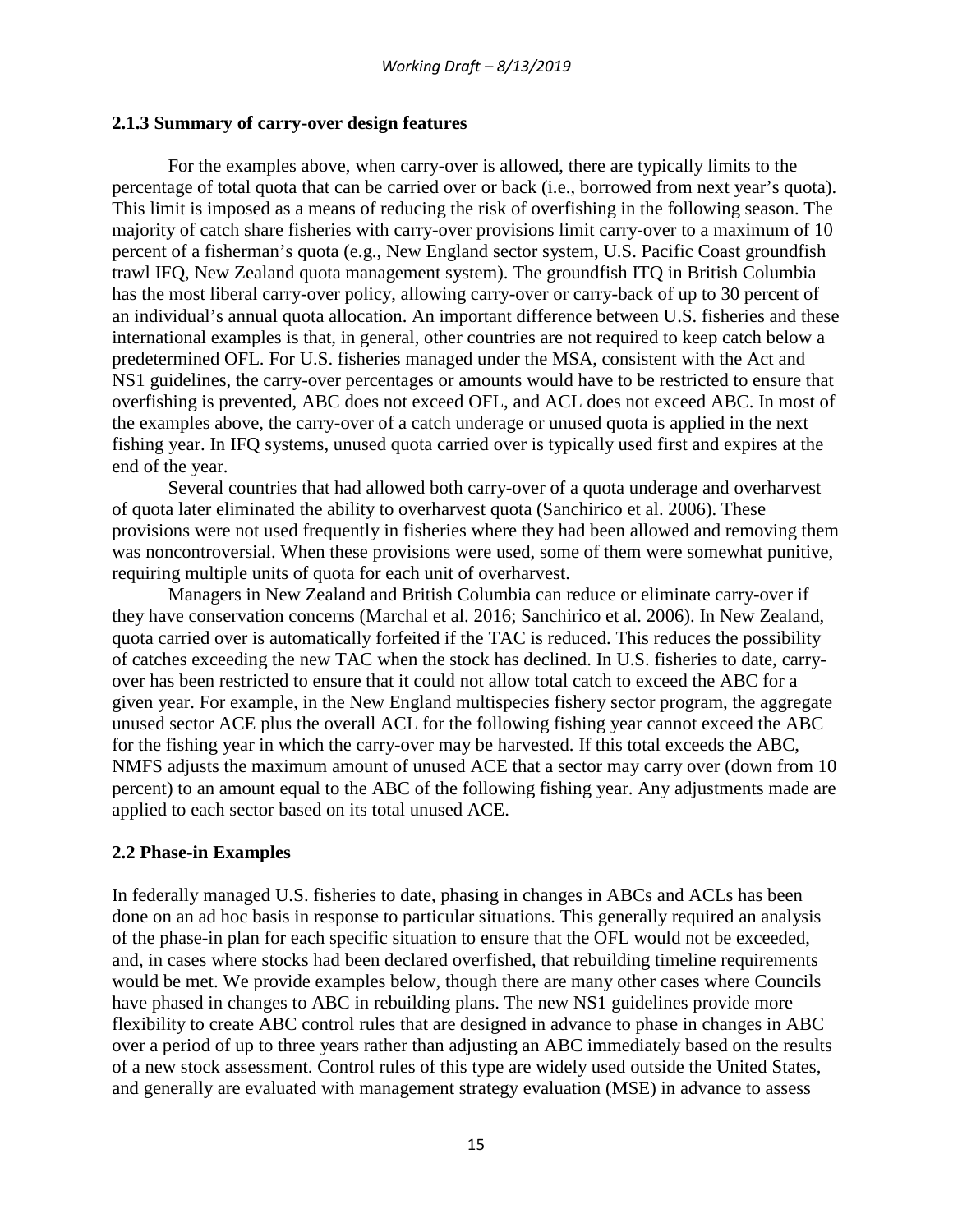risk. An MSE that accounts for multiple types of uncertainty (e.g., process error, observation error, implementation error) in a closed-loop simulation model may be the best way to test robustness of a carry-over or phase-in policy, particularly with multiple sources of uncertainty and interacting factors. As we discuss below, these rules generally require more conservative harvest strategies to offset the additional risk that can be created by slower reaction to stock declines.

## **2.2.1. U.S. Experience**

### Mid-Atlantic Fishery Management Council

The Mid-Atlantic Council proposed a phase-in of a required reduction of ABC for summer flounder for fishing years 2016-2018 (80 FR 69181; November 9, 2015). Based on the 2015 stock assessment update for this stock, in addition to the Council's standard risk policy and ABC control rule, the 2016 ABC should have been 30 percent below the OFL. Instead, the Council and NMFS proposed to phase in a reduction of the ABC over three years by increasing the buffer by a third each year (i.e., 10 percent buffer in 2016, 20 percent buffer in 2017, and 30 percent buffer in 2018). This phase-in approach was expected to reduce the economic impact of having a large reduction in a single year's catch limits. The SSC calculated a less than 50 percent chance of overfishing in any of the three years. NMFS approved the proposed phase-in approach and finalized the catch limit specifications in December 2015 (80 FR 80689; December 28, 2015).

A stock assessment update for summer flounder was completed in 2016, which indicated a downward trend in stock biomass, and 2017 and 2018 OFL levels that were reduced from those previously calculated. The SSC recommended abandoning the previously approved phase-in approach, and instead following the Council's standard risk policy. The SSC recommended revised 2017 and 2018 ABCs that were lower than the previously recommended ABCs. The SSC cited among its reasons for departing from the previously approved phase-in approach the continual overestimation of biomass and recruitment and underestimation of fishing mortality, emphasizing that continuing to overharvest in a period of consistently poor recruitment represents a substantial risk to the stock. The Council recommended and NMFS approved reductions in catch limits based on SSC's revised ABC recommendations (81 FR 93842; December 22, 2016).

### Western Pacific Fishery Management Council

The Western Pacific Council and NMFS implemented a three-year phase-in approach to reductions in the ABC and ACL of the main Hawaiian Islands Deep 7 bottomfish complex (a complex of 7 stocks). Based on a 2011 bottomfish stock assessment updated in 2015, the OFL for this complex was approximately eight percent less than the previous OFL. Applying the Council's ABC control rule would have resulted in a significant drop in the ABC from the previous year. Instead, the SSC recommended lowering the ABC gradually over three years so that in the final year, the ABC was at 306,000 lb. The ACL was set equal to the ABC over each of the three years. The Council recommended and NMFS specified an ACL of 326,000 lb for the 2015-16 fishing year, lowered it to 318,000 lb in fishing year 2016-17, and finally to 306,000 lb in fishing year 2017-18. The final specifications for the 2017-2018 fishing year were published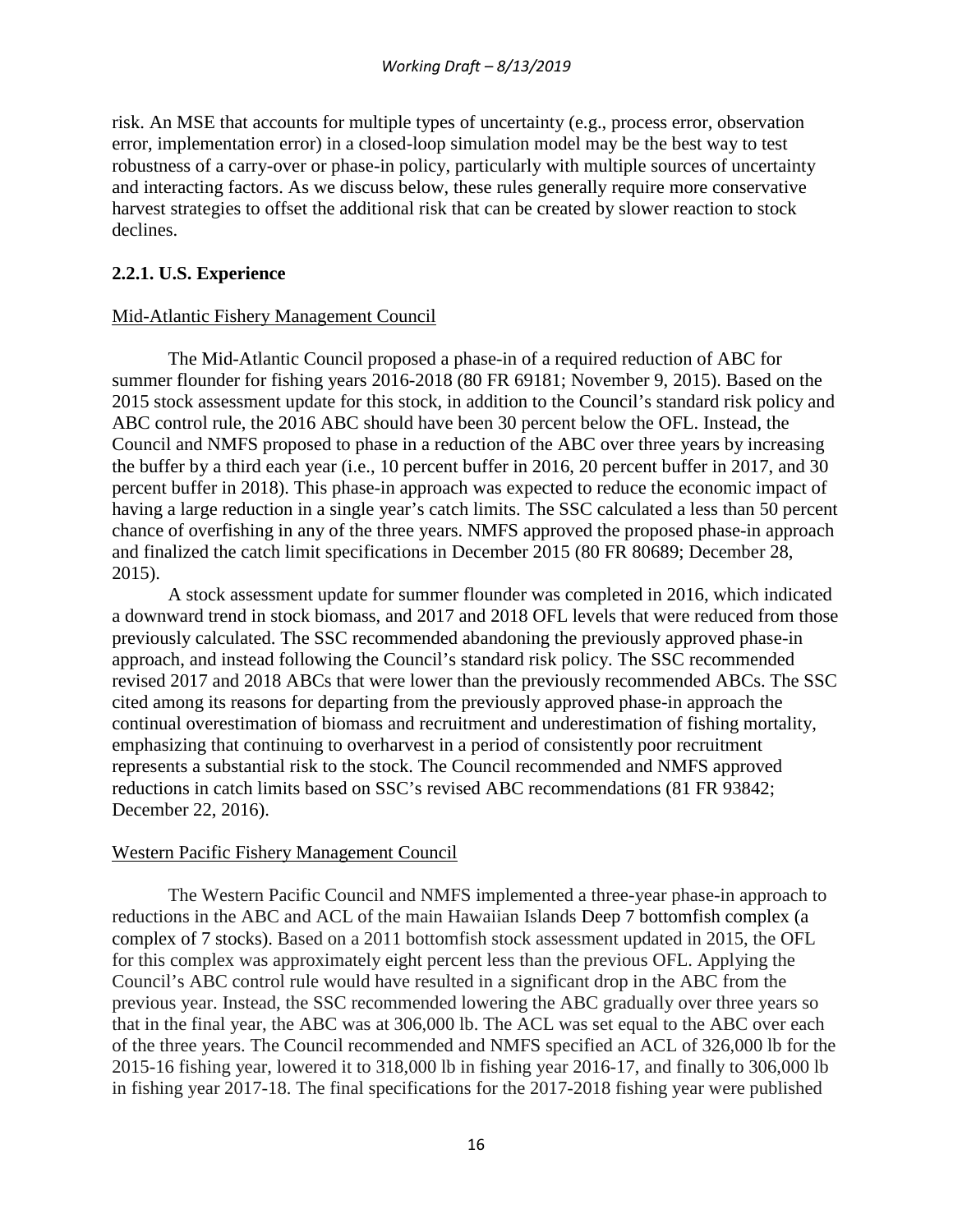in June 2017 (82 FR 29778; June 30, 2017). For this complex, landings data are updated weekly and in-season accountability measures (AMs) are in place which would close the fishery in season if the ACL were to be reached. The fishery has not caught the specified limit in any year since 2011.

### South Atlantic Fishery Management Council

As mentioned above, the South Atlantic Council is developing a comprehensive ABC control rule amendment that would modify the Council's ABC control rule to enable carry-over as well as develop phase-in provisions. The South Atlantic Council conducted scoping for this amendment on January 23 and 24, 2019.<sup>[12](#page-17-0)</sup> Six comments were submitted by the public and can be viewed on the Council's website.<sup>[13](#page-17-1)</sup>

### North Pacific Fishery Management Council

The SSC of the North Pacific Fishery Management Council has used a stair-step approach for increasing the ABC over multiple years (e.g. for Gulf of Alaska pollock). The SSC applies an increase to ABC on an ad hoc basis over multiple years, as a precautionary measure in response to scientific uncertainty associated with the OFL (e.g., new data, model changes, uncertainties regarding population dynamics and environment). For example, the SSC had concerns about the 2016 Bering Sea and Aleutian Islands (BSAI) Greenland turbot assessment. This assessment showed a large increase in female spawning biomass from recent years, a declining trend in overall abundance, high uncertainty regarding the pulsed nature of recruitment, and high environmental uncertainty. In recommending harvest specifications, the SSC used a precautionary approach of increasing the ABC over a two-year period by stepping from an ABC of 3,462 mt for 2016, to 6,644 mt in 2017, instead of the maximum permissible ABC of 9,825 mt. The ABC was set equal to the maximum ABC (10,864 mt) for 2018.

The ABC control rule for the BSAI and Gulf of Alaska Groundfish FMPs has six tiers that relate to various levels of information availability. There is some flexibility in specifying ABC, in that the control rule prescribes only an upper bound (i.e., maxABC). The FMPs specifically authorize the Plan Development Team and SSC to recommend decreasing an ABC below the maxABC. For example, the FMPs state that the Plan Team and SSC should "determine whether conditions exist that warrant setting ABC at a value lower than the maximum permissible value (such conditions may include—but are not limited to—data uncertainty, recruitment variability, and declining population trend) and, if so: a) document those conditions; b) recommend an ABC lower than the maximum permissible value; and c) explain why the recommended value is appropriate."

### **2.2.2 International Experience**

Outside the United States, a number of fisheries use control rules that automatically phase in increases or decreases to catch limits, generally for the purposes of creating more stability in

<span id="page-17-0"></span> <sup>12</sup><http://safmc.net/download/ABCCR-Jan2019-ScopingReview.pdf>

<span id="page-17-1"></span><sup>1</sup>[3https://safmc.wufoo.com/reports/abc-control-rule-report/](https://safmc.wufoo.com/reports/abc-control-rule-report/)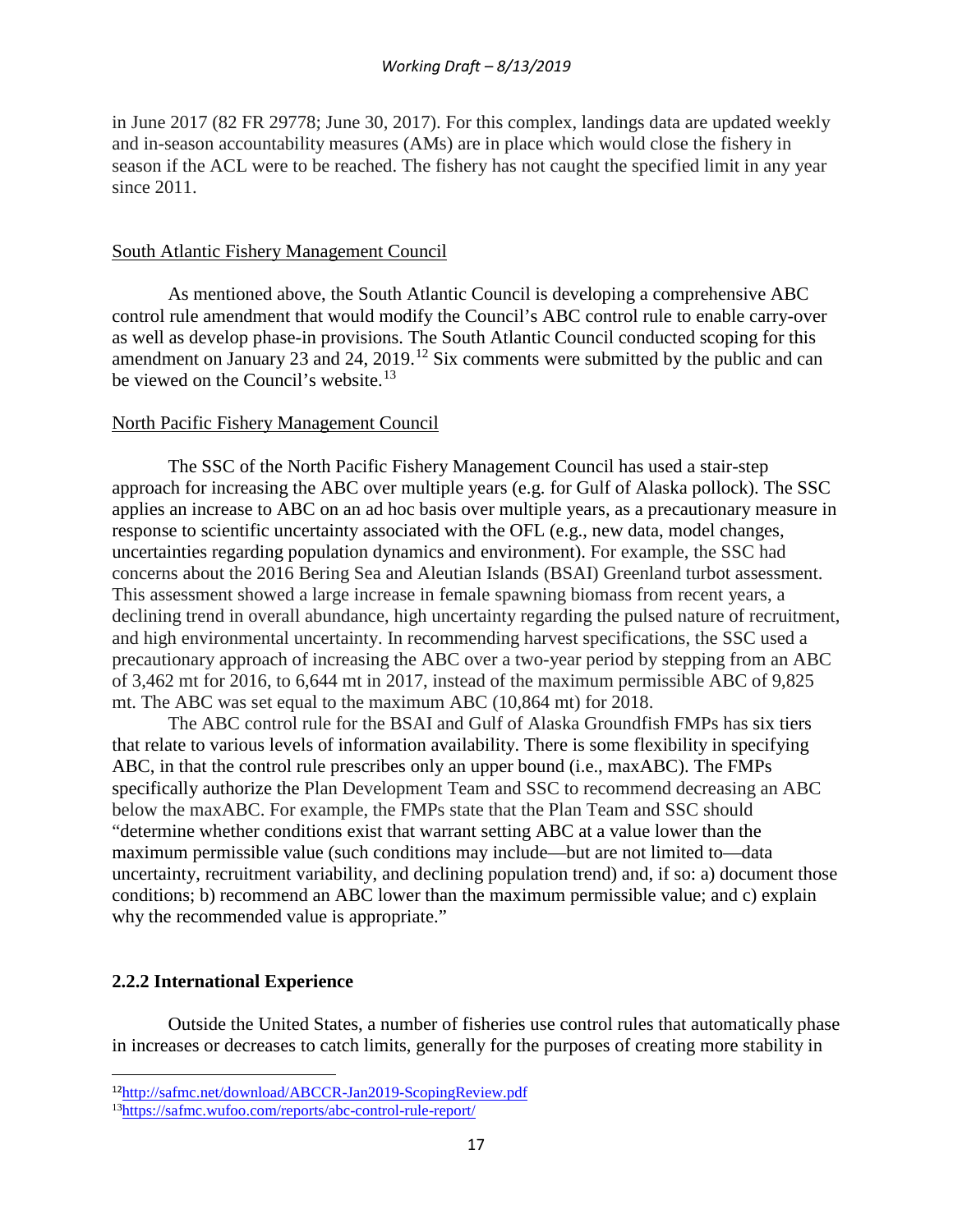harvest levels over time. A commonly employed mechanism for limiting annual variability in TACs is to limit the amount that the TAC can be increased or decreased from one year to the next. North Sea cod management, carried out jointly between the European Commisson and Norway, is an example of such a management mechanism. In 2004, North Sea cod spawning stock biomass (SSB) fell below  $B_{\text{lim}}$  and the fishing mortality rate was above  $F_{\text{lim}}$ . A recovery plan was instituted to bring SSB above precautionary biomass levels  $(B_{pa})$  by limiting F to less than 0.65, and year-to-year changes to TAC were limited to 15 percent. In 2008, stock levels increased above  $B_{lim}$  and a new management plan was put in place that allowed a 20 percent change in TAC year-to-year from 2010 to 2014. Allowing fishing pressure to increase by no more than 20 percent each year enabled SSB to continue to rebuild above  $B_{pa}$  (EU Council Regulation 1342/2008).

Another example is a clause that Iceland added in 2000 to the catch rule for the cod fishery, which stated that the total TAC should not vary by more than 30,000 mt from one year to the next (Sanchirico et al. 2006). CCSBT (2011) also adopted a management procedure in which TAC was limited to a minimum change of 100 mt and a maximum change of 3000 mt year-toyear. TACs were set for three-year periods and would be calculated the year prior to the start date of the management procedure.

In some cases, phase-in rules are focused more strongly on reducing risk of overexploitation, and implement increases slowly but decreases more quickly. For example, a "Slow Up Fast Down" policy was officially adopted in 1999 by the International Pacific Halibut Commission (IPHC) to help normalize large fluctuations in recommended quotas resulting from model estimations of biomass and MSY. A recommended reduction would be carried out over two years (50 percent each year) (i.e., fast down), and a recommended increase would be carried out over three years (33 percent each year) (i.e., slow up) (Hare 2011). After years of steady biomass decline, a new policy of "Slow Up Full Down" was instituted to allow for the full recommended reduction in quotas to be implemented immediately. The "Slow Up Full Down" approach is no longer formally a part of the IPHC's harvest policy. However, the MSE process the IPHC uses does contain many different management procedures that incorporate a constraint to limit inter-annual variability in the mortality limit.

In some cases, decision rules that determine the TAC are designed in such a way as to make TAC changes less frequent. For example, some management procedures that base the TAC on a catch-per-unit-effort (CPUE) index include a "flat region" in the decision rule (i.e., where a change in CPUE between certain values does not trigger any change in the TAC). Only when CPUE falls below (or above) that flat region is a decrease (or increase) in the TAC triggered. Management procedures with flat regions in the decision rule are in place in the South African sardine fisheries (DeMoor and Butterworth 2016) and several New Zealand rock lobster fisheries (NLRMG 2016). To reduce the biological risk associated with maintaining a TAC over a large range of CPUEs (and presumably biomass), the decision rules must set TACs that are more conservative than would be possible if the TAC were allowed to move in proportion to CPUE changes. The South African sardine decision rule also requires a very steep drop off in the TAC when CPUE falls below the flat region. However, it also allows large changes in the TAC at high CPUE values to take advantage of resource booms that would otherwise be forgone due to high natural mortality of sardines. Whether stability is increased with a flat region in the decision rule or with restrictions on the frequency or percentage change in TAC, there is inevitably a trade-off with lower yield. However, industry stakeholders in these fisheries have generally been willing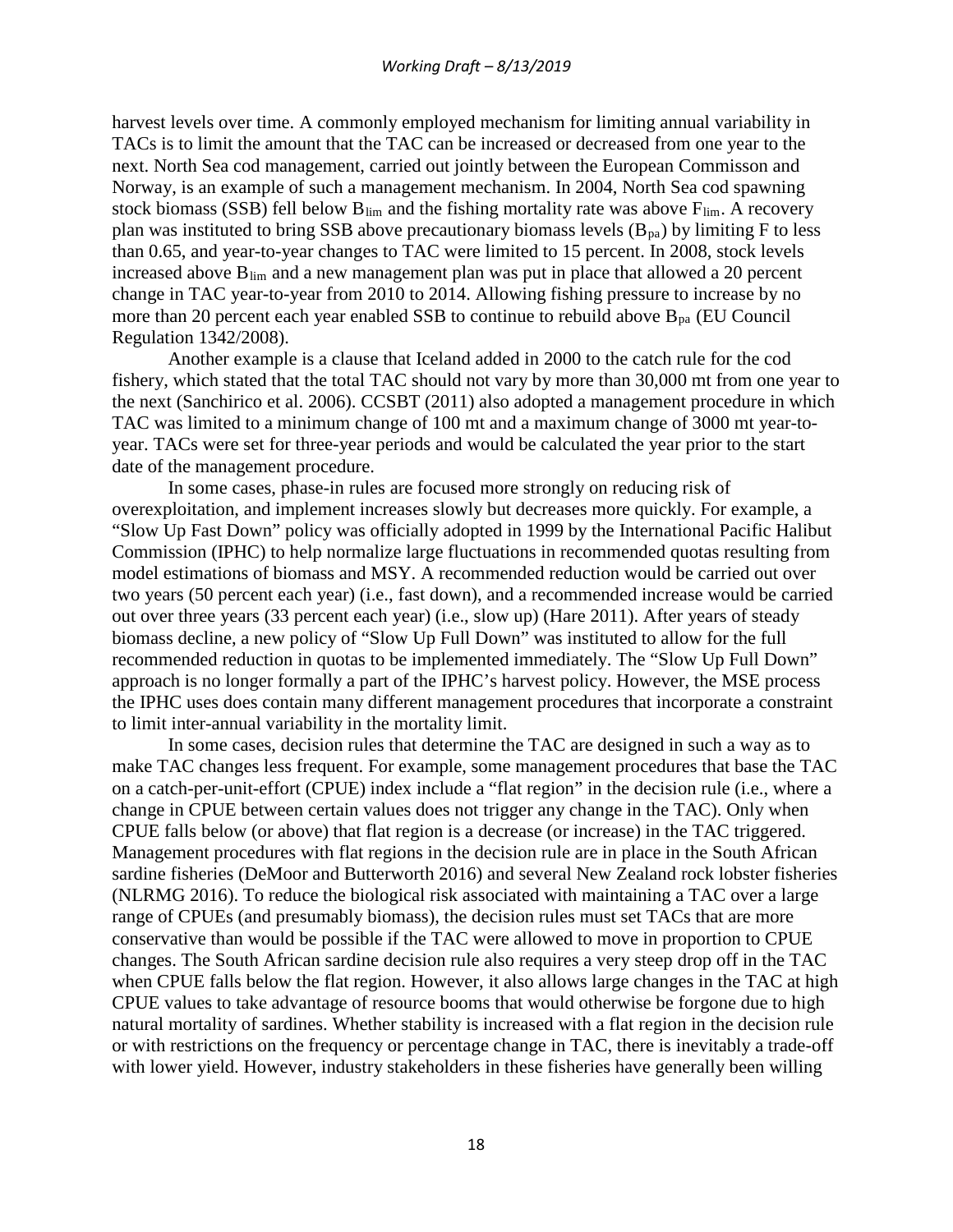to accept lower yield in return for lower variability in harvests<sup>[14](#page-19-0)</sup>. It should be noted that the lower average catch targeted under these decision rules also means a higher average biomass level which can mean lower harvest costs. These management procedures were all tested with MSEs prior to implementation to evaluate the risks associated with limiting changes in TACs.

# **2.2.3 Summary of Phase-in Design Characteristics**

As with carry-over policies, countries outside the United States are generally not required to avoid exceedance of a predetermined OFL. However, MSEs were often conducted to evaluate these policies and to select control rules and harvest strategies that limit the risk of overfishing or depletion over some period of years. In general, control rules that limited the frequency or percentage of TAC changes required more conservative harvest strategies (lower average mortality and harvest) to offset risk associated with limiting or slowing the response to stock declines. NS1 guidelines for U.S. fisheries may be more restrictive (e.g., by not allowing the ABC to exceed the OFL) and may require more conservative policies that limit both short-term overages and longer-term overexploitation.

# **3.0 Implementing and evaluating carry-over and phase-in provisions**

# **3.1 Carry-over and phase-in without changing the ABC**

Carry-over and phase-in provisions are already used in some U.S. fisheries and were permissible under prior NS1 guidelines. For example, is some U.S. fisheries, ACLs are set lower than the ABC to account for management uncertainty or for other reasons. In such cases, if there is a catch underage in one year, the ACL in the next year can be increased, as long as the revised ACL does not exceed ABC in that next year. Similarly, changes to an ACL can be phased in (e.g., by reducing or increasing the normal gap between the ABC and ACL). Implementing such policies does not require any particular additional analysis or an ABC control rule. However, if the gap between the ABC and ACL was in place due to management uncertainty associated with a lack of control over catch, carry-over should be considered with extra caution. In such cases, carry-over has the potential to lead to overfishing if overages are not accounted for but underages are carried forward (Section 4). Carry-over provisions should not be used to address issues of chronic underages; in such situations, the Council should explore the underlying reason why the full ACL is not being caught. A phase-in program that allows for phasing in ACL reductions more slowly than would be prescribed by existing control rules also has the potential to increase the risk of overfishing, and should be considered carefully based on the factors discussed in Section 4.

## **3.2 Carry-over requiring ABC adjustments**

There are two basic approaches to evaluating and implementing carry-over actions that enable changes in ABCs. As provided for in the NS1 guidelines, the first approach described below is to develop a carry-over provision within the ABC control rule. Different approaches could also be taken to evaluate and implement individual carry-over actions on a case-by-case

<span id="page-19-0"></span> <sup>14</sup> Personal Communication, Doug Butterworth, January 17, 2018)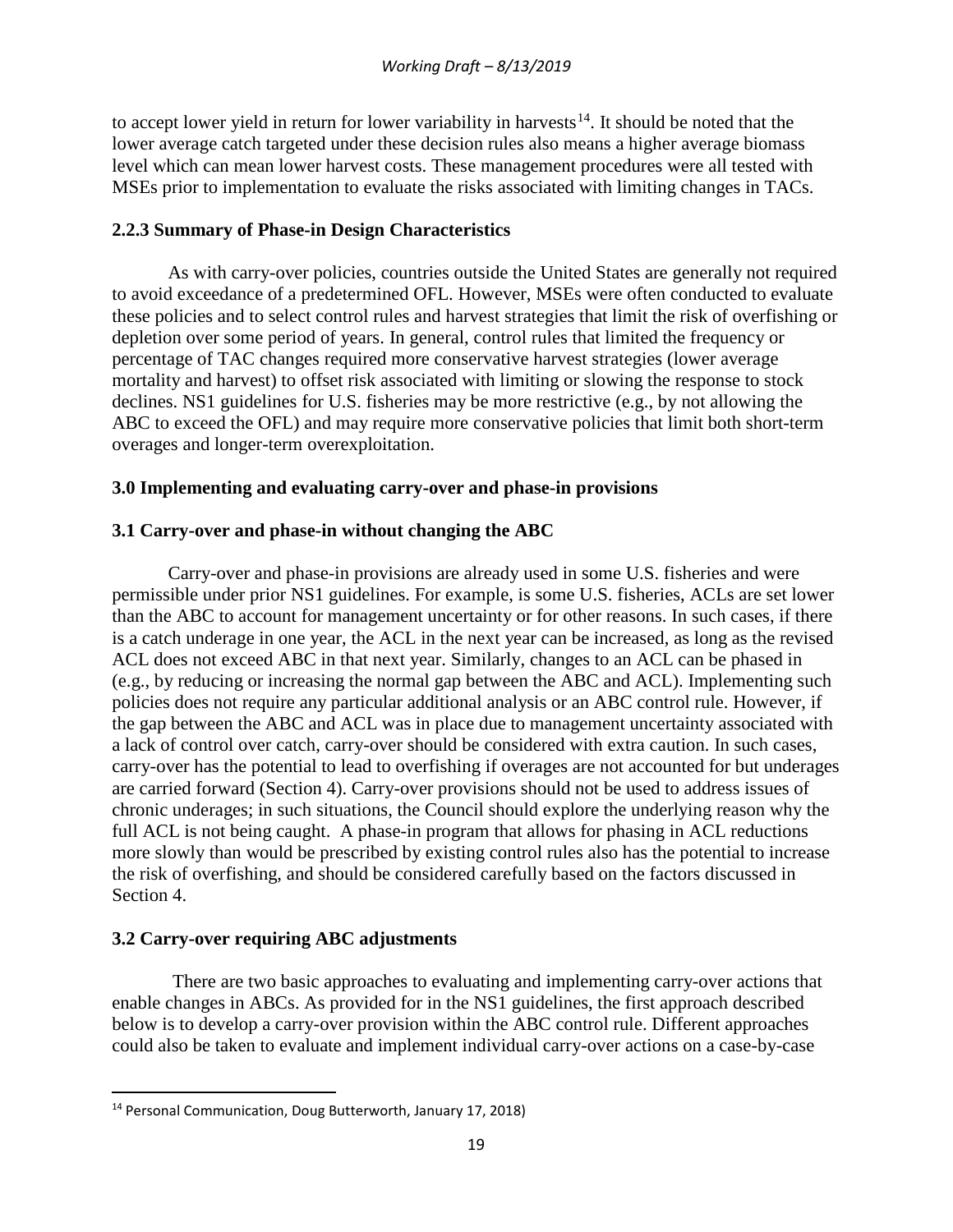basis (described below in Approach 2). Table 2 summarizes this guidance on evaluating and implementing carry-over provisions within ABC control rules, and on a case-by-case basis.

#### Approach 1. ABC Control Rule to Accommodate Carry-over

The NS1 guidelines allow ABC control rules to include provisions for the carry-over of some of the unused portion of the ACL (i.e., ACL underage) from one year to increase the ABC for the next year, based on the increased stock abundance resulting from harvesting less than the full ACL. Such an ABC control rule would need to limit carry-over such that the new ABC with carry-over does not exceed the OFL. As described in the NS1 guidelines, Councils must articulate within their FMPs when carry-over provisions of the control rule can and cannot be used and how the provisions prevent overfishing, based on a comprehensive analysis (50 CFR  $600.310(f)(2)(ii)$ ). Further, when considering carry-over provisions, Councils should consider the likely reason for ACL underages, and evaluate whether any carry-over is appropriate for stocks that are overfished and/or rebuilding (see 50 CFR  $600.310(f)(2)(i)(B)$ ). In addition to the guidance provided in the NS1 guidelines, the following paragraphs provide some additional considerations and guidance for developing carry-over provisions with an ABC control rule.

Additional issues to address when developing a carry-over provision within an ABC control rule include: which stocks are eligible for carry-over; how ACL underages will be determined; how underages will be accounted for when there are multiple fishery sectors (e.g., commercial, recreational, or specific gear types); a minimum buffer between ABC and OFL; limits on the amount of unharvested ACL that can be carried over; and a process for making changes to the ABC and ACL. Consideration should be given to identifying circumstances or thresholds where precautionary measures should be used and/or additional simulation analysis is required before applying the carry-over provision to ensure overfishing is prevented.

A Council and its SSC, or the Secretary, can develop carry-over provisions within ABC control rules that apply to individual stocks or stock complexes, or a comprehensive provision that applies to multiple stocks and/or FMPs. If the provision applies to multiple stocks (e.g., a Council/SSC has a "programmatic" ABC control rule), the SSC or relevant scientific advisory body should evaluate and approve the use of the carry-over provision for each individual stock or stock complex to ensure that it will prevent overfishing. Once a carry-over provision is established in the FMP and approved, it is possible that SSC or scientific review of each individual carry-over action may not be needed. Each Council and SSC will need to determine the appropriate steps needed in order for the SSC to fulfill its obligation of providing an ABC recommendation per MSA section  $302(g)(1)(B)$ .

Restrepo et al. (1998) recommend that control rules should be tested by simulation. Accordingly, carry-over provisions within ABC control rules should also be evaluated using simulation testing to ensure that carry-over will prevent overfishing in accordance with any established risk policy. Such simulation testing is commonly referred to as a management strategy evaluation (MSE; Punt et al. 2016, Edwards and Dankel 2016). Recent studies using MSEs to evaluate ABC control rules demonstrate the insights provided by MSEs when evaluating the trade-offs between management strategies (Wetzel and Punt 2017, Wiedenmann et al. 2017). Councils should consult with their SSCs as well as the applicable NMFS Science Centers to determine how best to design and evaluate carry-over provisions using MSE.

Evaluation of an ABC control rule that incorporates carry-over does not necessarily require a full MSE that accounts for all types of uncertainty, but it does require a comprehensive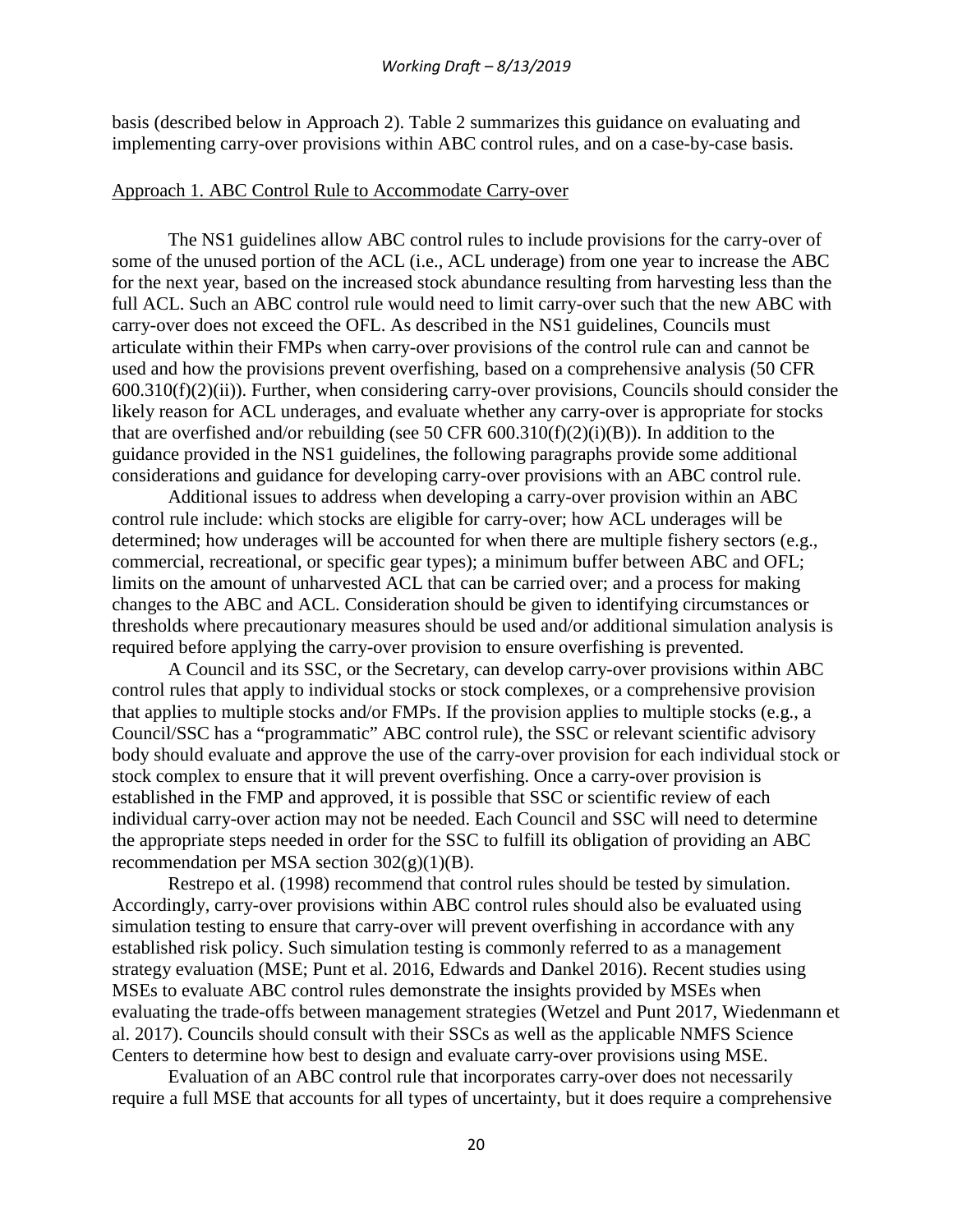analysis to ensure it will not result in overfishing. Because the NS1 guidelines require that ABC control rules are described within FMPs (50 CFR  $600.310(c)(3)$ ), revising an ABC control rule to incorporate a carry-over provision would require an FMP amendment, thus also requiring a review of biological, social, and economic impacts. This assessment of impacts could be the vehicle for conducting the comprehensive analysis. Further, any efforts to revise an ABC control rule would benefit from a review of the baseline performance of the current control rule. An ABC control rule that enables adjustment of ABCs to accommodate carry-over should be reviewed by the SSC to ensure that it will prevent overfishing and account for scientific uncertainty.

#### Approach 2. Case-by-case Carry-over

In the absence of specified carry-over provision within the ABC control rule, ABC adjustments can be considered on a case-by-case basis. For assessed stocks, a simple approach to revising ABCs is to rerun the stochastic projections (i.e., forecasts that have some inherent randomness) that were used in the last stock assessment with revised catch estimates. In other words, scientists could run the same projection model with the same data, except that the actual observed catch data from the most recent projection year is used instead of the projected ACL catch. In such cases, rerunning the projections can establish the total amount of increased catch that can be allowed as a result of the prior year's under-harvest in cases where the observed catch was less than the ACL. This method is currently used in some fisheries. For example, Alaska groundfish fisheries do not use a carry-over ABC control rule, but instead review and reset the ABC each year.

In some cases, a deterministic projection analysis may be sufficient to evaluate carry-over on a case-by-case basis. In deterministic projections analysis, the output is fully determined by the parameter values, while stochastic projections incorporate randomness. For example, Goethel and Smith (2016) investigated the possible impacts of a carry-over measure on the red snapper rebuilding plan in the Gulf of Mexico (GoM). They created two sets of projections for recreational and commercial fleets using the Stock Synthesis 3 base model from the 2014 Southeast Data, Assessment, and Review (SEDAR) 31 GoM red snapper assessment and a 20 percent underage that would be carried over once from the 2015 to 2017 season. Catches for the remainder of the rebuilding time series (2018-2032) were fixed at base projection values. They found that the carry-over resulted in a biomass approximately 3 million lb higher than the biomass projected by the base model. The difference was attributed to growth exceeding natural mortality for the uncaught fish over the period between when they would theoretically have been caught and when they actually were caught. After the 2017 landings, the model projected almost no difference over the long term, and spawning potential ratio levels remained equal to those of the base rebuilding plan. Goethel and Smith cautioned that such results would not be expected if an opposite approach was taken (i.e., overages should not be expected to be paid back on a onefor-one basis). They noted that overages would require subsequently greater underages to account for the loss of potential growth in biomass removed early. A follow-up study by Smith and Goethel (2017) simulated several carry-over scenarios that allowed ABCs to be adjusted to accommodate carry-over for GoM red snapper. They also evaluated a policy that set a cap on carry-overs that would always maintain a gap between ABC and OFL such that the adjusted ABC could not exceed 95 percent of the OFL. Scenarios implementing the cap rebuilt the stock faster due to the heavily reduced carry-over adjusted yields, but scenarios without the cap that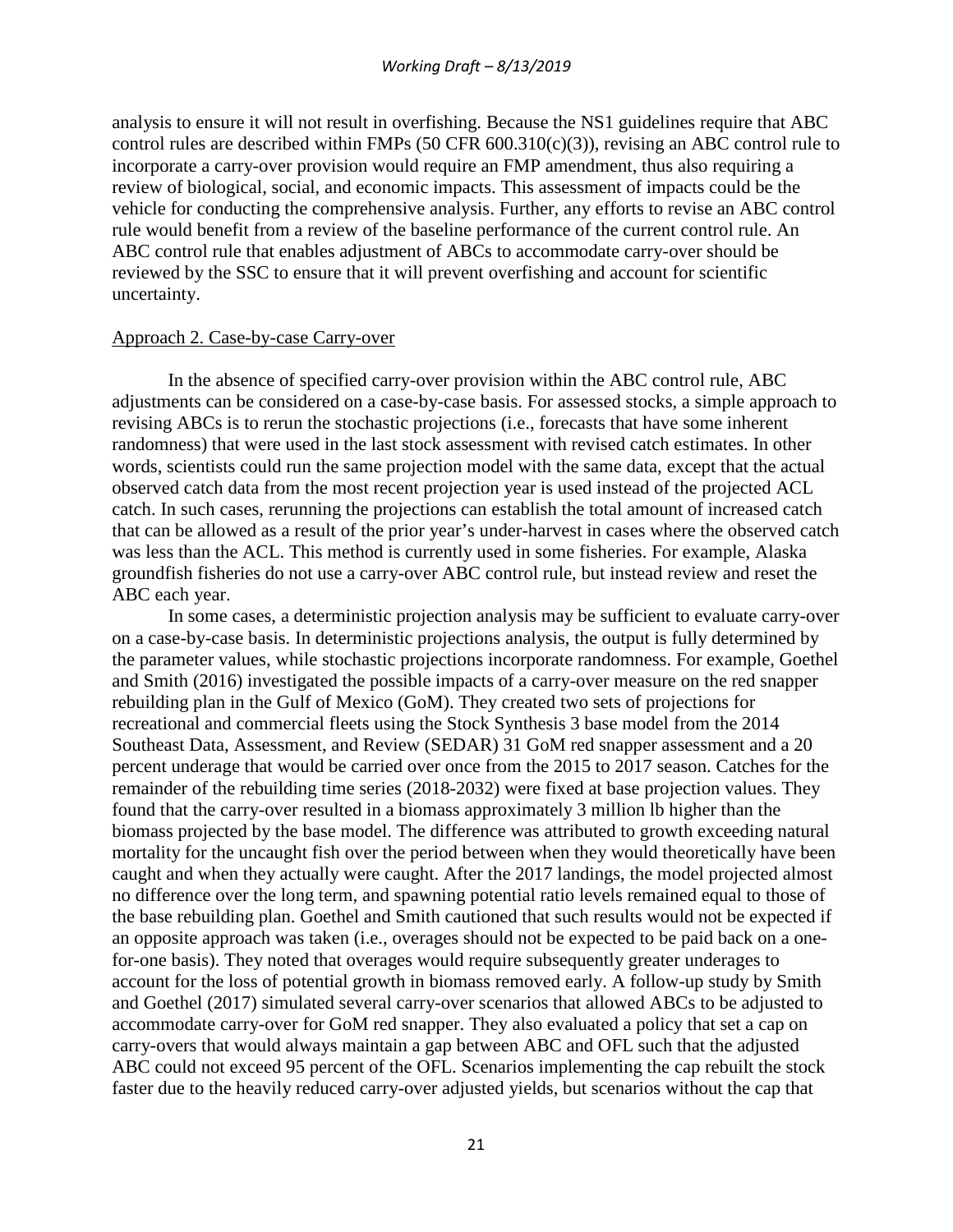allowed carry-over up to the OFL still rebuilt the stock on schedule. Caution may be warranted in using deterministic projections if it appears that uncaught quota was due to declining catch rates and declining stock size. In such cases uncertainty about stock size and productivity should be taken into account before allowing carry-over.

Instead of retroactively rerunning projections when there is an ACL underage, carry-over could be proactively addressed using scenario planning within a stock assessment. For example, the assessment model and any projections based off that model could be used to evaluate a wide range of ACL underages (or the maximum carry-over levels possible), resulting in ranges of OFL and ABC recommendations for each year within each scenario. This analysis could be summarized within the assessment report, and once actual catch levels are known, the SSC could use that information to make or revise its ABC recommendation.

#### **3.3 Phase-in of ABC Changes in Response to Updated Assessments**

ABC control rules used in federally managed fisheries generally adjust ABCs and ACLs when new scientific information indicates a change in the OFL. This can sometimes result in large changes in ACLs from one year to the next, which can have adverse social and economic consequences. In some cases, these changes could reflect imprecise assessments rather than a true change in the stock. The 2016 revisions to the NS1 guidelines allow for implementation of ABC control rules with provisions that allow changes in ABCs to be phased in to create more stability in catch. These control rules must still prevent overfishing on an annual basis by maintaining ABCs below the OFL, and changes must be phased in fully within three years. Here we describe two basic approaches to evaluating and implementing phase-in. As provided for in the NS1 guidelines, the first approach described below is to evaluate and implement an ABC control rule that directly incorporates phase-in provisions as an integral part of the rule and that have been evaluated in advance to ensure that operation of the control rule will not result in overfishing. Different approaches could also be taken to evaluate and implement individual phase-in actions on a case-by-case basis (described below in Approach 2). Table 3 summarizes this guidance.

### Approach 1: ABC Control Rule to Accommodate Phase-in

The NS1 guidelines state that Councils may develop a control rule that phases in changes to the ABC over a period of time, not to exceed three years, as long as overfishing is prevented each year (i.e., the phased-in catch level cannot exceed the OFL in any year). A phase-in provision within the ABC control rule is set forth within the FMP that prescribes how phase-in should be applied. As described within the NS1 guidelines, Councils must articulate within an FMP when the phase-in provisions of the control rule can be used and how the provision prevents overfishing, based on a comprehensive analysis (50 CFR 600.310(f)(2)(ii)). Further, Councils should evaluate whether phase-in is appropriate for stocks that are overfished and/or rebuilding as the goal for such stocks is to rebuild in as short a time as possible (see 50 CFR  $600.310(f)(2)(i)(A)$ ). In addition to the guidance provided in the NS1 guidelines, the following paragraphs provide some additional considerations and guidance to consider when developing phase-in provisions with an ABC control rule.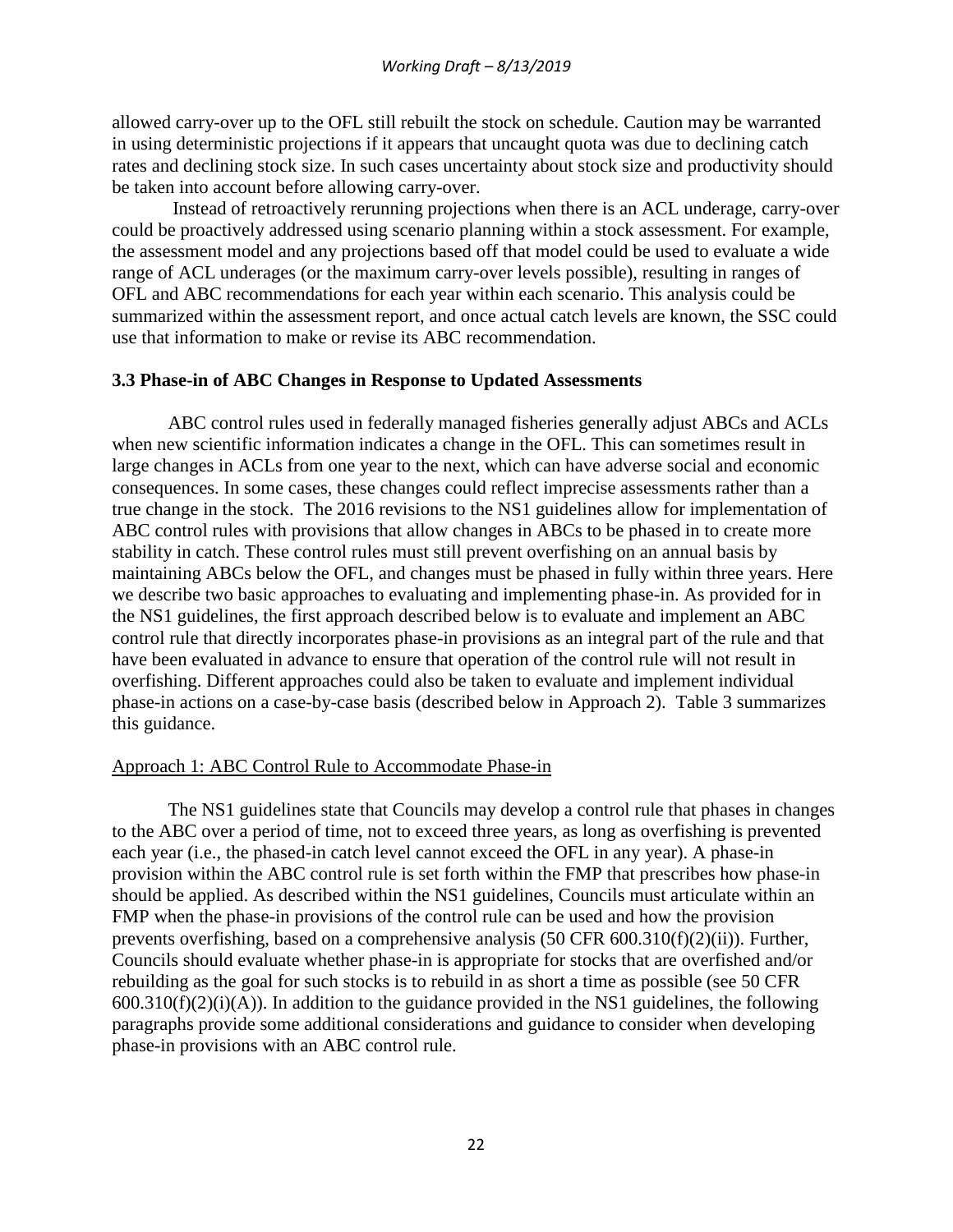Many FMPs define a tiered approach to ABC control rules. Phase-in provisions may be incorporated into the existing tiered system. Data-rich, frequently updated "Tier 1" assessments have different opportunities than data-limited situations for implementing phase-in.

The expected performance of the ABC control rule with phase-in needs sufficient analysis to account for scientific and management uncertainty. Ideally, an MSE will be carried out to test the ABC control rule and will account for multiple types of uncertainty including process error, observation error, and implementation error. The scope of this MSE is very similar to the scope of an MSE designed to evaluate the impact of carry-over, so it may be advisable to evaluate carry-over and phase-in simultaneously.

As noted in section 2.2, low variability in ACLs is often important to industry even though it may require a reduction in average catch to offset risk. MSEs can be used to test specific ABC control rules that phase in or limit the annual change in the ABC to ensure that the rule will not increase the risk of overfishing and depletion. Generally, rules that phase in or limit ABC reductions require reductions in average fishing mortality (i.e., a lower target harvest rate at any given biomass) to offset risk associated with slower reactions to stock declines. Note that phasing in decreases in ACL, but not increases, will effectively change the average buffer size. If such an asymmetric policy is considered, the impact on average buffer size should be evaluated and may need to be increased to maintain an acceptable probability of overfishing. NS1 guidelines for U.S. fisheries require that ABC may not exceed OFL, which may preclude large degrees of phase-in for ABC reductions.

An MSE can be particularly useful in cases where there is considerable uncertainty in assessments that leads to large changes in ABC driven by uncertainty in assessment results rather than true changes in stock levels. Similarly, MSEs are useful for stocks that are assessed infrequently. If there is a large gap in time between assessments, a control rule based on a survey index or standardized CPUE can be used to adjust ABCs between assessments.

Some additional issues to consider when developing phase-in provisions within ABC control rules include: which stocks are eligible for phase-in; phasing in increases as well as decreases in ABC; generation time of the stock, assessment precision, and length of time between stock assessments; whether phase-in is appropriate for stocks without assessments; a minimum buffer between the ABC and OFL; allowing phase-in only when stock biomass exceeds a certain level; and monitoring the stock over the phase-in period by updated projections. Managers should identify circumstances or thresholds where precautionary measures should be used and/or additional simulation analysis is required before applying the phase-in provision to ensure that overfishing is prevented. For example, caution should be applied if there has been a significant or unexpected change in stock abundance and biomass that could be due to rapidly changing marine conditions or there are significant or unexpected changes in the ecosystem that undermine the ability to project stock biomass and abundance going forward. In such case, phasing in catch reductions would be inappropriate.

A Council and its SSC, or the Secretary, can develop phase-in ABC control rules that apply to individual stocks or stock complexes, or a comprehensive provision that applies to multiple stocks and/or FMPs. If the provision applies to multiple stocks (e.g., a Council/SSC has a "programmatic" ABC control rule), the SSC or relevant scientific advisory body should evaluate and approve the use of phase-in for each individual stock or stock complex to ensure that the framework will prevent overfishing.

Approach 2. Case-by-case Phase-in Actions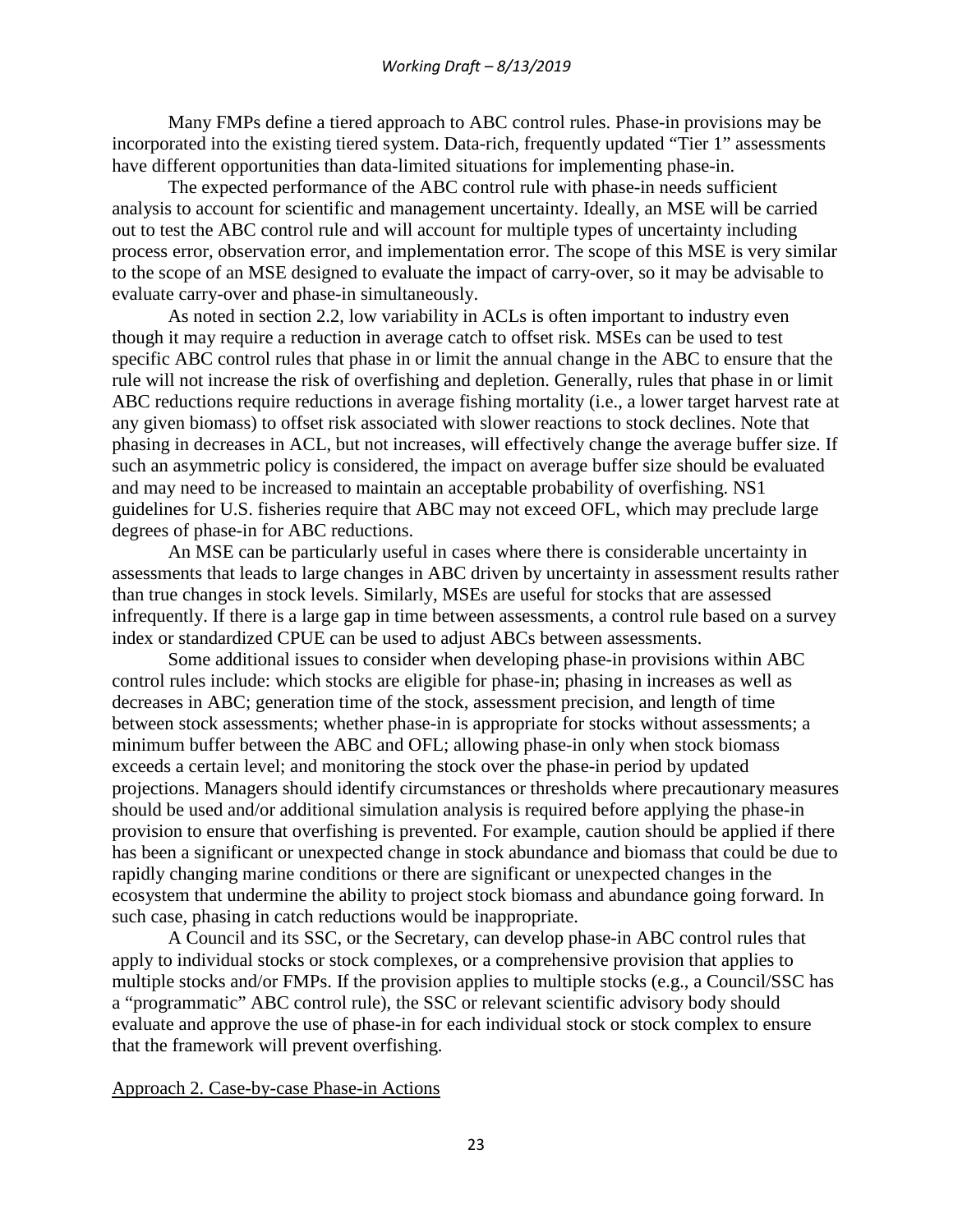In the absence of a phase-in provision within an ABC control rule, phasing in ABC changes may be considered on a case-by-case basis. As described within the NS1 guidelines, an SSC may recommend an ABC that differs from the result of the ABC control rule calculation, based on factors such as data uncertainty, recruitment variability, declining trends in population variables, and other factors, but must provide an explanation for the deviation (50 CFR 600.310 (f)(3)). These factors and others could provide reasons to phase in changes to ABC on a case-bycase basis. For assessed stocks, a simple approach to evaluating phased in reductions to ABCs is to run stochastic projections (i.e., forecasts) based on the most recent stock assessment with the proposed ABCs. The projections can establish whether phasing in a reduction in the ABC can be done safely without undue risk of overfishing (e.g., the risk of overfishing cannot exceed 50 percent). In the case of an overfished stock, a phased in reduction must still meet requirements for rebuilding timelines, which is likely to require greater ABC reductions later to offset slower reductions early in the rebuilding period. As noted above for carry-over, the existence of a retrospective pattern should be considered and will affect the calculated ABC.

While stochastic projections are preferred, a deterministic projection analysis may be sufficient to evaluate a phased in ABC change on a case-by-case basis. However, caution is warranted in using deterministic projections when an ABC reduction was triggered by a decline in the stock and there is reason to believe that stock productivity may remain lower than average. If a reduced ABC was triggered by a management failure that allowed an ACL to be exceeded, then phasing in ABC reductions would be unwise without correcting the problems that led to the management failure.

### **4. Characteristics of fish stocks, fisheries, and management approaches that impact both the benefits and risks of carry-over and phase-in**

The benefits and risks of carry-over and phase-in provisions depend on the technical (e.g., selectivity) and economic characteristic of the fishery, the biological characteristics of the species being managed, the frequency and precision of assessments, and the management approach. These characteristics of fisheries may act jointly to increase or mitigate benefits and risk. Thus, a determination of whether carry-over or phase-in provisions are desirable and how they should be designed and evaluated should involve a holistic look at the fishery.

There are two modeling papers that explicitly evaluate the risks and benefits of carryover provisions. Powers and Brooks (2008) used an MSE framework with a biological model patterned after a stock with low productivity, similar to bluefin tuna, to evaluate the implications of alternative decision rules regarding payback of TAC overages on sustainability objectives and rebuilding time frames. Decision rules allowing overages and payback were found to prolong rebuilding (compared with perfect implementation or more precautionary TACs), especially if monitoring is biased (catches misreported) or imprecise. When overages were penalized and underages not rewarded, recovery was achieved earlier. Weidenmann and Holland (2019) used an MSE framework adapted from Wiedenmann et al. (2017) to evaluate a variety of carry-over policies assuming different life histories and under different causes of catch underages. They find that carry-overs can increase yield to the fishery but can also increase the risk of overfishing and becoming overfished, the risk of low catch, and the interannual variability in catch. However, results vary with policies and fishery characteristics, as noted in the discussion below. Wiedenmann and Holland (2019) found that, in general, the additional risk of overfishing and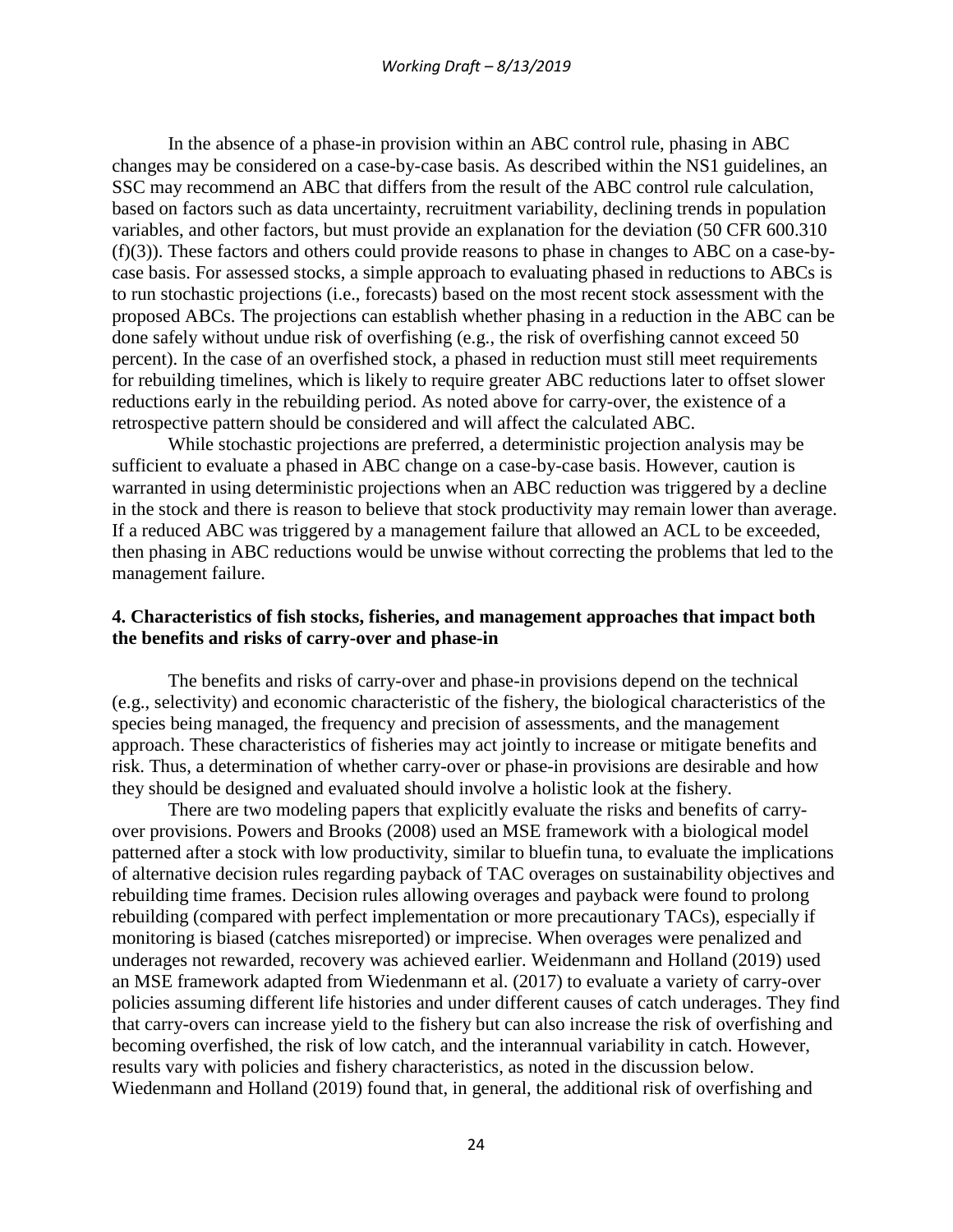depletion associated with carry-over was small as long as carry-over was limited to 15 percent of the ABC. There are a number of modeling studies that address similar questions such as the risks associated with catches temporarily exceeding TACs which we also draw on here.

Model-based evaluations of phase-in provisions of various types are more common. We review several studies that provide insights into the risks and benefits of harvest strategies that limit or delay changes in TACs in response to changes in biomass. Most of these are tests of management procedures that limit the percentage change or frequency of adjustments to TACs. We also review literature that describes how carry-over and phase-in rule design is tailored to meet objectives including mitigating risk.

#### **4.1 Life history characteristics**

As noted above, carry-over provisions may pose increased risk based on the life history characteristics of the species being managed. In particular, carry-over could significantly impact short-lived stocks with high rates of natural mortality where a large fraction of the stock is caught each year. For such stocks, the rationale of increasing an ABC based on the increased stock biomass that results from an ACL underage may not hold.

Wiedenmann et al. (2017) used an MSE framework to evaluate the performance of alternative ABC control rules given imperfect information about stock status and productivity. They considered how performance varied with different life history characteristics (e.g., with short-lived, medium-lived, and long-lived species), as well as alternative assumptions about recruitment variability and assessment uncertainty. Although the study did not evaluate the consequences of catch deviating from the ABC, the study's inclusion of error in setting the ABC due to scientific uncertainty provides some insights into what might occur if catch varied from a "correctly" set ABC. The ABC control rules evaluated include common approaches used by regional SSCs such as setting the ABC at 75 percent of the F<sub>lim</sub>, and approaches under which the ABC is set by selecting a target probability of overfishing (P\*). The study evaluates control rule performance under a variety of assumptions about the source and nature of scientific uncertainty and stochasticity of biological processes. Across the range of scenarios and parameter assumptions explored, for all control rules that accounted for uncertainty (where the ABC was less than the OFL), the model rules limited the probability of overfishing to less than 0.5, and, for most control rules, fewer than 25 percent of the simulation repetitions resulted in frequent overfishing. Higher recruitment variability increased the frequency of overfishing across control rules, while autocorrelation in recruitment had no effect. The median probability of overfishing increased going from the long-lived to the short-lived life history characteristics, but the probability of overfishing exceeded 0.5 in more than 25 percent of the runs only for the shortlived species with the least conservative P\* scenario (fixed P\* of 0.40 with an assumed coefficient of variation (CV) of 0.37).

Wiedenmann and Holland (2019) adapted the model of Wiedenmann (2017) to explicitly consider carry-over policies. They found that carry-over can lead to lower yield compared to smaller or no carry-overs when the stock had poor productivity (low recruitment and high natural mortality), and when stock assessments overestimated biomass, especially for the short-lived life history.

The rate of growth of the exploitable fish stock relative to natural mortality is an important characteristic to consider when deciding on the appropriate level of carry-over (e.g., one-to-one vs. limited percentage of TAC). For example, in an analysis of the impact of carry-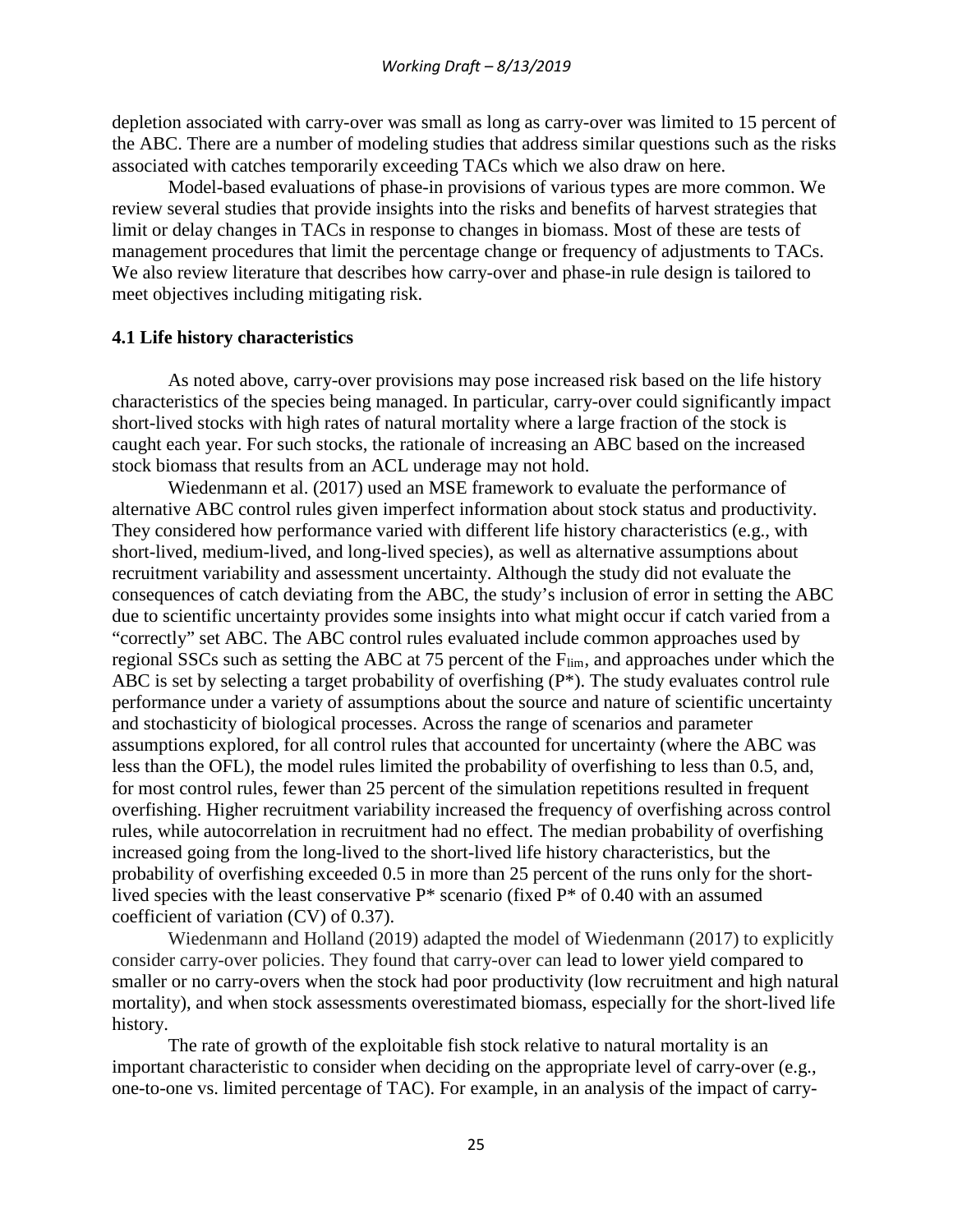over on GoM red snapper, researchers found that a catch underage in one year resulted in older and heavier fish to be available in the 3<sup>rd</sup> year, resulting in an increase in the weight of landed fish available to be caught in year 3 compared to a scenario with no catch underages (Goethel and Smith 2016). On the other hand, if natural mortality exceeds population growth rate, then one-for-one carry-over is not appropriate, as it will increase overall mortality. Managers and scientists should evaluate life history and technical characteristics of the fishery to understand the potential effect of carry-over on a stock.

Some life history characteristics can increase risk of depletion regardless of whether carry-over and phase-in provisions are applied. Life histories presenting particular risks include species which reach sexual maturity after they become vulnerable to fishing, species with life stages or behavior that make them highly vulnerable to fishing (e.g., species that form large and predictable spawning aggregations), and species with low-frequency variability in recruitment (e.g., long periods of low or high recruitment) or with rare large recruitments (Restrepo et al 1998). In these cases, Restrepo et al. (1998) called for more conservative precautionary management approaches. Carry-over and phase-in policies have the potential to increase biological risk of already risk-prone species, requiring an even more conservative harvest strategy to offset this risk. However, fishery managers may be able to mitigate this risk with gear or spatial regulations, though this may be more effective for avoiding growth overfishing than mitigating recruitment failures. In addition, short-lived species with high natural mortality rates may present particular risks if the target exploitation rates represent a large fraction of SSB. Risks of overfishing when following common ABC control rules are already higher for shortlived species even without implementation error (Wiedenmann et al. 2017). An overly optimistic assessment in conjunction with carry-over or a delay in the reduction of the ABC could exacerbate the risk, suggesting that more caution is called for in applying carry-over or phase-in for short-lived species.

### **4.2 Stock structure and spatial dynamics of fish and fisheries**

The risk associated with some of the life history characteristics noted above is closely related to technical, economic, and management characteristics of the fisheries. For example, spawning aggregations may exacerbate risk if they are profitable to target, but may not if they are not or cannot be targeted, e.g., due to poor condition and quality of the fish, distance from ports, or protection within a marine protected area. For species that school or species known to contract their distribution as biomass declines, CPUE may remain high as the stock is depleted. This may exacerbate risk similar to that experienced by spawning aggregations. However, where CPUE declines in proportion to biomass for a species, declining profitability may reduce effort and risk of overfishing. Thus, an understanding of how spatial dynamics of fish and fisheries relate is important to evaluate risk of harvest strategies including carry-over and phase-in policies.

Metapopulation structure also may have implications for the risk of depletion of metapopulation components. Failure to manage catch at the same scale as the true population structure can lead to extirpation of discrete subpopulations and to declines in the productivity of the larger metapopulation. However, it may be difficult and costly to assess and manage stocks at a finer spatial scale, and there is likely to be greater uncertainty about the size of substocks than about the aggregate stock. Holland and Herrera (2010, 2012) show that the relative benefits of finer-scale management, in terms of profits and risks of depleting subpopulations, depend on a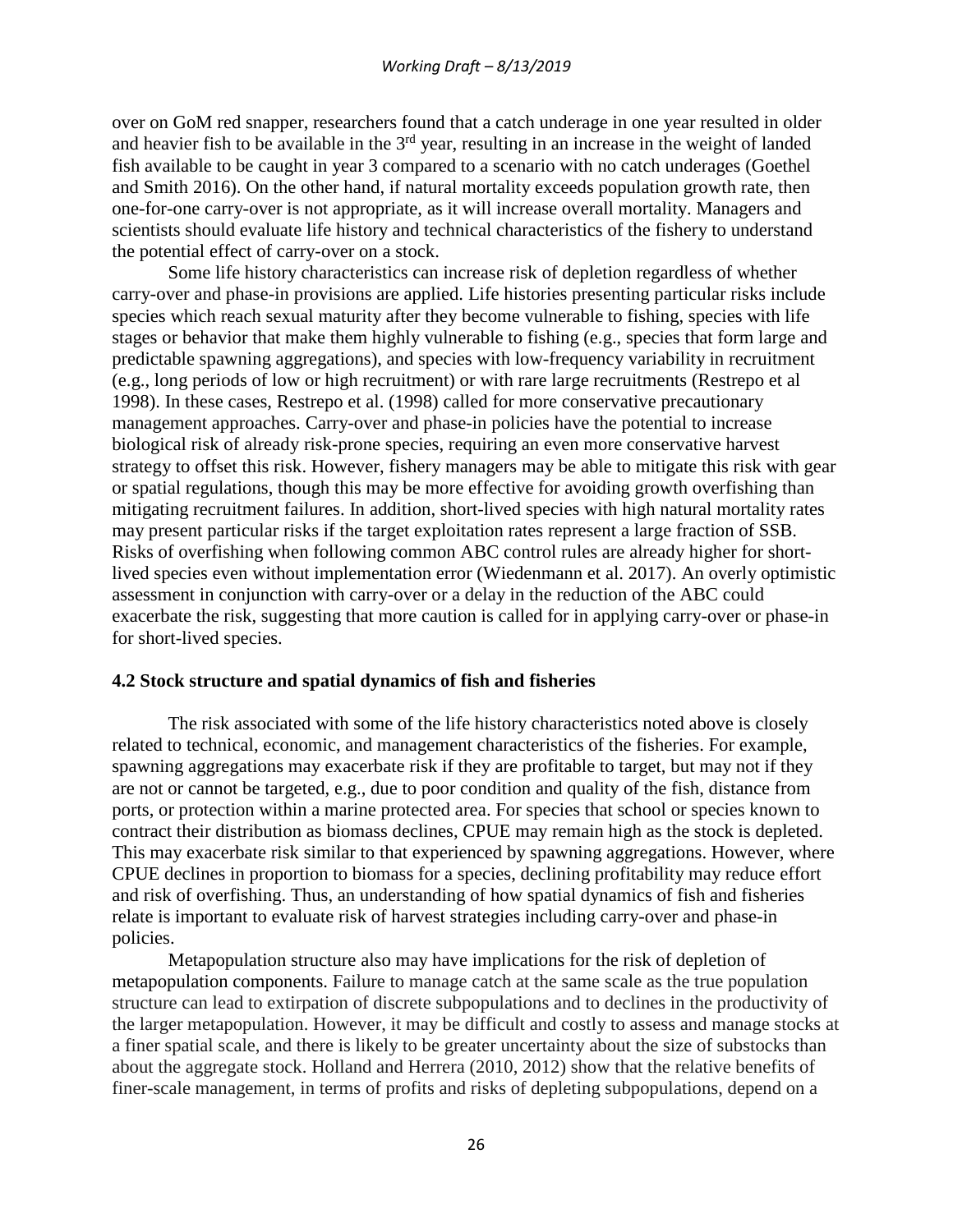number of biological, technical, and economic factors. In some cases, when there is less certainty about the status of subpopulations than the overall metapopulation, it may be both less risky and more profitable to manage the fishery with a single TAC, even when there are actually biologically separate fish populations in the two areas. This occurs as effort tends to move off the weaker subpopulations where CPUE is lower and toward the stronger subpopulations. Nevertheless, metapopulation structure could pose a risk if fishing remains profitable on depleted subcomponents of the larger population.

### **4.3 Jointly targeted and bycatch species**

Additional issues may arise when species are targeted jointly, result in bycatch of another species, or are taken as bycatch while targeting another species. In these cases, carry-over and phase-in policies that shift harvest of one species over time may coincidentally do the same for other species. In fact, constraints on quota of an incidentally-caught species may be a primary reason for underages and potential carry-over of another species (e.g., Holland and Jannot 2012). Whether this creates additional risk or concerns is likely to vary case by case, but when joint production is known to occur, it is important to evaluate implications of carry-over or phase-in for jointly caught species. Notably, carry-over may also be relatively more economically beneficial in such cases. If bycatch is highly variable and uncertain, an individual or even a fleet might be forced to stop fishing as a result of an accidental bycatch event leaving unused quota of the target species. The ability to carry over a portion of the remaining target species quota to the next year may mitigate the risk of an unexpected bycatch event resulting in forgone target catch (assuming the bycatch quota does not restrict the fishery that year). It may also reduce incentives to illegally discard catch. Chronic underages leading to substantial carry-over year after year may indicate an imbalance in TACs for which carry-over may not be a good solution. However, it may still be useful for individual quota holders in an IFQ system since some quota holders may be constrained even when quota is not utilized in aggregate.

Holland and Herrera (2006) evaluated risks and benefits of flexible catch balancing policies modeled on deemed value policies used in New Zealand which allow fishermen to land catch for which they do not hold quota and pay a fine per pound in lieu of balancing catch with quota. Deemed values can result in TAC overages. The policy is designed to incentivize fishermen to land species taken incidentally rather than discard them illegally. The policy has resulted in total catches of some species exceeding the TAC. While the study does not explicitly evaluate carry-over or phase-in, it provides insights into the implications of temporary TAC overages that are offset with later catch reductions only if the stock declines and the TAC is reduced. Holland and Herrera use a simulation model to evaluate two cases with different life history characteristics. The first case models orange roughy (*Hoplostethus atlanticus*) as the target species, and smooth oreo (*Pseudocyttus maculatus*) as the bycatch species for which catches sometimes exceed the TAC, resulting in the need to pay deemed values. This case is illustrative of a fishery with two jointly caught species that are both very long-lived and slow growing, with highly variable recruitment. The target exploitation rate for orange roughy is also higher than that for smooth oreo, increasing the risk that smooth oreo will be overexploited. The second case models red cod (*Pseudophycis bachus*) as the target species and elephantfish (*Callorhinchus milii*) as the bycatch. This case is of particular interest because the bycatch species is considerably less productive than the target species, so the former's viability may be threatened if exploited at rates appropriate for the target stock. The study found that allowing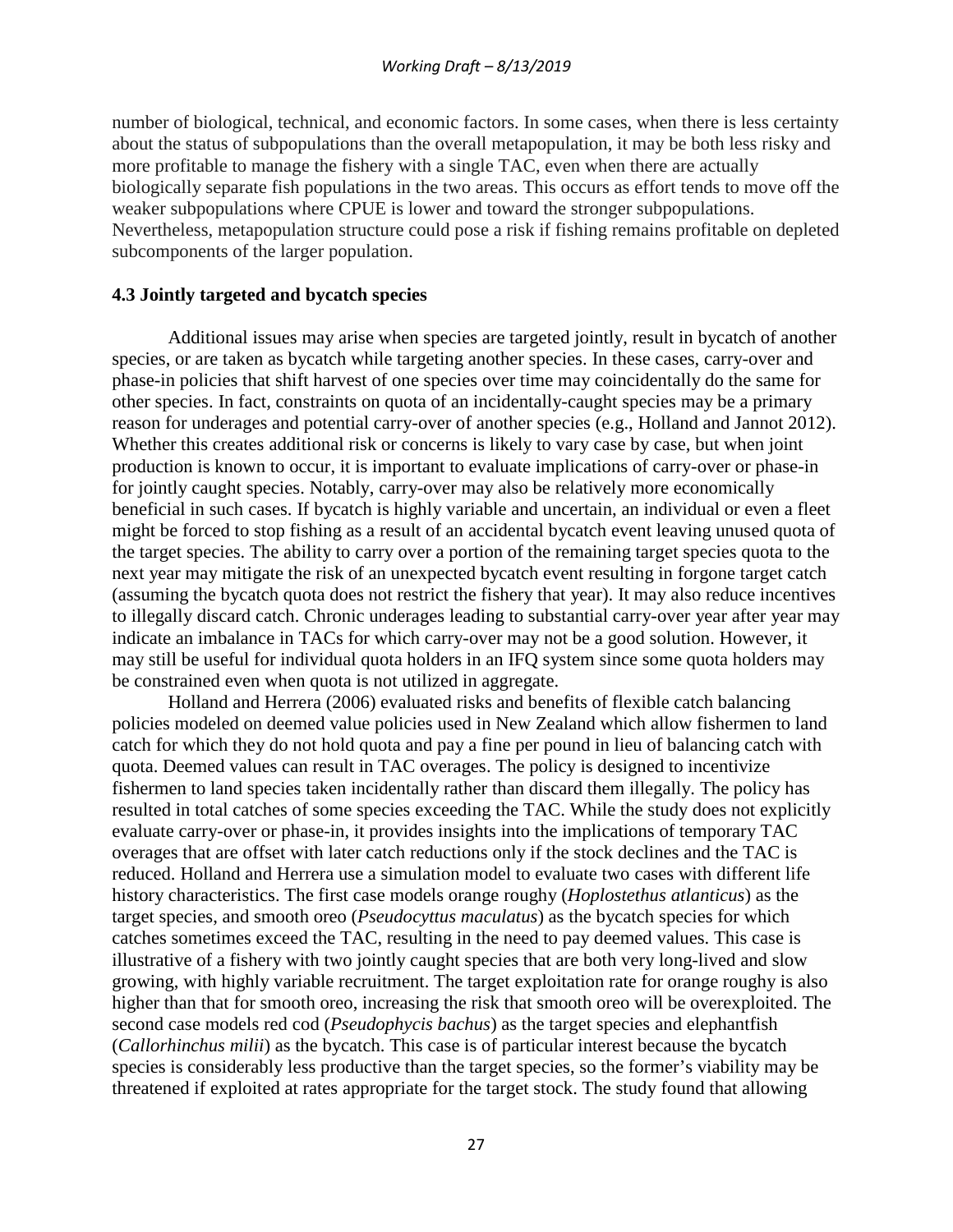TACs to be exceeded through a deemed value system generally will not create substantial risks of depletion as long as (1) deemed values are progressively increased to a maximum of twice the ex-vessel price in response to TACs being exceeded, and (2) TACs are reduced in response to stock declines.

In some multispecies fisheries, several species frequently caught together are combined into a stock complex for management purposes, with one quota allocation for the whole group. For example, in the Pacific groundfish trawl IFQ fishery, there are quotas for "other flatfish," "minor slope rockfish," and "minor shelf rockfish" that include multiple species. When grouping stocks into a stock complex, the NS1 guidelines advise that the stocks should have similar life history characteristics and similar vulnerabilities to fishing pressure (see 50 CFR  $600.310(d)(2)(i)$ ). However, if the stocks within the complex do not have similar vulnerabilities, then the stocks with relatively higher vulnerability could be at increased risk if carry-over were allowed. Managers should consider if the application of carry-over will increase the risks on stock complexes.

#### **4.4 Assessment availability and frequency**

Projections (i.e., model-derived estimates of future stock biomass) from the most recent stock assessment reflect the most up-to-date prediction of future stock dynamics, including recruitment, age structure, selectivity, and biomass trajectory. Accordingly, more precaution may be needed as a stock assessment gets older or if there is no stock assessment information available (Wiedenmann et al. 2017). As described above, Wiedenmann et al. (2017) conducted a simulation analysis to evaluate the performance of alternative ABC control rules. In most simulations, assessments were assumed to occur every 2 years and some simulations were run with an assessment interval of 5 years (though this was done only for the medium-lived life history assumptions). The study considered policies aimed at creating less variability in ABCs whereby the ABC was set based on an average of the ABC from the current assessment and ABC from the previous assessment or, in the case of a 5-year interval, assuming the ABC was adjusted over the interval before the next assessment according to the stock projection. Setting a fixed ABC based on the last assessment reduced the probability of overfishing, and had comparable yield and lower variability in yield compared with using projections, both for the 2 and 5-year assessment intervals. The frequency of overfishing was higher and yield was lower for the longer (5-year) assessment interval, regardless of whether the ABC was fixed or based on projection. Using a weighted average of ABC reduced variability in catch but resulted in a higher rate of overfishing and lower yield than other methods.

Carry-over provisions that are applied to stocks without a recent stock assessment and/or projections may require more precaution unless the carry-over ABC control rule has been tested for robustness using simulation testing (Wiedenmann 2017). Furthermore, if there is reason to believe stock and fishery dynamics have deviated substantially from those assumed in the simulations, additional analyses should be used to evaluate using carry-over. Possible reasons for these deviations include changes to management that impact selectivity (e.g., changes to size limits, gear regulations), unexpected events (e.g., oil spill), and major environmental fluctuations (e.g., storms, algal blooms).

However, in their adaptation of this MSE to explore carry-over policies, Weidenmann and Holland (2019) found the length of the interval between assessments (between 3 and 5 years)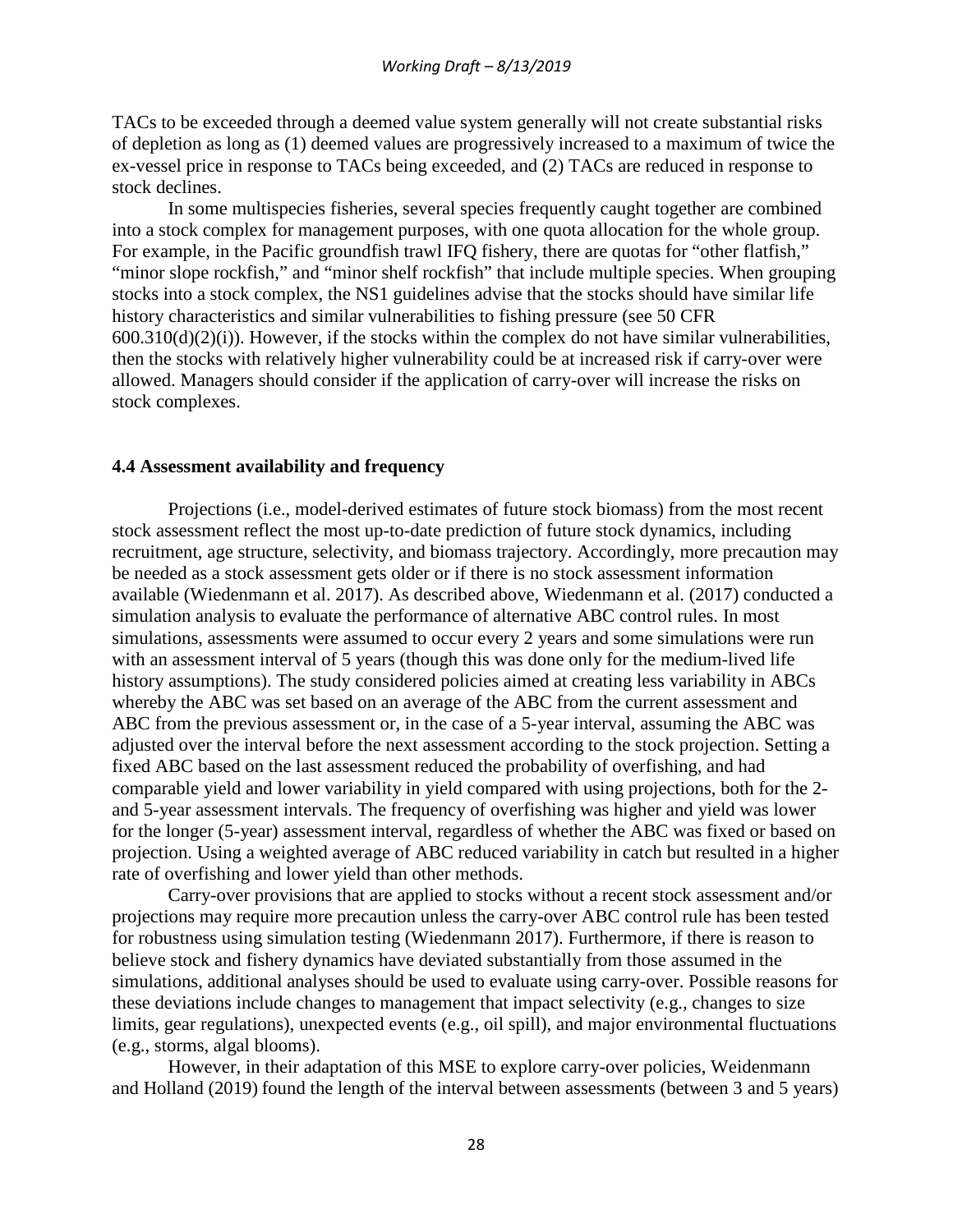did not have a consistent impact on the performance of carry-over polices across scenarios and life histories for the different amounts of carry-overs allowed. For example, in some scenarios, the risk of overfishing and of becoming overfished was higher for an assessment interval of 3 years, whereas in other scenarios it was higher for an interval of 5 years. There was no consistency in the relative differences between 3 and 5-year intervals across scenarios for the medium- and short-lived life histories. This does not suggest that longer intervals between assessments don't increase risk, just that the addition of carry-over does not necessarily aggravate that risk systematically.

Wiedenmann and Jensen (2018) conducted a retrospective evaluation of how alternative strategies for setting catch targets would have performed for nine New England stocks. They chose to examine stocks for which target catches have recently been set above overfishing levels. Among other things, they examined the performance of the following strategies that attempted to smooth catch targets: allowing only a  $+/-$  20 percent change in catch targets based on the most recent assessment, using a weighted average of the catch target from the current and previous assessment, and a status quo, no-smoothing approach where target catches were based on the most recent assessment. They found that the smoothing methods resulted in target catches that were comparable to or higher than the unsmoothed catch values, which would have exacerbated overfishing conditions. They concluded that caution is needed when using catch-smoothing approaches, especially for stocks for which assessments tend to overestimate abundance.

It is useful to consider the following factors when evaluating usefulness of phase-in: (a) the mean generation time (or turnover rate) of the stock, which affects the fraction of the catch that is young fish, (b) precision with which the assessment estimates ABC for upcoming year, (c) time between assessments, and (d) time for assessment, which is the time lag between collecting data and revising the ABC. Various studies have elucidated some of the interplay between these factors, but stock-specific MSEs are advised to understand representative situations in each FMP. For example, Liu et al. (2016) found that as assessments became less frequent, relative yields were reduced and the risk of stock depletion and interannual variation in yield increased. They found that the effects of less-frequent assessments were ameliorated with more productive populations. However, the effects of assessment frequency were largely insensitive to changes in recruitment variation or the quality of assessment data. Although populations with low productivity were the most sensitive to changes in assessment frequency and the lag between data collection and assessment, the management of those populations benefited to a greater extent from implementation of an appropriate target mortality rate than from more-frequent assessments or removal of the 1-year lag. Although Liu et al.'s work did not directly evaluate phase-in and carry-over, their results contribute to understanding of factors that would affect phase-in and carry-over.

If a high turnover stock is assessed infrequently, then each assessment and associated ABC setting is nearly independent from the previous assessment and ABC. If the new assessment is precise and timely, then it should be used as the new basis for management with no phase-in. But if the new assessment is imprecise, then averaging with the previous (and probably equally imprecise) result may be advisable to get a better estimate of the long-term average ABC.

If a short generation time (high turnover) stock is assessed annually, then the focus is on the precision with which it can project the upcoming year's ABC accurately. Generally, this means that the assessment must have very timely information of the relative magnitude of current and anticipated recruitment levels. Without such forecasting capability, the ABC changes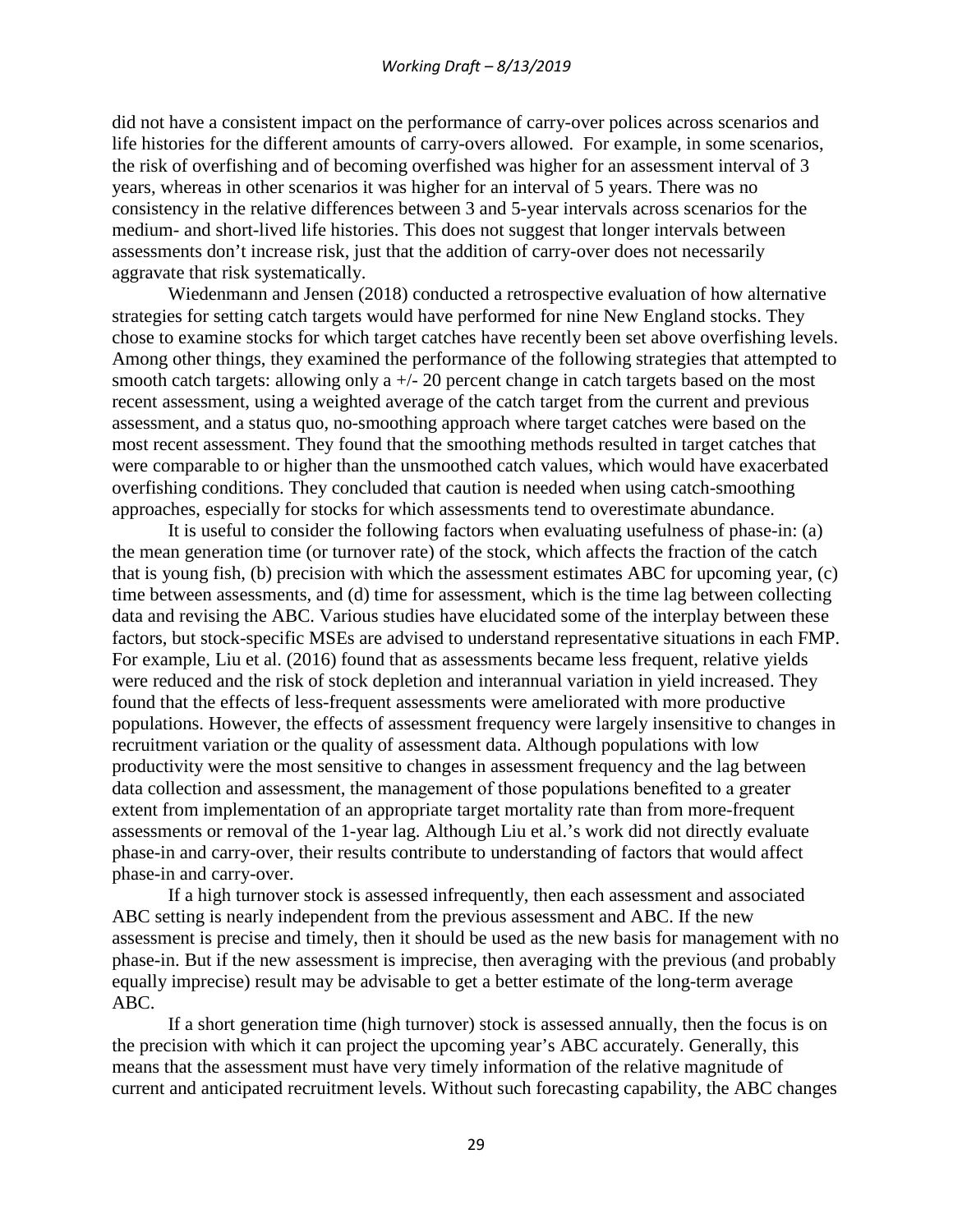will frequently be out of sync with actual population changes. Here phasing in seems advisable so that the ABC does not change too much.

Stocks with a long generation time (low turnover) have high inertia, so the true ABC is not expected to change much from year to year, even if there is moderate recruitment variability because the wide age-structure of the stock buffers the recruitment variability. Here carry-over works well because fish not caught last year are still mostly available to be caught this year, with suitable adjustments for expected mortality. If precise assessments are conducted nearly annually, then year-to-year changes in ABC should be small, so phase-in is not necessary. If the assessments are not precise, then phase-in is a good idea because it helps achieve a better longterm average ABC without so much year-to-year variation in ABC.

A more challenging situation is when a low-turnover stock is assessed infrequently. Because the assessment is infrequent, there is enough time for the true stock and the true ABC to accumulate substantial change since the previous ABC was set. Here phasing in an ABC decrease but not phasing in an ABC increase could substantially increase the risk of overfishing, because some of the change may be due to uncertainty and there may not be another assessment for several years to provide an update on the situation. If the stock is on a long-term decline, then infrequent step-down of the ABC can lead to overfished stocks, as it did for some west coast groundfish stocks during the 1990s, and phasing in the new estimates will only make the problem worse. On the other hand, phasing in new estimates for increasing stocks will provide the desired ABC stability, but may reduce the long-term average catch. Given these considerations, NMFS recommends that if a stock seems fairly stable from the current assessment but the assessment has high uncertainty, then it could be appropriate to phase in the new ABC. But if a stock is on a declining trajectory or if the new assessment indicating decline has increased precision because of new information, then more caution should be applied when allowing phase-in, or perhaps phase-in should not be allowed.

### **4.5 ACL overages and catch uncertainty**

For stocks where the fishery is expected to exceed its ACL in some years, allowing carryover provisions to be applied to ACL underages while not requiring corresponding provisions to address ACL overages (e.g., pay-backs) could lead to catches exceeding the ACL on average, increasing the risk of overexploitation of the stock over the long term (Powers and Brooks 2008). Powers and Brooks (2008) used an MSE framework to evaluate the implications of alternative decision rules regarding carry-over of undercaught TACs and pay-back of TAC overages on conservation and sustainability objectives and rebuilding time frames. The study assumed TACs were set with perfect knowledge of the stock status and productivity, but that catch varied randomly around the TAC with a coefficient of variation of 20 percent. The carry-over/pay-back in the study was delayed such that an underage/overage in year 1 was added to/deducted from the TAC in year 3. A sensitivity analysis also was conducted to examine scenarios with an underreporting bias of 20 percent. The study found that as long as there was one-for-one payback of both overages and underages and no bias in reporting, sustainability objectives and rebuilding time frames were comparable to perfect TAC implementation. When overages were paid back and underages not carried over, recovery was achieved earlier. Conversely, a policy under which overages were ignored and underages were carried over did not maintain or rebuild the stock to target level on average. Possible methods for accounting for ACL overages include requiring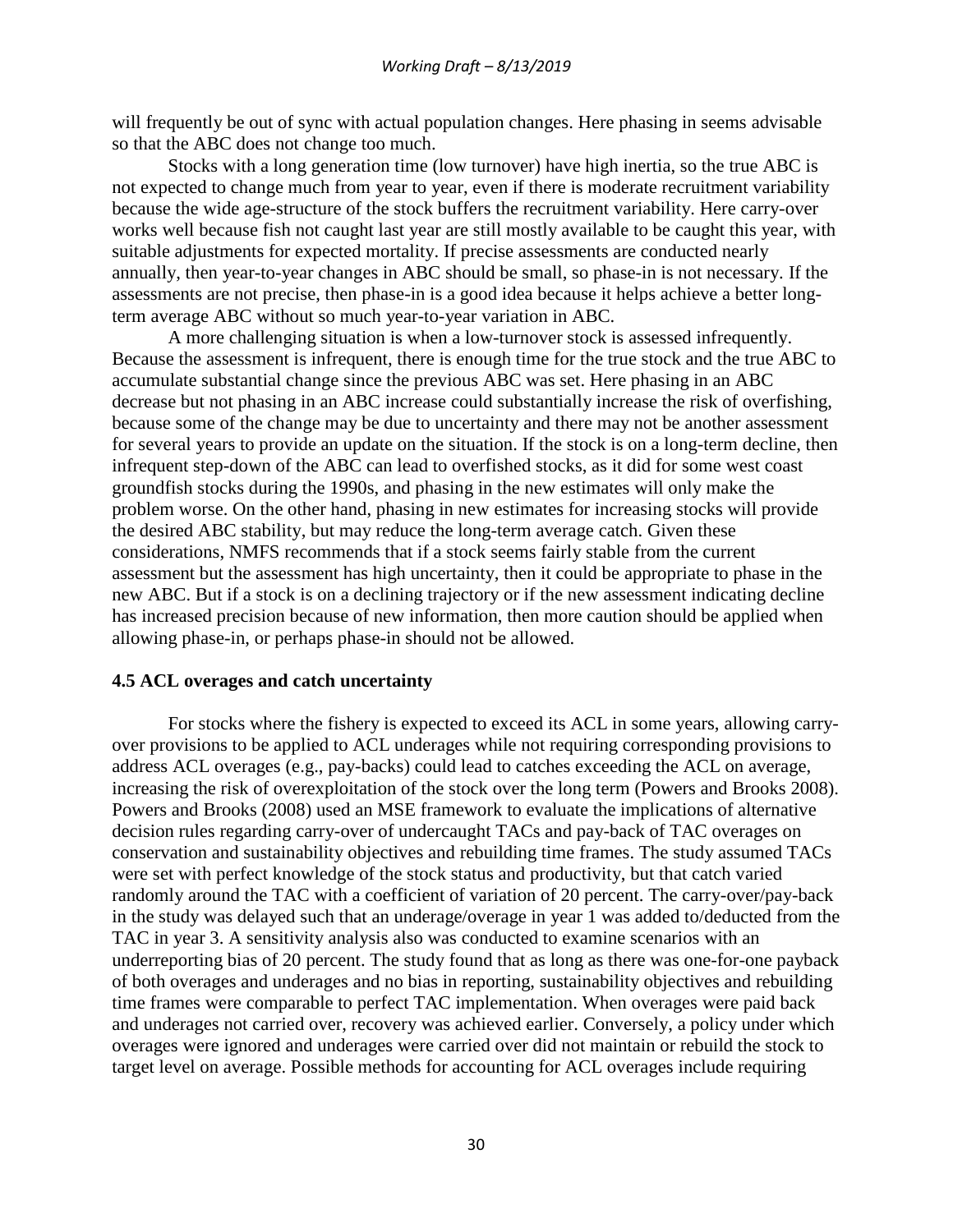pay-back AMs, deducting overages from subsequent ACLs, or delaying the application of carryover until later in the year when the previous year's catch is more certain.

For stocks with substantial uncertainty in the estimate of the catch, ACL underages may be caused by underestimation of the catch. Power and Brooks (2008) found that an underreporting bias undermined the viability of carry-over management. In Wiedenmann and Holland's 2019 study, allowing carry-over when catch was underreported led to the highest probability and magnitude of overfishing, as well as the highest risk of becoming overfished, of the scenarios they explored. In such circumstances, NMFS recommends that overages and underages be addressed through AMs, as opposed to carry-over provisions, in order to average out the fluctuations in the estimated catch. The NS1 guidelines suggest that AMs could be based on a comparison of average catch to average ACL over a three-year period (NS1 Guidelines paragraph 50 CFR  $600.310(g)(5)$ ). If a Council or the Secretary wants to apply carry-over ABC control rules, the NS1 guidelines advise that managers consider the reason for a catch underage prior to implementing carry-over. For stocks with substantial uncertainty in catch data, additional precautionary measures such as triggers to prohibit carry-over in risky circumstances may be needed to ensure that catches do not exceed ACLs on average.

#### **4.6 The broader fishery management context**

The benefits and risks of carry-over and phase-in provisions should be evaluated in the context of the broader fishery management approach. As mentioned earlier, carry-over policies may be particularly useful in multispecies fisheries managed with individual quotas. They can be an important part of catch-balancing regimes that reduce the need for individuals to fish right up to their quota (and potentially discard overages), and make it easier to balance catch with quota portfolios in multispecies fisheries without having to buy or sell quota. Carry-over may be useful in derby fisheries with short seasons and in fisheries that rely on indirect measures to control total catch. This includes recreational fisheries, which may rely on indirect methods such as bag limits, and for which catch estimates may not be available in a timely fashion. The ability to carry over unused quota may reduce pressure on managers to set longer season lengths or laxer fishing rules if fishermen know that uncaught fish can be carried over to the next season. Many fisheries have multiple sectors that may be regulated separately and be allocated portions of the ACL. Examples include sectors using different gears, sectors with different classes of vessels (small vs. large, catcher vs. catcher-processor), and fisheries with commercial and recreational components. Allowing carry-over in one sector in these cases may be more problematic since it may impact other sectors. Different fishing fleets (or sectors) may preferentially target or select different ages or sizes of fish based on gear type, or area fished. In an analysis of the impact of carry-over on the rebuilding progress of GoM red snapper, Smith and Goethel (2017) noted that reassigning carry-over to sectors other than the one that originally observed an underage may lead to unexpected impacts. Thus, sector selectivity is an important consideration when designing carry-over control rules. Further, different sectors may have divergent interests in whether or how to phase in changes to ABC.

Additionally, the administrative cost of developing new policies and procedures should not be overlooked in implementing carry-over and phase-in provisions. A simple cost-benefit analysis should be considered to determine whether the potential realized benefits in terms of catch increases, profit margins, industry stability, etc. are substantial enough to justify the additional administrative work to establish and implement these provisions.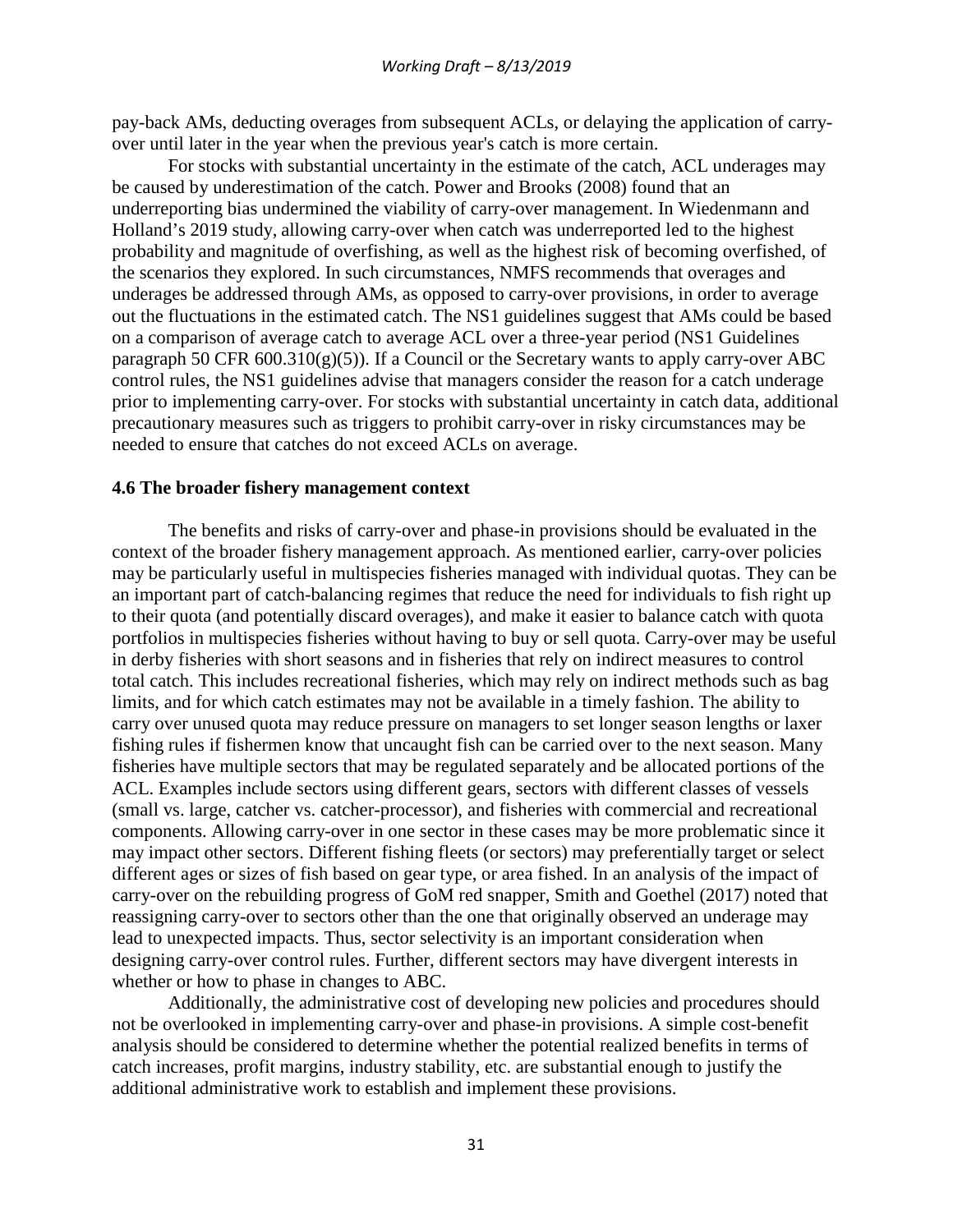### **4.7 Limitations on ABC adjustments**

As described above, an ABC control rule is a policy set by the Council, in consultation with its SSC, or by the Secretary for Secretarial managed stocks, that articulates how the ABC will be set compared to the associated OFL. ABC control rules account for scientific uncertainty as well as the Council's risk policy (e.g., the acceptable probability that catch equal to the ABC would result in overfishing). Because the ABC cannot exceed the OFL, ABC control rules generally specify the amount by which the ABC should be reduced from the OFL<sup>[15](#page-32-0)</sup>, based on the level of scientific uncertainty and the preferred probability that such a catch level could result in overfishing. Most of the Councils have established a tiered ABC control rule, where different approaches are used to specify OFL and ABC depending on the data that is available for a given stock. In many of the higher data quality tiers, P\* will be applied to the probability distribution of OFL to generate ABC. In general, when there is a large buffer between the OFL and the ABC, there is more room to account for carry-over and to adjust the ABC upwards. The amount of carry-over that can be applied is limited by the difference between the OFL and the ABC. Stock assessments with more uncertainty will have larger buffers and thus more room to accommodate ABC adjustments upward to allow for carry-over or phase-in.

#### **5.0 Conclusions and Recommendations**

Revisions to the National Standard 1 (NS1) guidelines that allow some portion of ACL underages to be carried over to the following year and phase-in of ABC changes over a period of up to three years can have benefits including increasing safety and economic performance. Phase-in of ABC changes can reduce social disruptions by creating stability in harvests over time. However, these policies may also increase risk of overfishing and depletion, and should be properly analyzed and adopted with caution. Carry-over and phase-in policies that limit changes in the ACL to the gap between the ACL and the ABC do not necessarily require any additional analysis or changes to FMPs. Policies that allow the ABC to be adjusted to accommodate carryover or phase-in require comprehensive evaluation in advance and/or provisions for SSCs to evaluate and approve changes to ABCs on a case-by-case basis.

There are two alternative acceptable approaches by which carry-over or phase-in could be implemented. The first approach is to evaluate carry-over or phase-in actions on a case-by-case basis. For assessed stocks, this might entail re-running the projections used in the last stock assessment with revised catch estimates adjusted to accommodate proposed carry-over or phasein of ABC changes. Ideally, these projections should incorporate uncertainty and should take retrospective patterns into account. Deterministic projections may be acceptable but should be used with caution when assessments are imprecise or when there is reason to believe a stock is declining. It may be possible to run catch projection scenarios in advance that allow for a range of actual catches and carry-over to ensure that they do not result in overfishing. Then, if the actual adjustments to the ABC for carry-over and phase-in fall with the scenarios tested, it is possible they can be approved without further analysis.

The second, and preferred, approach is to incorporate carry-over and phase-in provisions within ABC control rules by first conducting a comprehensive evaluation (preferably an MSE) of

<span id="page-32-0"></span><sup>&</sup>lt;sup>15</sup> Note: For some data limited stocks, OFL is not specified.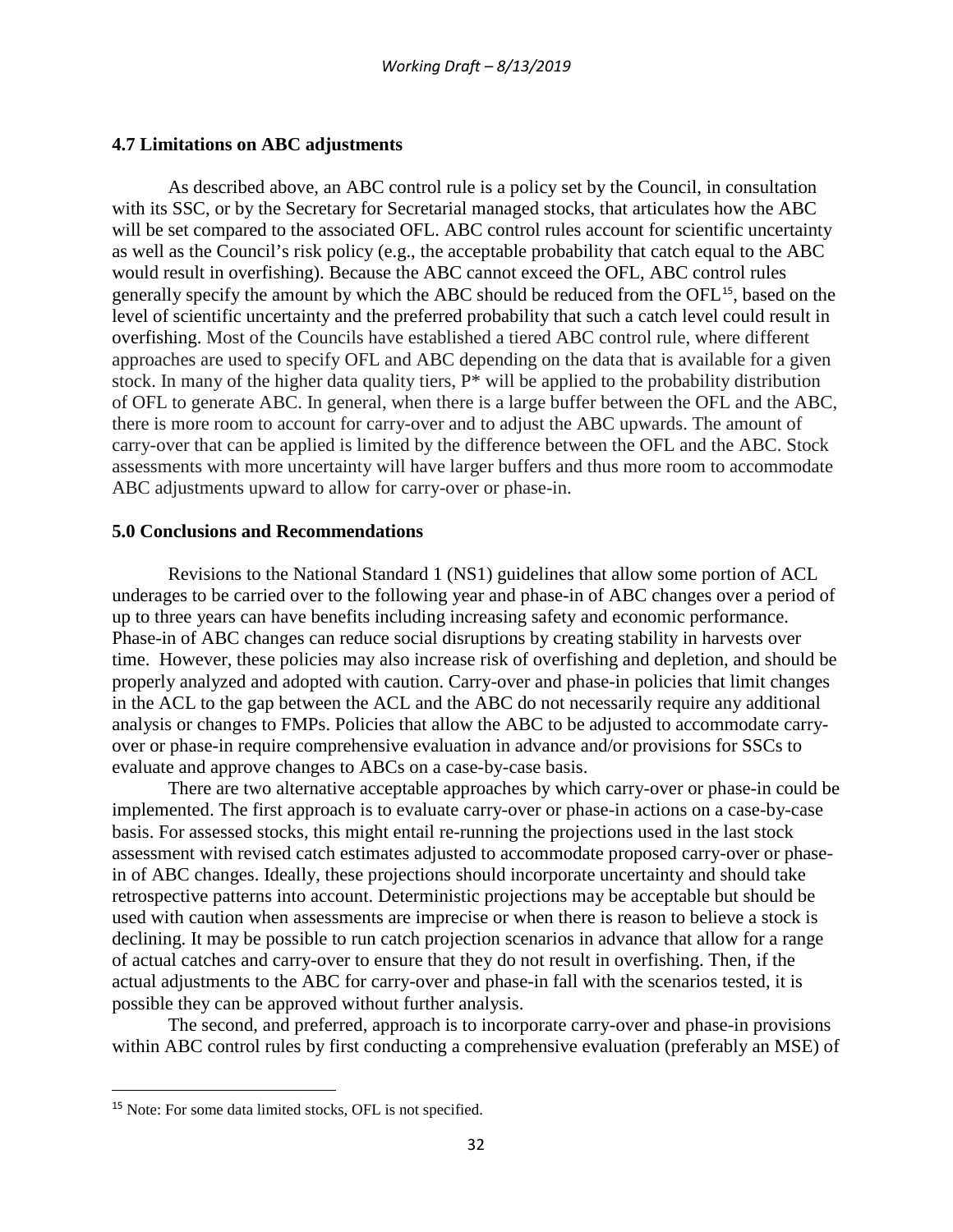these policies before adopting them as revised ABC control rules in the respective FMPs. An MSE can test a range of scenarios that may occur under a given control rule and account for how various types of uncertainty and error affect the probability of overfishing occurring. An MSE may also be useful for understanding how these control rules will impact the average catch and stability of the catch over time. MSEs may be particularly useful for stocks that are not frequently assessed, as they can inform how managers can use indicators, such as survey indices or commercial CPUE, to adjust ABCs in the years between assessments. It may not always be feasible to undertake a full MSE to evaluate phase-in or carry-over ABC control rules. However, the NS1 guidelines require that a comprehensive analysis showing how the provisions prevent overfishing be included when carry-over or phase-in provisions are incorporated within an ABC control rule. Because it is the SSC's responsibility to recommend ABCs, an ABC control rule that enables adjustment of ABCs to accommodate carry-over or phase-in should be reviewed by the SSC to ensure that it will prevent overfishing and to account for scientific uncertainty.

When designing a carry-over or phase-in policy, fishery managers should account for a number of factors that influence the risk of such policies. Care should be taken when implementing these policies for fish stocks with life history characteristics that make them more vulnerable to overfishing, such as short-lived stocks or stocks that aggregate as their biomass declines, allowing catch rates to remain high even when stocks are depleted. When species are targeted jointly, increasing the ABC on one species may result in increased catch of jointly caught species. This may be particularly important when ABCs are set for stock complexes rather than individual species, as carry-over could enable overfishing of a component species even though the ABC of the stock complex is not exceeded. Extra caution should also be taken for stocks that are not frequently assessed or for which catch or the assessment itself is highly uncertain.

NS1 guidelines clearly state that ABC cannot exceed OFL. This means that increases in the ABC based on phase-in or carry-over provisions cannot exceed the margin between the ABC and OFL. Ironically, this generally allows for increases in the ABC for stocks subject to relatively high scientific uncertainty because those stocks are likely to have a large margin between the OFL and ABC in the first place. In such cases, when considering carry-over, it may still be appropriate to allow ABC increases, but managers should consider the reasons for the underage. If there is reason to believe the underage was due to a decline in the stock, it may be unwise to allow carry-over. However, there may be cases where assessment results are uncertain but carry-over serves an important purpose with limited risk. A key example is in multispecies IFQ programs that include species taken incidentally and with highly variable and uncertain catch rates. Allowing individuals to carry over quota may help individuals or the industry to balance incidental catches that vary substantially year-to-year. In contrast, when the undercaught species is a target species and it appears that failure to catch the ACL was due to low catch rates, the possibility that the stock size is lower than presumed should be considered and caution exercised before allowing carry-over.

#### **6.0 Acknowledgements**

This paper was improved by the review and comments provided by: John DeVore, Jane DiCosmio, Kari Fenski, Travis Ford, Jason Gasper, Dana Hanselman, Sandra Lowe, Sarah McLaughlin, Nikhil Mehta, Peggy Mundy, Caroline Park, Sean Roberts, Brett Schumacher, and Cindy Tribuzion.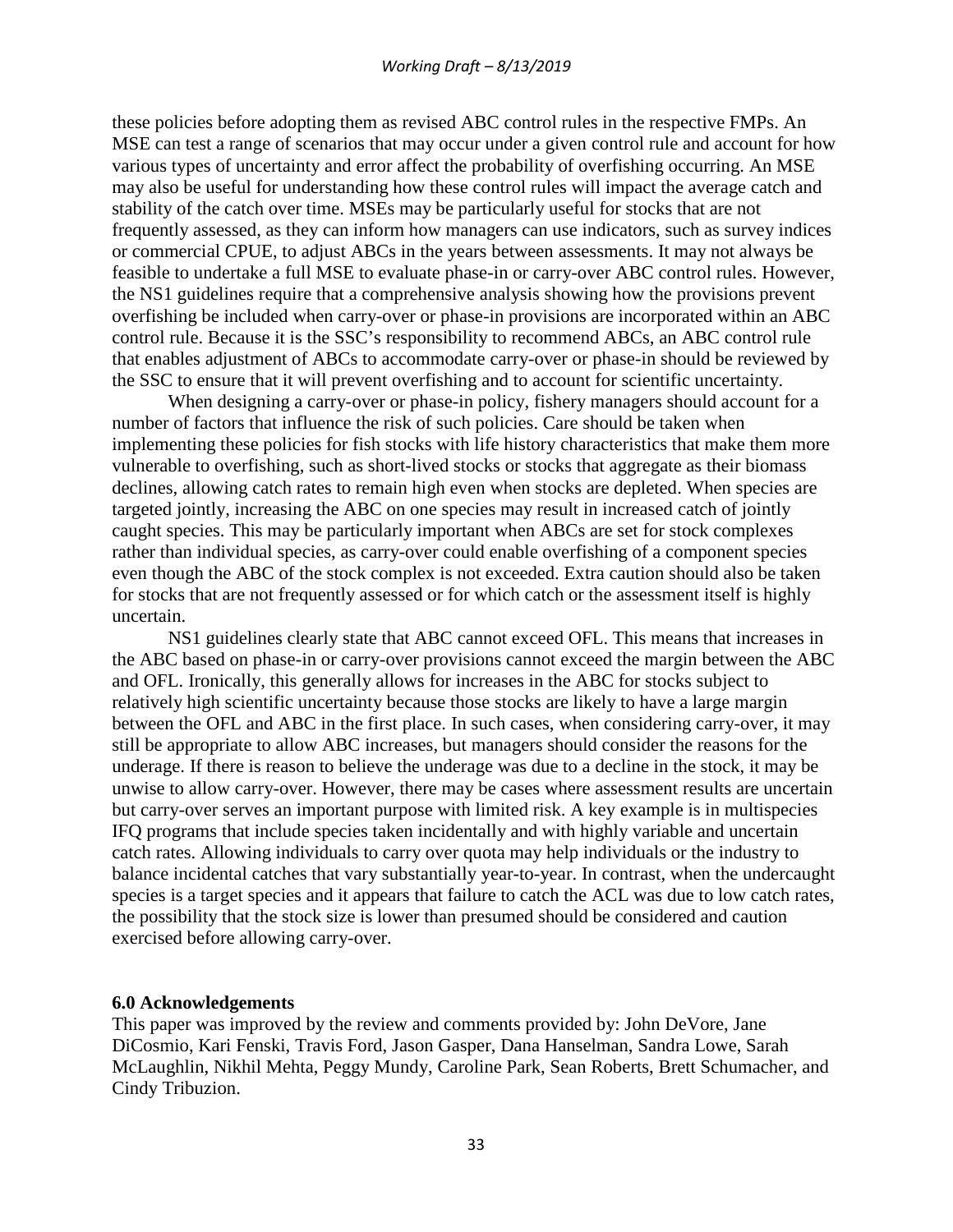# **7.0 References**

Breen, P.A., Sykes, D.R., Starr, P.J., Kim, S. and Haist, V., 2009. A voluntary reduction in the commercial catch of rock lobster (Jasus edwardsii) in a New Zealand fishery. *New Zealand Journal of Marine and Freshwater Research*, *43*(1), pp.511-523.

Butterworth, D.S. and Geromont, H.F., 2001. Evaluation of a class of possible simple interim management procedures for the Namibian hake fishery. *African Journal of Marine Science*, *23*, pp.357-374.

Butterworth, D.S. and Rademeyer, R.A., 2005. Sustainable management initiatives for the southern African hake fisheries over recent years. *Bulletin of Marine Science*, *76*(2), pp.287-320.

Carruthers, T.R., Kell, L.T., Butterworth, D.S., Maunder, M.N., Geromont, H.F., Walters, C., McAllister, M.K., Hillary, R., Levontin, P., Kitakado, T. and Davies, C.R., 2015. Performance review of simple management procedures. *ICES Journal of Marine Science*, *73*(2), pp.464-482.

Clucas, I. A study of the options for utilization of bycatch and discards from marine capture fisheries. *FAO Fisheries Circular*. No. 928. Rome, FAO. 1997. 59p.

De Moor, C.R., Butterworth, D.S. 2016. "Incorporating technological interactions in a joint management procedure for South African sardine and anchovy" in Edwards, C.T. and Dankel, D.J. eds., 2016. Management science in fisheries: an introduction to simulation-based methods. Routledge.

Dorn, M. W., M. W. Saunders, C. D. Wilson, M. A. Guttormsen, K. Cooke, R. Kieser, and M. E. Wilkins. Status of the coastal Pacific hake/whiting stock in U.S. and Canada in 1998. In Pacific Fishery Management Council, Appendix: Status of the Pacific Coast groundfish fishery through 1998 and recommended acceptable biological catches in 1999: Stock assessment and fishery evaluation. Pacific Fishery Management Council, 2130 SW Fifth Avenue, Suite 224, Portland, OR 97201.

Edwards, C. and Dankel, D. (Eds.). 2016. Management science in fisheries: An introduction to simulation-based methods. Routledge, New York, 460 p.

Fisheries Act. 1996. http://www.legislation.govt.nz/act/public/1996/0088/latest/whole.html# DLM401752

Froese, R., Winker, H., Gascuel, D., Sumaila, U.R. and Pauly, D., 2016. Minimizing the impact of fishing. *Fish and Fisheries*, *17*(3), pp.785-802.

GMFMC (2017). *Carry-over provisions and framework modification: Options Paper for Generic Amendment to the Fishery Management Plans for Reef Fish, Red Drum, Coastal Migratory Pelagics, Coral and Coral Reefs, Spiny Lobster, and Shrimp in the Gulf of Mexico*.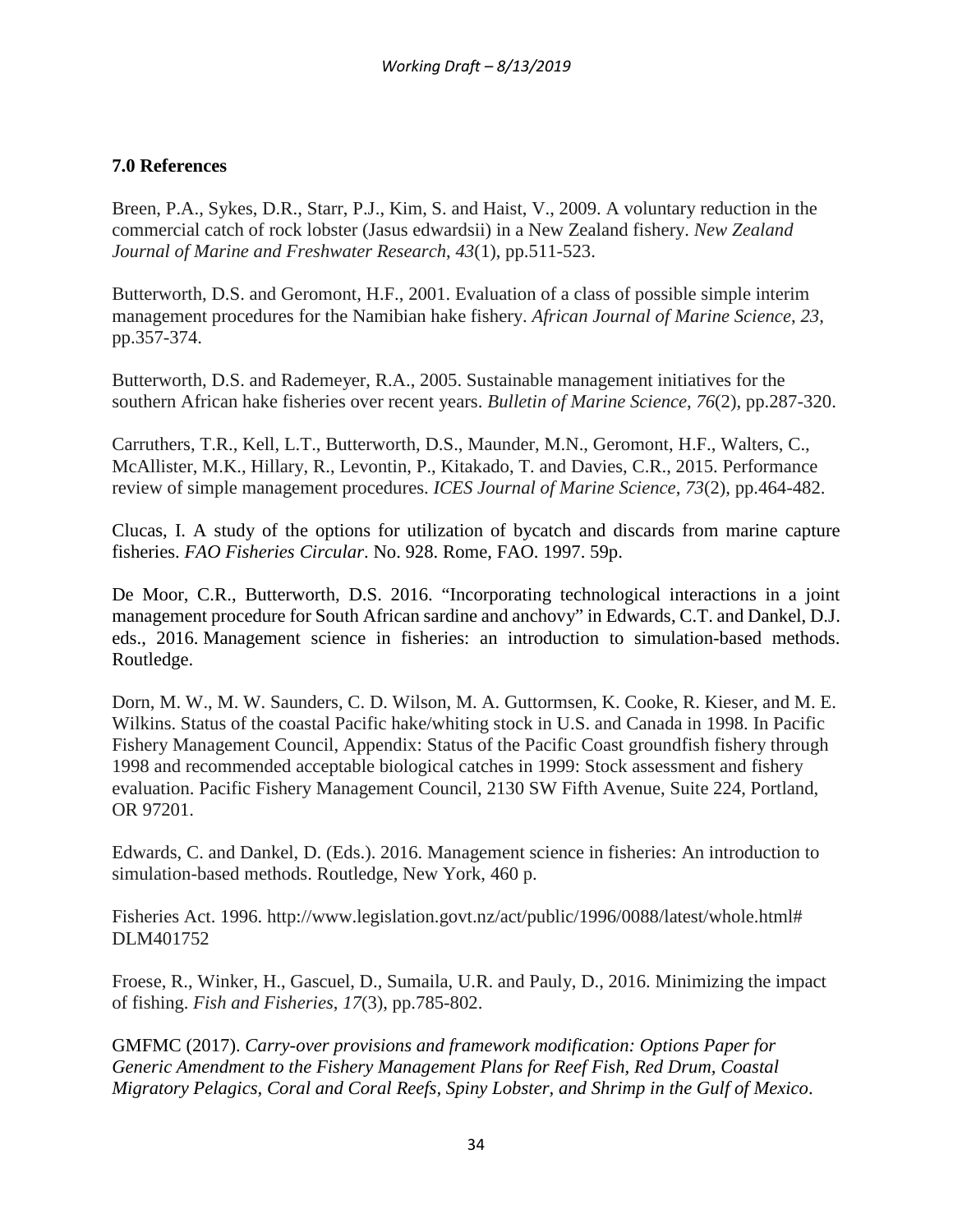Goethel, D.R. and Smith M.W., 2016, December 5. Investigating the Impact of Carrying Over a Theoretical Landings Underage on the Ability to Achieve Rebuilding Targets for Gulf of Mexico Red Snapper. Southeast Fisheries Science Center Report, 7pp.

Hare, S.R., 2011. Potential modifications to the IPHC harvest policy. *Int. Pac. Halibut Comm. Report of Assessment and Research Activities*, *2010*, pp.177-200.

Hare, S.R. and Clark, W.G., 2008, January. 2007 IPHC harvest policy analysis: past, present, and future considerations. In *International Pacific Halibut Commission Eighty-fourth Annual Meeting*.

Hillary, R.M., Preece, A.L., Davies, C.R., Kurota, H., Sakai, O., Itoh, T., Parma, A.M., Butterworth, D.S., Ianelli, J. and Branch, T.A., 2016. A scientific alternative to moratoria for rebuilding depleted international tuna stocks. *Fish and Fisheries*, *17*(2), pp.469-482.

Holland, D.S., 2010. "Management Strategy Evaluation and Management Procedures: Tools for Rebuilding and Sustaining Fisheries", OECD Food, Agriculture and Fisheries Working Papers, No. 25, OECD Publishing.

Holland, D.S. and Herrera, G.E., 2006. Flexible catch-balancing policies for multispecies individual fishery quotas. *Canadian Journal of Fisheries and Aquatic Sciences*, *63*(8), pp.1669- 1685.

Holland, D.S. and G.E. Herrera 2010. The Benefits and Risks of Increased Spatial Resolution in Management of Fishery Metapopulations Under Uncertainty. *Natural Resource Modeling* 23(4):494-520.

Holland, D.S. and G.E. Herrera 2012. The Impact of Age, Structure, Uncertainty, and Asymmetric Spatial Dynamics on Regulatory Performance in Fishery Metapopulation. *Ecological Economics* 77:207-18.

Kell, L.T., Pastoors, M.A., Scott, R.D., Smith, M.T., Van Beek, F.A., O'Brien, C.M. and Pilling, G.M., 2005. Evaluation of multiple management objectives for Northeast Atlantic flatfish stocks: sustainability vs. stability of yield. *ICES Journal of Marine Science*, *62*(6), pp.1104-1117.

Kell, L.T., Pilling, G.M., Kirkwood, G.P., Pastoors, M.A., Mesnil, B., Korsbrekke, K., Abaunza, P., Aps, R., Biseau, A., Kunzlik, P. and Needle, C.L., 2006. An evaluation of multi-annual management strategies for ICES roundfish stocks. *ICES Journal of Marine Science*, *63*(1), pp.12-24.

Kvamsdal, S.F., Eide, A., Ekerhovd, N.A., Enberg, K., Gudmundsdottir, A., Hoel, A.H., Mills, K.E., Mueter, F.J., Ravn-Jonsen, L., Sandal, L.K. and Stiansen, J.E., 2016. Harvest control rules in modern fisheries management. *Elem Sci Anth*, *4*.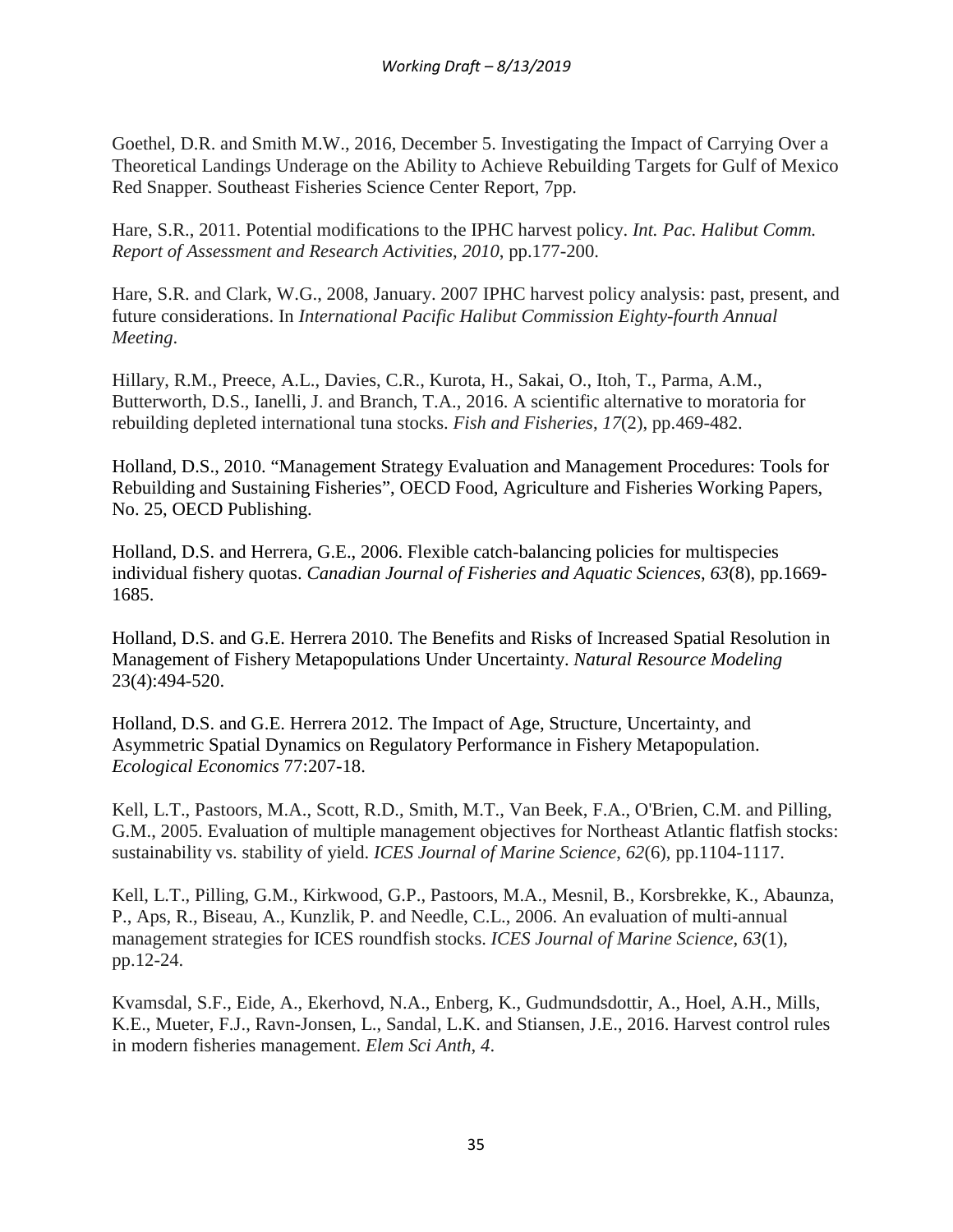Liu, O.R., Thomas, L.R., Clemence, M., Fujita, R., Kritzer, J.P., McDonald, G. and Szuwalski, C., 2016. An evaluation of harvest control methods for fishery management. *Reviews in Fisheries Science & Aquaculture*, *24*(3), pp.244-263.

Marchal, P., Andersen, J.L., Aranda, M., Fitzpatrick, M., Goti, L., Guyader, O., Haraldsson, G., Hatcher, A., Hegland, T.J., Floc'h, L. and Macher, C., 2016. A comparative review of fisheries management experiences in the European Union and in other countries worldwide: Iceland, Australia, and New Zealand. *Fish and Fisheries*, *17*(3), pp.803-824.

Marchal, P., Lallemand, P., Stokes, K. and Thébaud, O., 2009. A comparative review of the fisheries resource management systems in New Zealand and in the European Union. *Aquatic Living Resources*, *22*(4), pp.463-481.

NRLMG (National Rock Lobster Management Group) 2016. Review of Rock Lobster Sustainability Measures for 1 April 2016 Final Advice Paper.MPI Discussion Paper No: 2016/12 ISBN No: 978-1-77665-187-0 (online),ISSN No: 2253-3907 (online).<http://www.nzrocklobster.co.nz/assets/final-nrlmg-final-advice-paper-29feb16.pdf>

New Zealand Ministry for Primary Industries Website, 2017, January 26. Retrieved September 1, 2017, from http://fs.fish.govt.nz/Page.aspx?pk=81&tk=248

Patrick, W., W. Morrison, M. Nelson, and R.L. González Marrero. 2013. Factors affecting management uncertainty in U.S. fisheries and methodological solutions. Ocean and Coastal Management, 71: 64-72.

Pinkerton, E., 2013. Alternatives to ITQs in equity–efficiency–effectiveness trade-offs: How the lay-up system spread effort in the BC halibut fishery. *Marine Policy*, *42*, pp.5-13.

Powers, J.E. and Brooks, E.N., 2008. Penalties and rewards for over-and underages of catch allocations. *ICES Journal of Marine Science*, *65*(9), pp.1541-1551.

Rademeyer, R.A. and Butterworth, D.S., 2016. An Illustrative Example of a Management Procedure For Eastern North Atlantic Bluefin Tuna. *Collect. Vol. Sci. Pap. ICCAT*, *72*(7), pp.1667-1693.

Sanchirico, J.N., Holland, D., Quigley, K. and Fina, M., 2006. Catch-quota balancing in multispecies individual fishing quotas. *Marine Policy*, *30*(6), pp.767-785.

Smith, M.W., and Goethel, D.R. 2017, August 28. Investigating the Impact of Carrying Over Multiple Theoretical Landings Underages on the Ability to Achieve Rebuilding Targets for Gulf of Mexico Red Snapper. Southeast Fisheries Science Center Report, 13pp.

Starr, P.J., Breen, P.A., Hilborn, R.H. and Kendrick, T.H., 1997. Evaluation of a management decision rule for a New Zealand rock lobster substock. *Marine and Freshwater Research*, *48*(8), pp.1093-1101.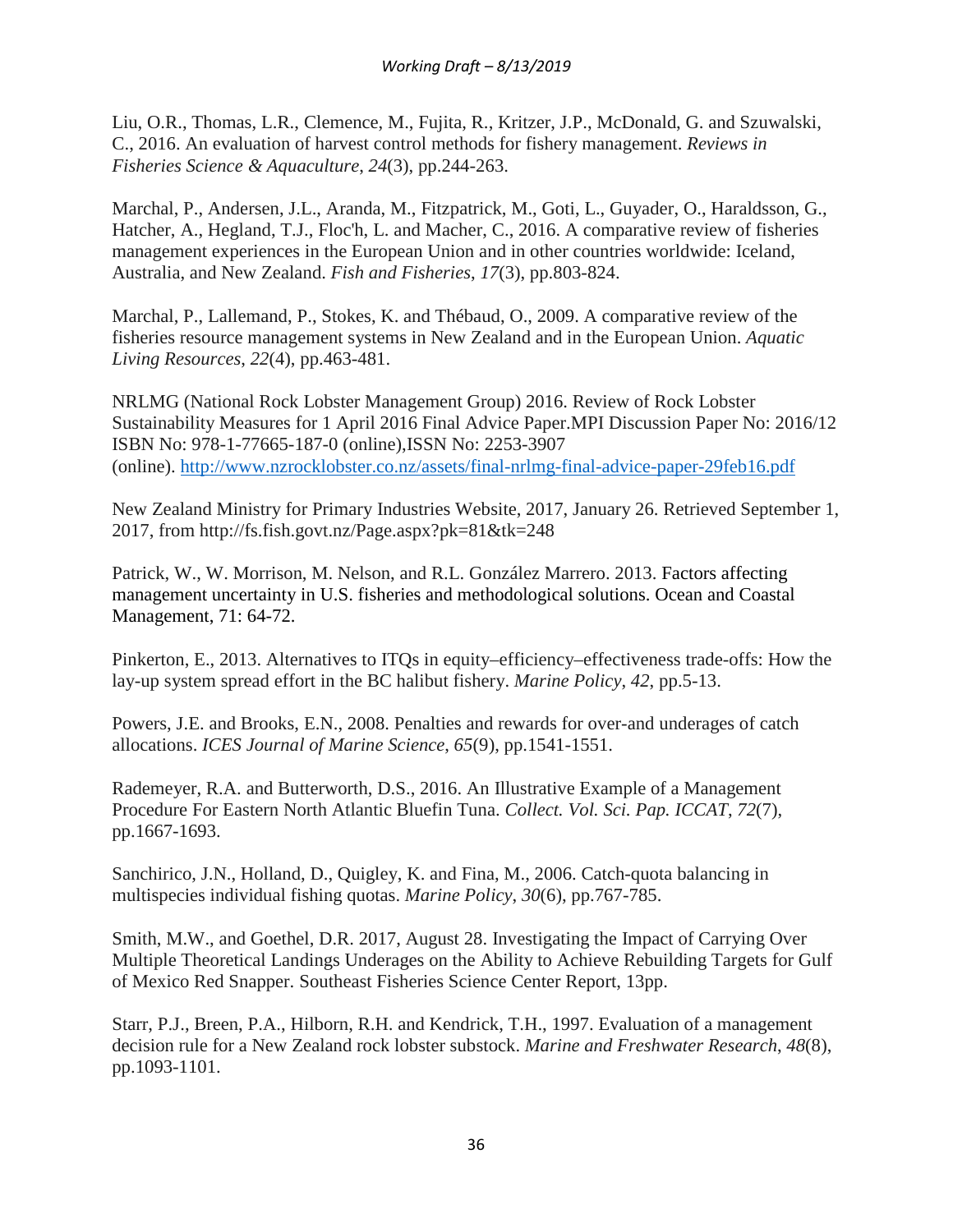Wiedenmann, J. and D.S. Holland. 2019. The risks and rewards of allowing catch limit carryovers between years. Forthcoming in *ICES Journal of Marine Science*.

Wiedenmann, J., and Jensen, O. 2018. Could recent overfishing of New England groundfish have been prevented? A retrospective evaluation of alternative management strategies. Canadian Journal of Fisheries Aquatic Sciences,<https://doi.org/10.1139/cjfas-2018-0129>

Wiedenmann, J., Wilberg, M., Sylvia, A. and Miller, T., 2017. An evaluation of acceptable biological catch (ABC) harvest control rules designed to limit overfishing. *Canadian Journal of Fisheries and Aquatic Sciences*, (74): 1028-1040.

Woods, P.J., Holland, D.S., Marteinsdóttir, G. and Punt, A.E., 2015. How a catch–quota balancing system can go wrong: an evaluation of the species quota transformation provisions in the Icelandic multispecies demersal fishery. *ICES Journal of Marine Science*, *72*(5), pp.1257- 1277.

Yang Li, James R. Bence & Travis O. Brenden (2016) The Influence of Stock Assessment Frequency on the Achievement of Fishery Management Objectives, North American Journal of Fisheries Management, 36:4, 793-812, DOI: 10.1080/02755947.2016.1167145

| Council                     | <b>FMP</b>                                                                                              | Fishery component                | Carry-over provision                                                                                                                                                                                                                                                                                                                                                                                                                                                                                                                               | Regulatory<br>citation                |
|-----------------------------|---------------------------------------------------------------------------------------------------------|----------------------------------|----------------------------------------------------------------------------------------------------------------------------------------------------------------------------------------------------------------------------------------------------------------------------------------------------------------------------------------------------------------------------------------------------------------------------------------------------------------------------------------------------------------------------------------------------|---------------------------------------|
| North<br>Pacific<br>Council | Groundfish of<br>the Bering<br>Sea/Aleutian<br>Island<br>FMP/Groundfish<br>of the Gulf of<br>Alaska FMP | Pacific Halibut and<br>Sablefish | NMFS issues individual<br>fishing quota (IFQ) to<br>individuals based on their<br>quota share (QS) for halibut<br>and sablefish. An individual's<br>catch must be matched by their<br>IFQ. Individuals are allowed to<br>exceed what is available in<br>their IFQ account by up to 10<br>percent, and that overage will<br>be subtracted from their IFQ in<br>the next year. Similarly, if an<br>individual catches less than<br>their IFQ, up to 10 percent of a<br>person's total annual IFQ can<br>be carried over to the next<br>fishing year. | <b>50 CFR</b><br>$679.40(d)$ -<br>(e) |

# Table 1. Carry-over Provisions in Domestic U.S. Fisheries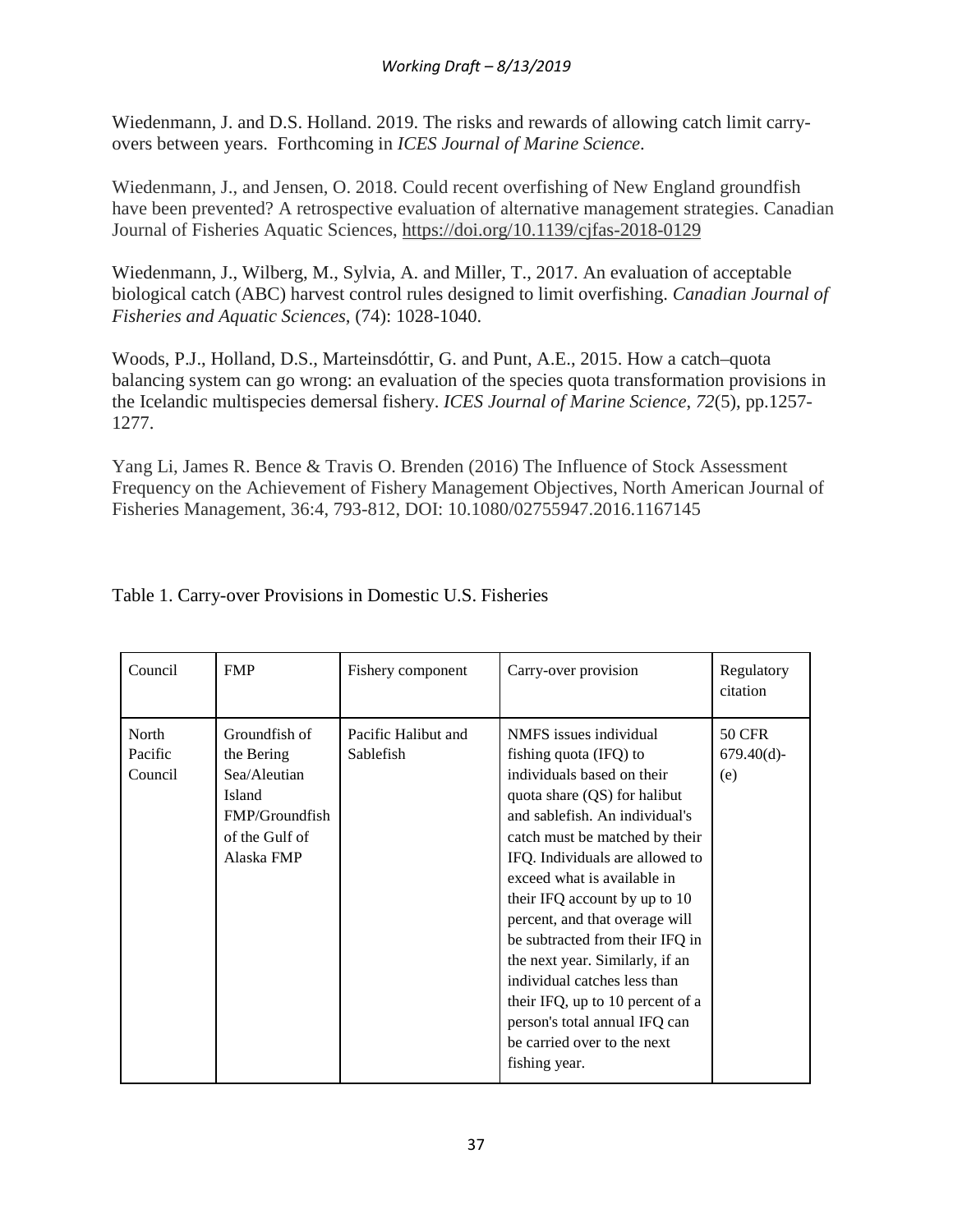| Pacific<br>Council    | Pacific Coast<br>Groundfish FMP         | Share-based IFQ<br>program: within this<br>program, the overall<br>catch or quota for non-<br>whiting groundfish<br>stocks is divided into<br>shares controlled by<br>individual fishermen.                                                                                                                                                                                   | At the start of each year,<br>NMFS issues quota pounds<br>(QP) to entities based on their<br>quota share (QS). A vessel's<br>catch (including discards) must<br>be matched by an equal<br>amount of quota pounds. Up to<br>10 percent of a vessel's QP can<br>be carried over from one year<br>to the next. Similarly, an<br>overage in one year can be<br>covered by up to 10 percent of<br>the following year's QP. | <b>50 CFR</b><br>660.140(e)(5)<br>$\lambda$ |
|-----------------------|-----------------------------------------|-------------------------------------------------------------------------------------------------------------------------------------------------------------------------------------------------------------------------------------------------------------------------------------------------------------------------------------------------------------------------------|-----------------------------------------------------------------------------------------------------------------------------------------------------------------------------------------------------------------------------------------------------------------------------------------------------------------------------------------------------------------------------------------------------------------------|---------------------------------------------|
| New<br>England        | Northeast<br>Multispecies<br><b>FMP</b> | Sectors, which are<br>generally defined as a<br>group of three or more<br>distinct persons who<br>hold limited access<br>vessel permits, who<br>have voluntarily<br>entered into a contract<br>and agree to certain<br>fishing restrictions for<br>a specified period of<br>time, and who have<br>been granted a quota<br>(referred to as an<br>Annual Catch<br>Entitlement). | Sectors are allowed to carry<br>over up to 10 percent of their<br>ACE for each stock that is<br>unused, as long as this amount,<br>plus the total ACL for the<br>upcoming fishing year, does<br>not exceed the ABC of the<br>stock.                                                                                                                                                                                   | <b>50 CFR</b><br>648.87(b)(1)<br>(C)        |
| <b>New</b><br>England | Atlantic Sea<br><b>Scallop FMP</b>      | 1) Limited access<br>vessels, which are<br>assigned days at sea<br>(DAS) to use in open<br>areas as well as an<br>allocation of scallops<br>(in pounds) that can be<br>caught in specific<br>controlled access<br>areas.<br>2) Limited access<br>general category<br>(LAGC) individual<br>fishing quota (IFQ)<br>vessels.                                                     | 1) Limited access vessels may<br>carry over a maximum of 10<br>DAS, not to exceed the total<br>open area DAS allocation by<br>permit category, into the next<br>year.<br>2) LAGC IFQ vessels may<br>carry over up to 15 percent of<br>the vessel's IFQ into the next<br>fishing year.                                                                                                                                 | <b>50 CFR</b><br>$648.53$ (d)<br>and $(v)$  |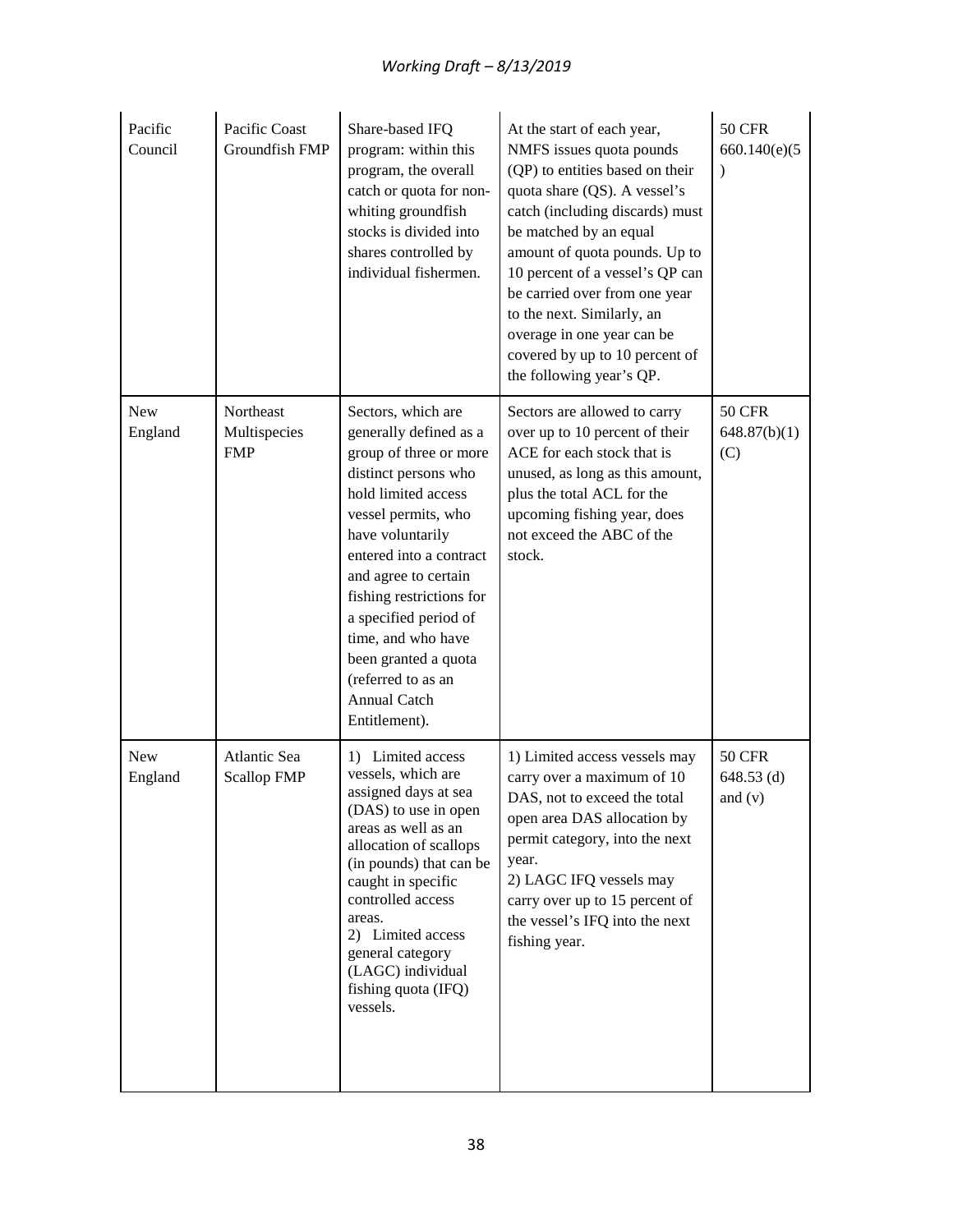## *Working Draft – 8/13/2019*

| <b>NMFS</b> | <b>Atlantic HMS</b> | Shark fishery | Base annual commercial<br>quotas can be adjusted based<br>on over- or underharvests. An<br>underharvest of "healthy"<br>sharks (those that are not<br>overfished, not subject to<br>overfishing, and do not have an<br>unknown status) may be<br>carried over to the following<br>year, up to 50 percent of the<br>base annual quota. Carry-over<br>is not allowed for if a shark<br>stock or a stock within a<br>management group is<br>overfished, subject to<br>overfishing, or has an unknown<br>stock status. If a quota is<br>exceeded in a fishing year,<br>NMFS will deduct from the<br>base quota an amount<br>equivalent to the overharvest in<br>the following year or,<br>depending on the level of<br>overharvest, NMFS may<br>deduct from the base quota an<br>amount equivalent to the<br>overharvest spread over a<br>number of subsequent fishing<br>years to a maximum of five<br>years. | <b>50 CFR</b><br>635.27(b)(2) |
|-------------|---------------------|---------------|------------------------------------------------------------------------------------------------------------------------------------------------------------------------------------------------------------------------------------------------------------------------------------------------------------------------------------------------------------------------------------------------------------------------------------------------------------------------------------------------------------------------------------------------------------------------------------------------------------------------------------------------------------------------------------------------------------------------------------------------------------------------------------------------------------------------------------------------------------------------------------------------------------|-------------------------------|
|-------------|---------------------|---------------|------------------------------------------------------------------------------------------------------------------------------------------------------------------------------------------------------------------------------------------------------------------------------------------------------------------------------------------------------------------------------------------------------------------------------------------------------------------------------------------------------------------------------------------------------------------------------------------------------------------------------------------------------------------------------------------------------------------------------------------------------------------------------------------------------------------------------------------------------------------------------------------------------------|-------------------------------|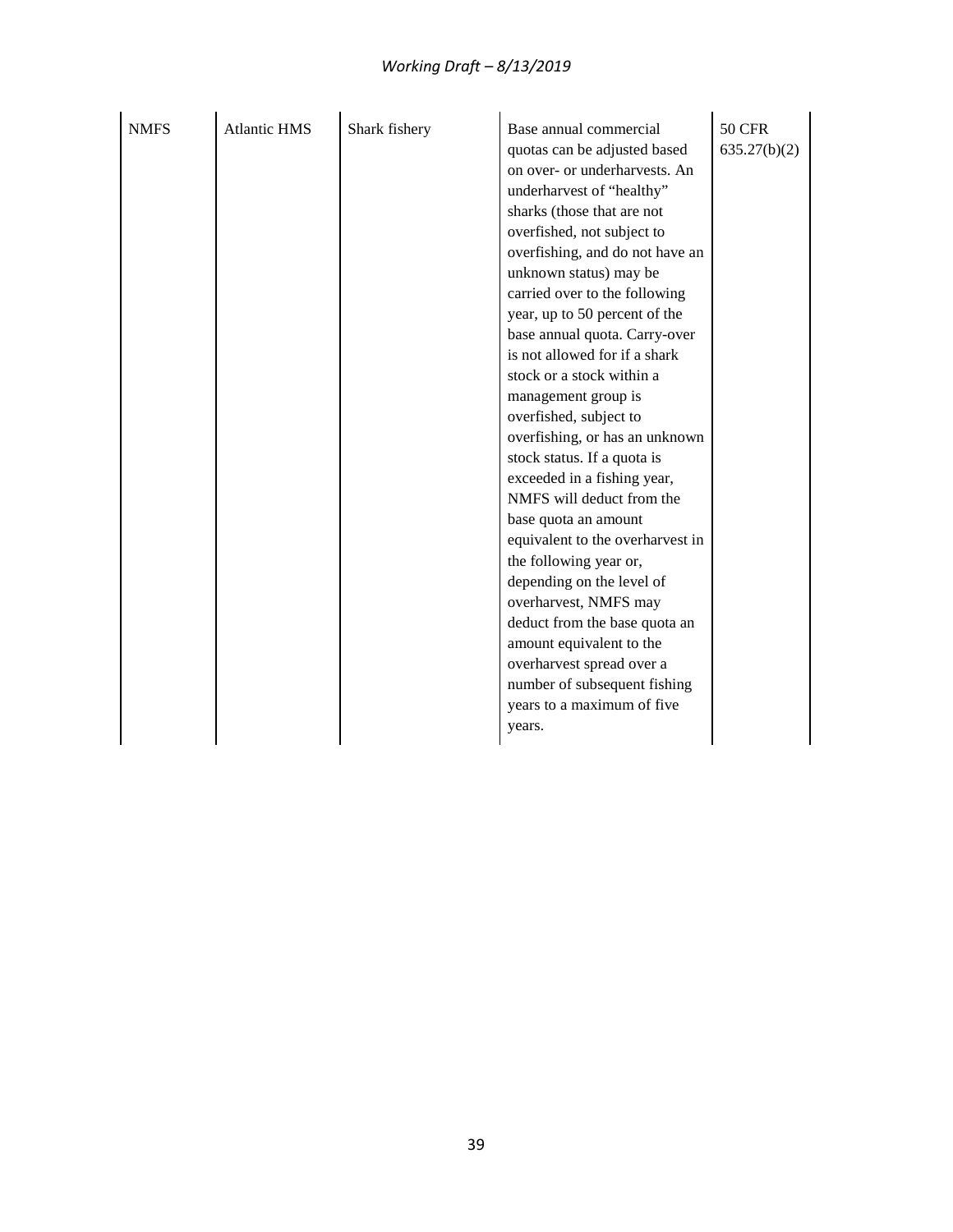| Gulf<br>Council | Reef Fish<br>Resources of the<br>Gulf of Mexico | Gulf of Mexico IFQ<br>Programs for Red<br>Snapper and Grouper-<br>Tilefishes | IFQ shareholders can land 10<br>percent over their remaining<br>allocation on the last fishing<br>trip of the year as long as the<br>amount does not exceed the<br>amount of shares held in the<br>account. Any overage will be<br>subtracted from the<br>shareholder's allocation at the<br>start of the next fishing year.<br>Because overages need to be<br>subtracted from the<br>shareholder's allocation at the<br>start of the following year,<br>share transfers will not be<br>allowed that would reduce the<br>shareholder's IFQ shares lower<br>than the amount needed to pay<br>back the overage. | <b>50 CFR</b><br>622.21<br>$(b)(3)(ii)$ and<br>622.22<br>(b)(3)(ii) |
|-----------------|-------------------------------------------------|------------------------------------------------------------------------------|---------------------------------------------------------------------------------------------------------------------------------------------------------------------------------------------------------------------------------------------------------------------------------------------------------------------------------------------------------------------------------------------------------------------------------------------------------------------------------------------------------------------------------------------------------------------------------------------------------------|---------------------------------------------------------------------|
|-----------------|-------------------------------------------------|------------------------------------------------------------------------------|---------------------------------------------------------------------------------------------------------------------------------------------------------------------------------------------------------------------------------------------------------------------------------------------------------------------------------------------------------------------------------------------------------------------------------------------------------------------------------------------------------------------------------------------------------------------------------------------------------------|---------------------------------------------------------------------|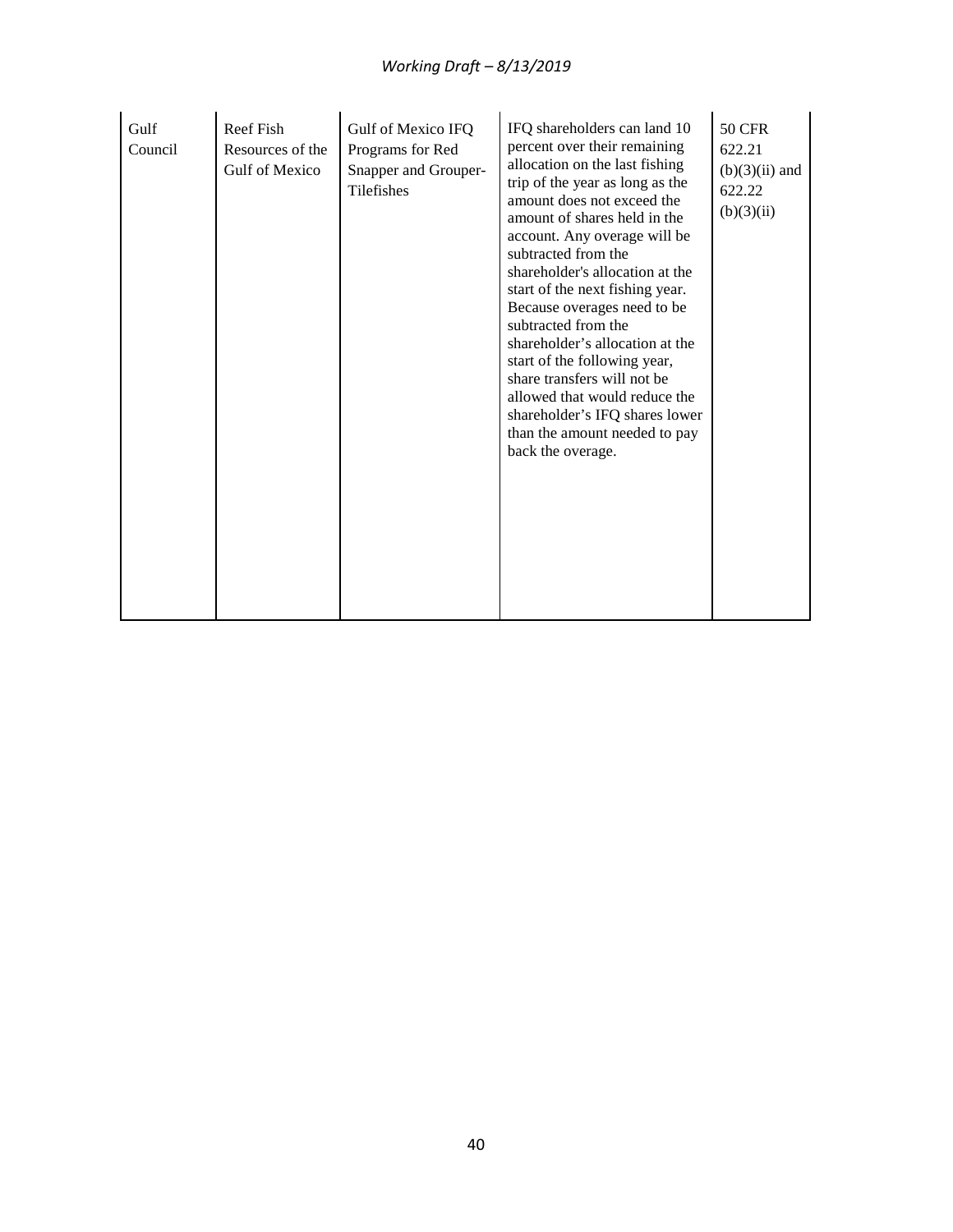Table 2. Summary of guidance on carry-over provisions

NS1 guideline requirements for developing carry-over provisions within an ABC control rule:

- Describe within an FMP when the carry-over provision can and cannot be used, and how the provision prevents overfishing based on a comprehensive analysis.
- Consider the reason for the ACL underage.
- Evaluate appropriateness of carry-over provisions for stocks that are overfished and/or rebuilding, as the overriding goal for such stocks is to rebuild them in as short a time as possible.

Additional considerations and guidance to consider when developing carry-over provisions with an ABC control rule:

- Consider how ACL underages will be determined.
- Consider how underages will be accounted for when there are multiple fishery sectors.
- Consider having a minimum buffer between OFL and ABC.
- Consider establishing limits on the amount of unharvested ACL that can be carried over.
- Consider identifying circumstances where precautionary measures should be used.
- Establish process for making changes to the ABC and ACL.
- Consider using simulation testing to ensure that carry-over will prevent over fishing in accordance with any established risk policy, preferably using a closed-loop management strategy evaluation.
- Consult with Scientific and Statistical Committee as well as the applicable NMFS Fisheries Science Center.

Implementing and evaluating carry-over on a case-by-case basis:

- Rerun the stochastic projections that were used in the last stock assessment with revised catch estimates.
- Conduct a deterministic projection analysis with revised catch estimates.
- Use scenario planning within an assessment to evaluate a wide range of ACL underages, resulting in ranges of OFL and ABC recommendations for each year within each scenario.